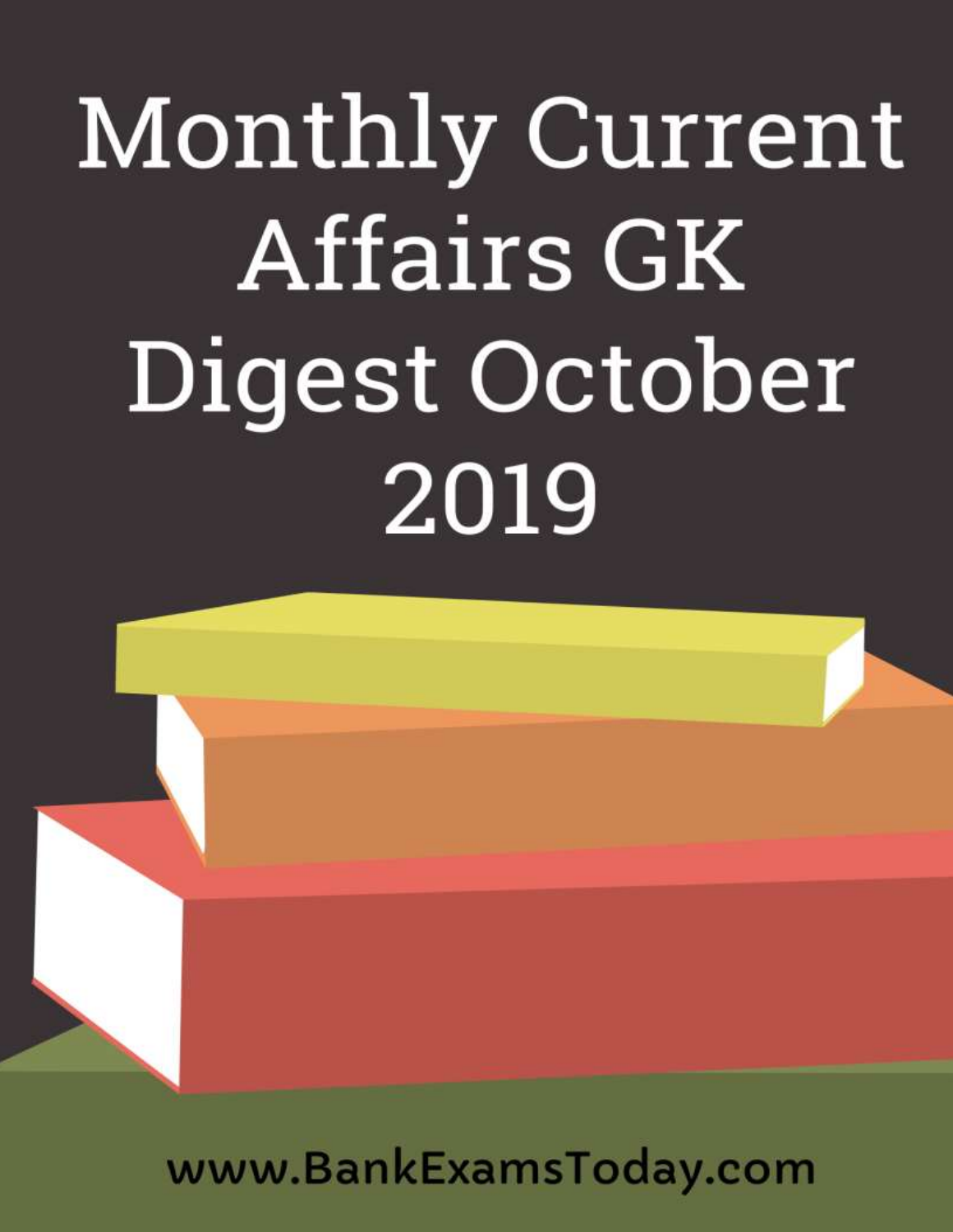# TABLE OF CONTENTS

| www.BankExamsToday.com<br>$\overline{1}$ |  |
|------------------------------------------|--|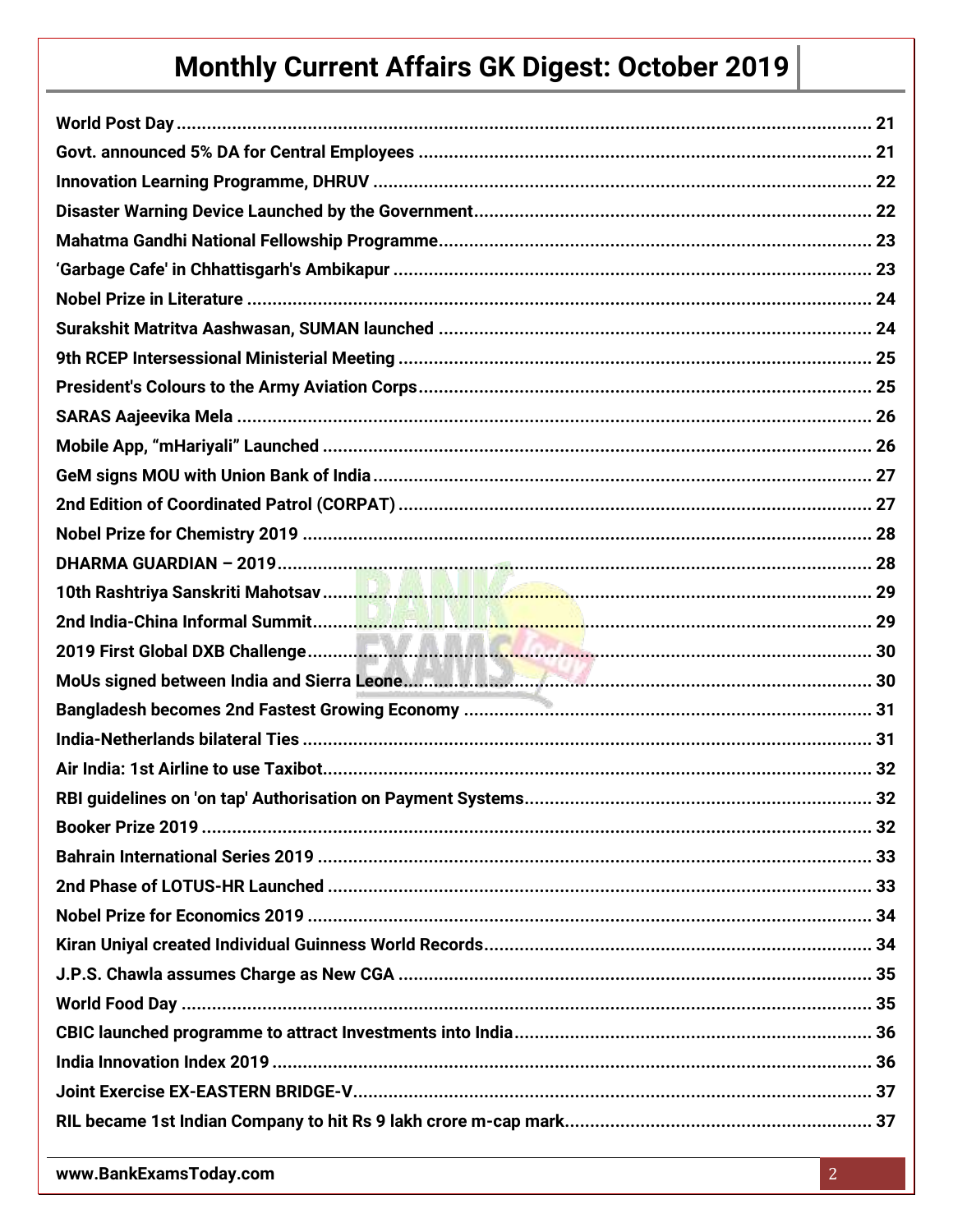| 49 |
|----|
|    |
|    |
|    |
|    |
|    |
|    |
|    |
|    |
|    |
|    |
|    |
|    |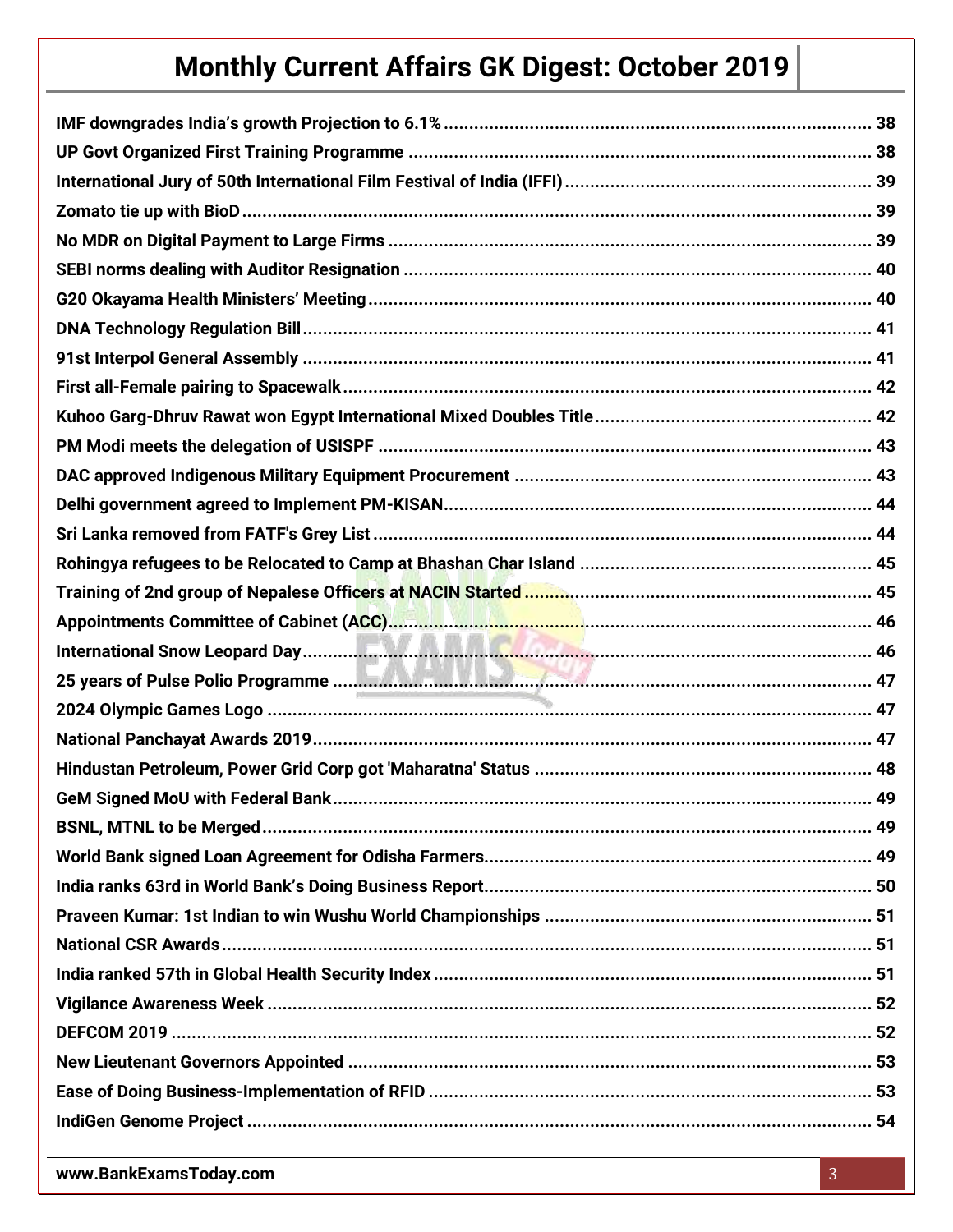# MONTHLY CURRENT AFFAIRS GK DIGEST: OCTOBER 2019

# <span id="page-4-0"></span>RAILWAY TO LAUNCH PILOT PROJECT TO INTRODUCE INDUSTRY 4.0

**Current context:** The **Modern Coach Factory** in Uttar Pradesh's Raebareli district has launched a pilot project for ushering in Industry 4.0.

- The pilot project has been launched by the **Ministry of Railways and the Department of Science and Technology in partnership with IIT Kanpur.**
- The department of Science and Technology has recently launched **'Interdisciplinary Cyber-Physical Systems (ICPS)'** to enhance research and development work in this field.
- **Industry 4.0 or the 4th industrial revolution** is the current trend of data exchange method, automation, and inter-connectivity manufacturing technologies that are used to increase productivity.
- It **synergises** the production technologies with the Big Data, Machine Learning, Artificial Intelligence and Cloud Computing.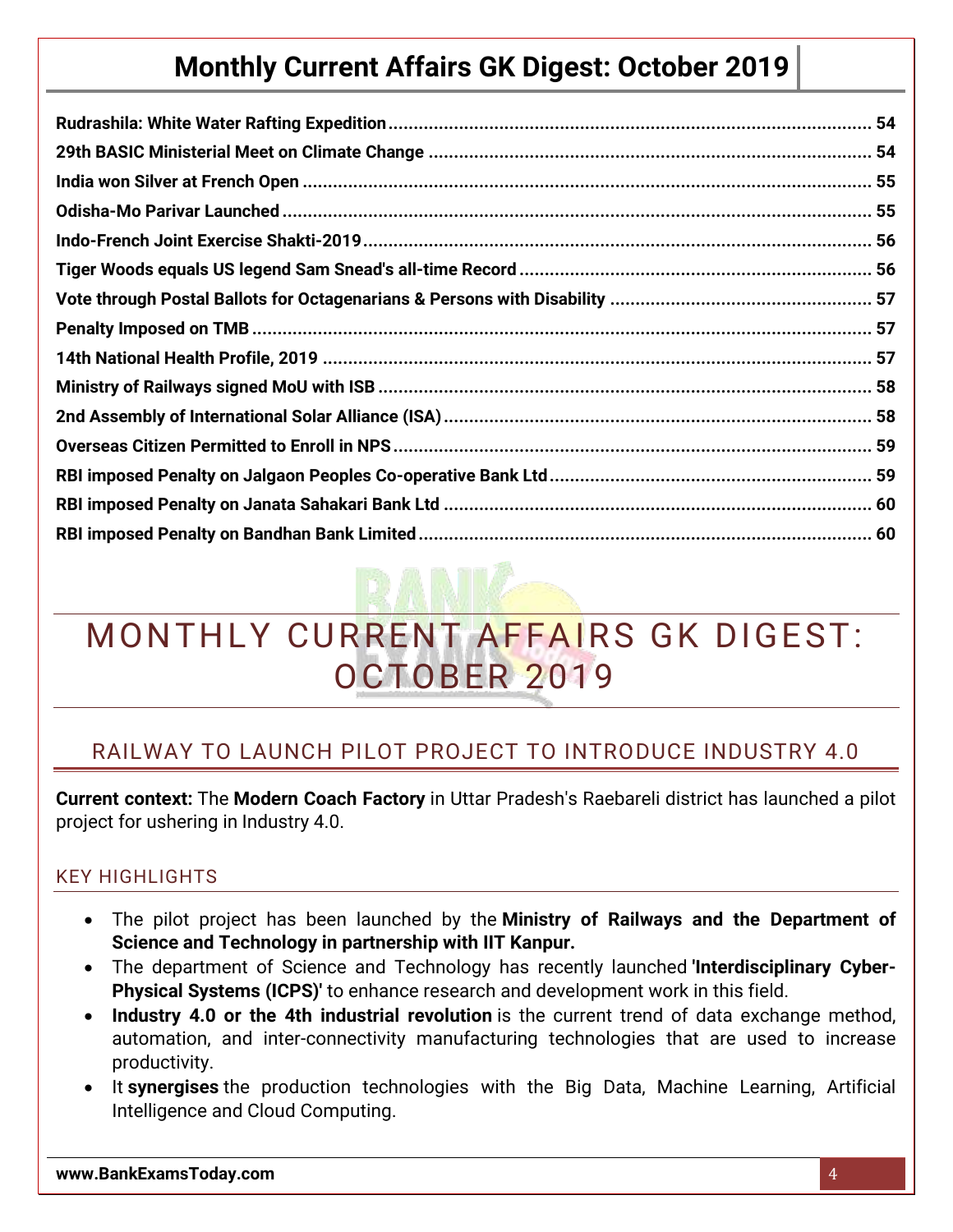# WORLD DIGITAL COMPETITIVENESS RANKINGS

<span id="page-5-0"></span>**Current context:** India has been ranked 44th in the IMD world digital competitiveness ranking 2019 (WDCR).

#### RANKINGS

- The ranking is **improved by four places (from 48th)** with an improvement in terms of knowledge and future readiness to adopt and explore digital technologies.
- The **USA was ranked as the world's most digitally competitive economy.** The top ten countries in the list are:
	- *1.* USA
	- *2.* Singapore
	- *3.* Sweden
	- *4.* Denmark
	- *5.* Switzerland
	- *6.* Netherlands
	- *7.* Finland
	- *8.* Hong Kong SAR
	- *9.* Norway
	- *10.* Republic of Korea
- The **largest jump** was registered by **Indonesia and China** i.e. from 62nd to 56th and 30th to 22nd respectively.
- The **Index ranks 63 nations** and measures their capacity to adopt digital technologies as a key driver for economic transformation in government, business, and society.
- **WDCR examines three factors:**
	- *1.* Knowledge, the capacity to understand and learn new technologies.
	- *2.* Technology, the competence to develop new digital innovations.
	- *3.* Future readiness, the preparedness for the coming developments.

# <span id="page-5-1"></span>BRAHMOS SUPERSONIC CRUISE MISSILE SUCCESSFULLY TEST-FIRED

**Current context:** Defence Research and Development Organization (DRDO) successfully test-fired BrahMos supersonic cruise missile off the coast of **Odisha** on 1st October 2019.

## ABOUT BRAHMOS MISSILE

- BRAHMOS is a medium range, supersonic cruise missile, made with a joint venture of **DRDO, India and Russian Federation's NPO Mashinostroyeniya.**
- The name BrahMos is formed from combining the names of two rivers, the **Brahmaputra of India and the Moskva of Russia.**
- It can be fired both from **land, aircraft, ships as well as sea- based platforms or submarines,** with a strike range of 290km.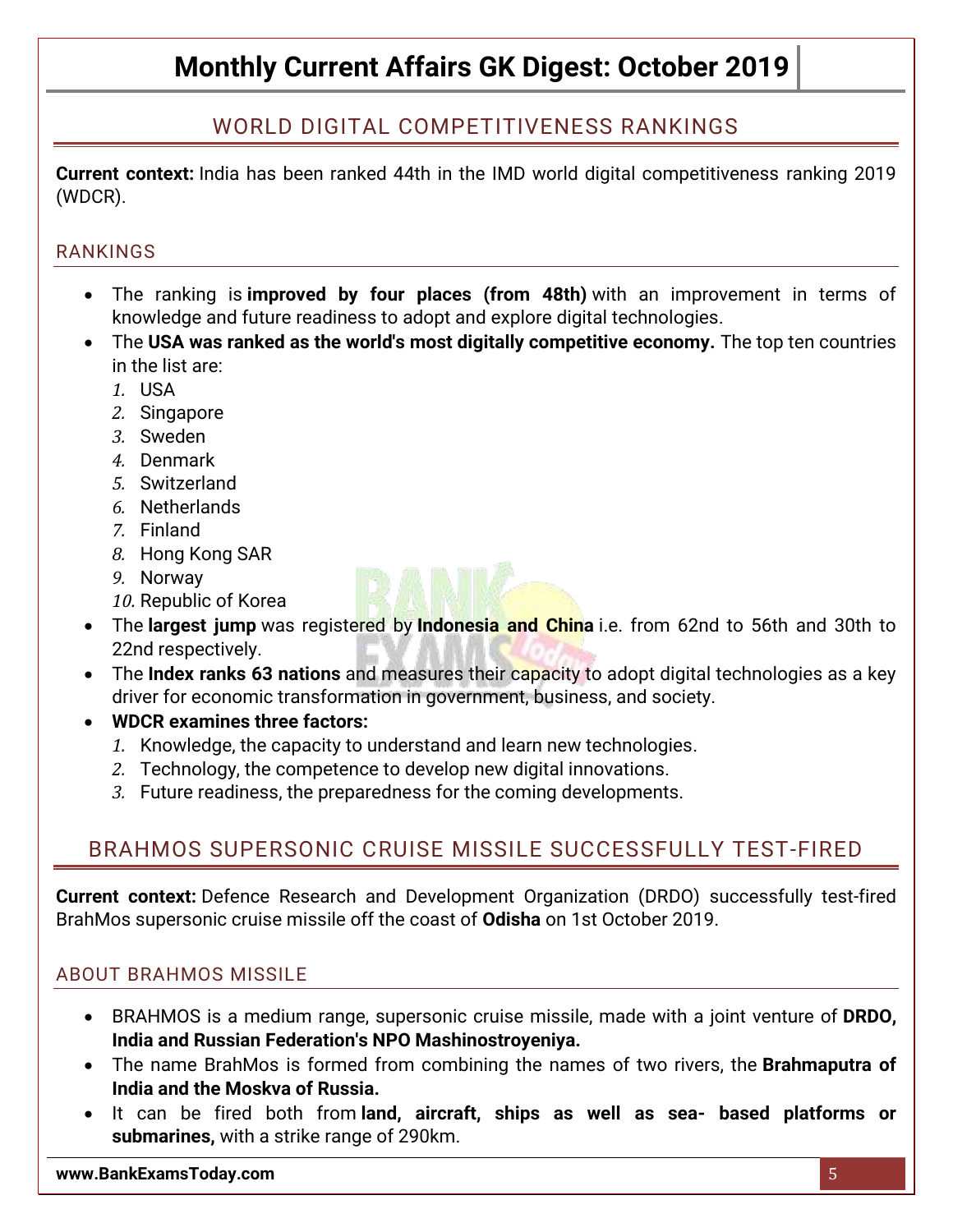- It is currently under testing phase for submarine-launched versions and the land-launched and ship-launched versions are already in service.
- The first extended version of the missile, having a strike range of 450 Kilometres was **successfully tested on 11th March 2017.**

# <span id="page-6-0"></span>SUMIT NAGPAL WON THE TITLE OF ATP CHALLENGER TOURNAMENT

**Current context:** Sumit Nagpal clinched the men's singles title of ATP Challenger Tournament, held on 30th September 2019.

#### ABOUT SUMIT NAGPAL

- The tournament was held at **Buenos Aires in Argentina.**
- He defeated **Facundo Bognis** by straight-sets 6-4, 6-2 in an hour and 37 minutes.
- The Haryana Tennis player became the **first Indian** to win on South American clay court.
- It won his 2nd challenger title after winning the **Bengaluru Challenger event in 2017** and grabbed his **Grand Slam debut** last month.
- <span id="page-6-1"></span> The winning performance has made him to achieve a **career-best ranking of 135,** with a sudden jump of 26 spots.

# 2ND OCTOBER CELEBRATION

**Current context:** Birth Anniversary of the Father of the Nation **Mahatma Gandhi** and Former Prime Minister **Lal Bahadur Shastri** is being celebrated on 2nd October 2019.

- **Various events that took place on the occasion of 2nd October to mark the 150th birth anniversary of the Father of the nation are:**
	- o **Palestine** released a **commemorative postage stamp on Mahatma Gandhi** in his honour.
	- o An **exhibition** dedicated to the mutual influences of **Mahatma Gandhi and Leo Tolstoy** on each other's work is organised by the Indian Embassy in **Moscow** in collaboration with the Russian State Duma.
	- o **"Khadi Nepal" fashion show** ensembling Khadi and handloom couture from **India and Nepal** were organised in **Kathmandu on the eve of Gandhi Jayanti.**
	- o **'Fit India Plog run'** has been flagged off by the Union Sports Minister Kiren Rijiju at Indira Gandhi stadium in New Delhi. **Plogging** is a concept in which participants pick up plastic and other waste from the road while jogging that ultimately benefits health and make a clean environment.
	- o **NITI Aayog's Atal Tinkering Labs (ATL) and UNICEF India,** have launched **'The Gandhian Challenge'.** The contest – open for every child in India from 2nd October to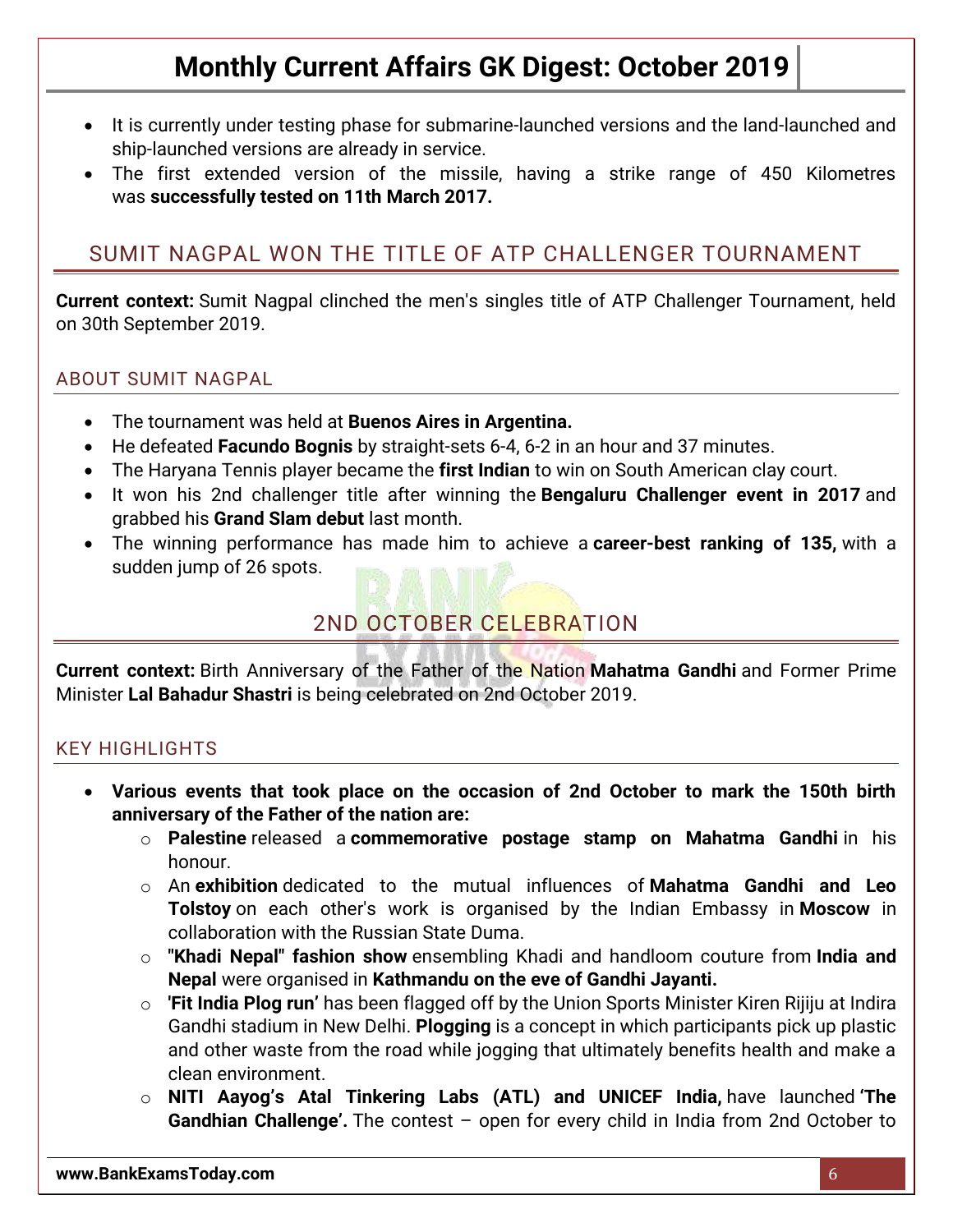20th October, gives a platform to every child across India to ideate **innovative solutions for a sustainable India** of their dreams, using Gandhi's principles.

o **'Gandhi Sankalp Yatra'** has been flagged off nationwide by BJP President Amit Shah, from Shalimar Bagh in New Delhi, **to spread the values of Gandhiji to the masses.**

# SCHOOL EDUCATION QUALITY INDEX (SEQI)

<span id="page-7-0"></span>**Current context: NITI Aayog released** the School Education Quality Index (SEQI). School Education Quality Index (SEQI) evaluates the **performance of States and Union Territories (UTs) in the school education sector.**

#### KEY FINDINGS OF THE INDEX

- The index provides States and UTs with a platform to identify their strengths and weaknesses and aims to bring an **'outcomes' focus to education policy.**
- This is the **1st edition of SEQI** which foster the spirit of competitive and cooperative federalism and consists of 30 critical indicators.
- The index groups the States and UTs as **Large States, Small States and UTs.**
- **Karnataka, Jharkhand and Andhra Pradesh** has the most noticeable performance differences observed among the **20 large states.**
- **Manipur, Tripura and Goa** has the most noticeable performance differences observed among the **8 small states.**
- **Sikkim** is the only Small State that performs better on the Governance Processes Aiding Outcomes category.
- <span id="page-7-1"></span> **Dadra & Nagar Haveli. Delhi, Daman & Diu and Lakshadweep** has the most noticeable performance differences observed among **the 7 UTs.**

# SOVEREIGN GOLD BOND SCHEME 2019 – 20

**Current context:** The Government of India, in consultation with the Reserve Bank of India, has decided to issue Sovereign Gold Bonds.

## KEY HIGHLIGHTS

- The SGB will be issued in **six tranches from October 2019 to March 2020.**
- **The Bonds will be sold through:**
	- *1.* Scheduled Commercial banks (except Small Finance Banks and Payment Banks)
	- *2.* Stock Holding Corporation of India Limited (SHCIL)
	- *3.* Designated post offices
	- *4.* Recognised stock exchanges viz., National Stock Exchange of India Limited and Bombay Stock Exchange Limited
- **The main features of the SGB are:**

#### **www.BankExamsToday.com** 7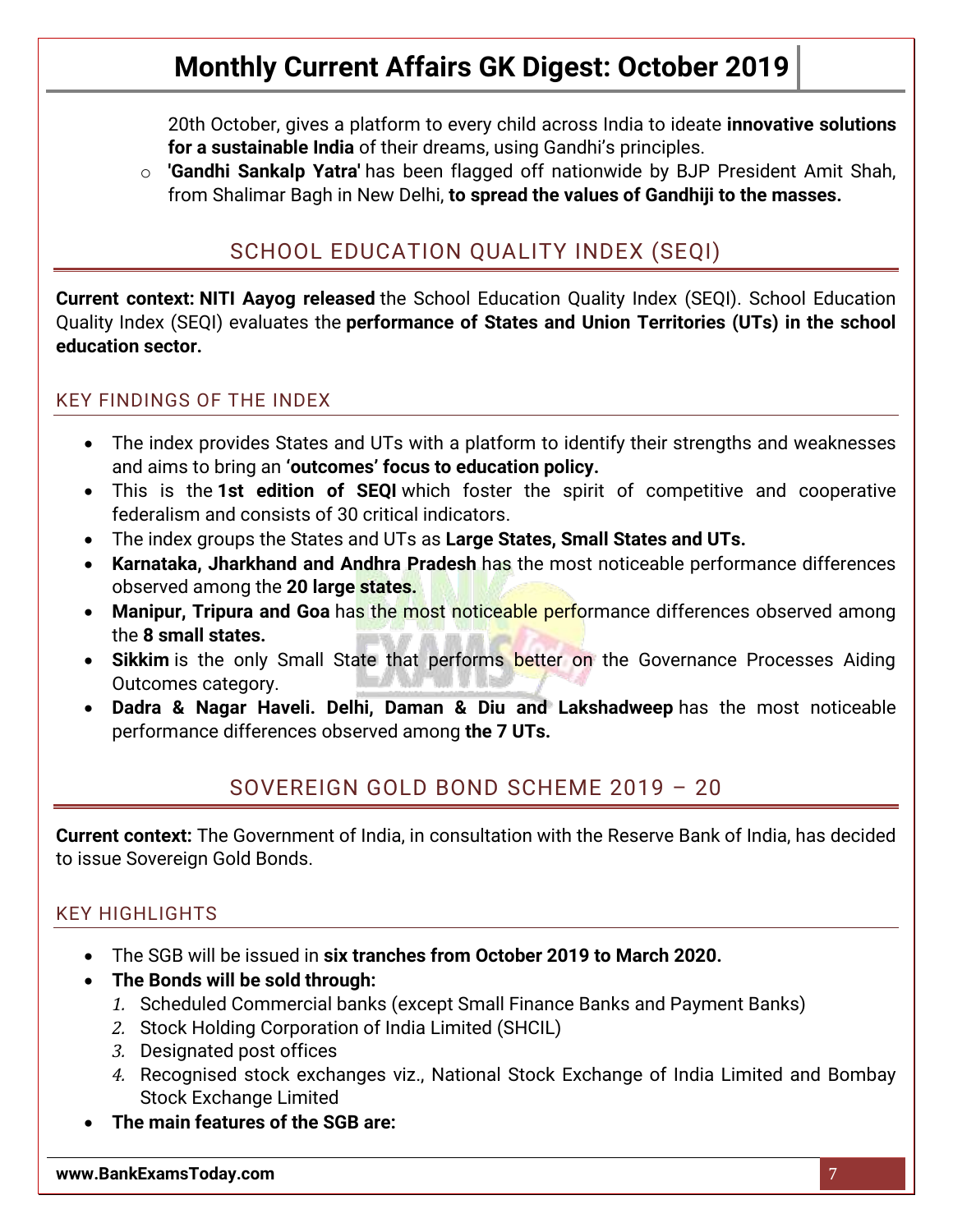- *1.* It will be issued by **Reserve Bank India** on behalf of the Government of India.
- *2.* The Bonds will be restricted for sale to resident individuals, Universities, Charitable Institutions, HUFs and Trusts
- *3.* The tenor of the Bond will be for a period of 8 years with exit option after 5th year to be exercised on the interest payment dates.
- *4.* **The minimum** permissible investment will be **1 gram of gold.**
- *5.* The **maximum limit** of subscribed shall be **4 KG for individual and HUF** each and **20 Kg for trusts and similar entities per fiscal** (April-March) notified by the Government from time to time.
- *6.* In case of **joint holding, the investment limit of 4 KG** will be applied to the **first applicant only.**
- *7.* The investors will be compensated at a fixed rate of **2.50 % per annum payable** semiannually on the nominal value.
- <span id="page-8-0"></span>*8.* Bonds can be **used as collateral for loans.**

# 'CONSUMER APP' LAUNCHED BY MCAFPD

**Current affairs: Ministry of Consumer Affairs, Food & Public Distribution** launched 'Consumer App': A one stop solution for consumer grievance redressal'.

#### ABOUT CONSUMER APP

- The App will provide every consumer across the nation, quick access to grievance redressal and help consumers to give valuable suggestions to the Department on consumer related issues.
- It **aims** to provide a one stop solution for consumer grievance redressal via mobile phones.
- The complaint status under the app will be monitored on a daily basis by the ministry.
- The registered consumer will be informed about their complaint via SMS/E-mail with a unique number which can be tracked by the consumer.
- There will be **time bound resolution of all grievances, 20 days** for problems simple in nature while those that elicit a feedback from companies or further enquiries will be resolved within **2 months/60 days.**
- Consumers get **information about 42 Sectors** including e-commerce, Banking, Insurance, Consumer Durables, Electronic Products, etc.
- <span id="page-8-1"></span>Consumers can use this app in **Hindi and English** on both Android and IoS platforms.

# DELHI-KATRA VANDE BHARAT EXPRESS

**Current context:** Delhi-Katra Vande Bharat Express is flagged off on 3rd October 2019 from the New Delhi Railway Station.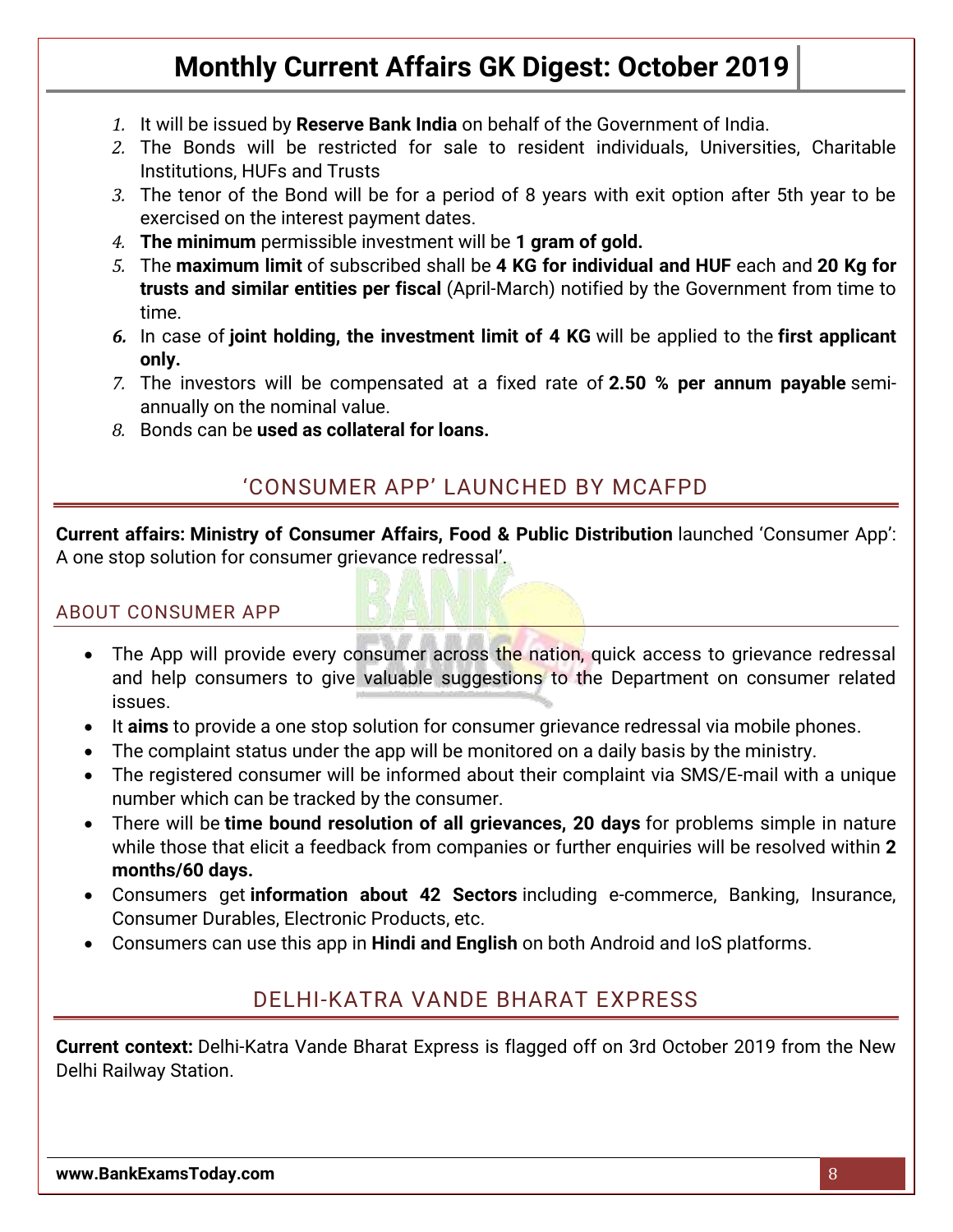#### ABOUT VANDE BHARAT EXPRESS

- The train with number 22439 is operated between Delhi and Katra, the last station on way to the Vaishno Devi temple.
- The train operation aims the **speedy development of the Jammu and Kashmir** region and make it par with the other states.
- This will also improve **connectivity along with spiritual tourism** of devotees to Vaishno Devi.
- The high speed train will reduce the time between Delhi and Katra to **8 hours from currently 12 hours.**
- The train will run on a daily basis and will depart from New Delhi at 6 am and reach Katra at 2 pm. And will return on the same day, leave the katra station at 3 pm.
- The train has the facilities of GPS Based information system , onboard Wi-Fi internet, CCTV Surveillance and Bio vacuum toilet.
- <span id="page-9-0"></span> The **first Vande Bharat Express** train was operated between **Delhi to Varanasi** in February 2019.

## 'PARYATAN PARV 2019'

**Current context:** The Paryatan Parv 2019 was started from 2nd October 2019 and will continue till 13th October 2019.

PYA RRA

#### KEY FACTS

- The nationwide parv is celebrated to **promote tourism in the country** and is dedicated to the **150th birth Anniversary of Mahatma Gandhi.**
- The **aim** is to propagate the message of **Dekho Apna Desh** to encourage people to visit tourist destinations of the country.
- The parv is **jointly conducted** by the **Ministry of Information and Broadcasting, Ministry of Tourism and Ministry of Petroleum and Natural Gas.**
- The tourists data given by the Ministry of Tourism shows that about **1.05 crore tourists** are coming to India **every year.**
- <span id="page-9-1"></span>• An interactive digital exhibition on - Swachh Bharat, Sashkat Bharat, Bapu Ke Sapno Ka Bharat was also inaugurated at the occasion. It is organized by the **Ministry of Information and Broadcasting.**

#### VAYOSHRESHTHA SAMMAN-2019

**Current context:** President Ram Nath Kovind will confer the Vayoshreshtha Samman-2019 on 3rd October 2019.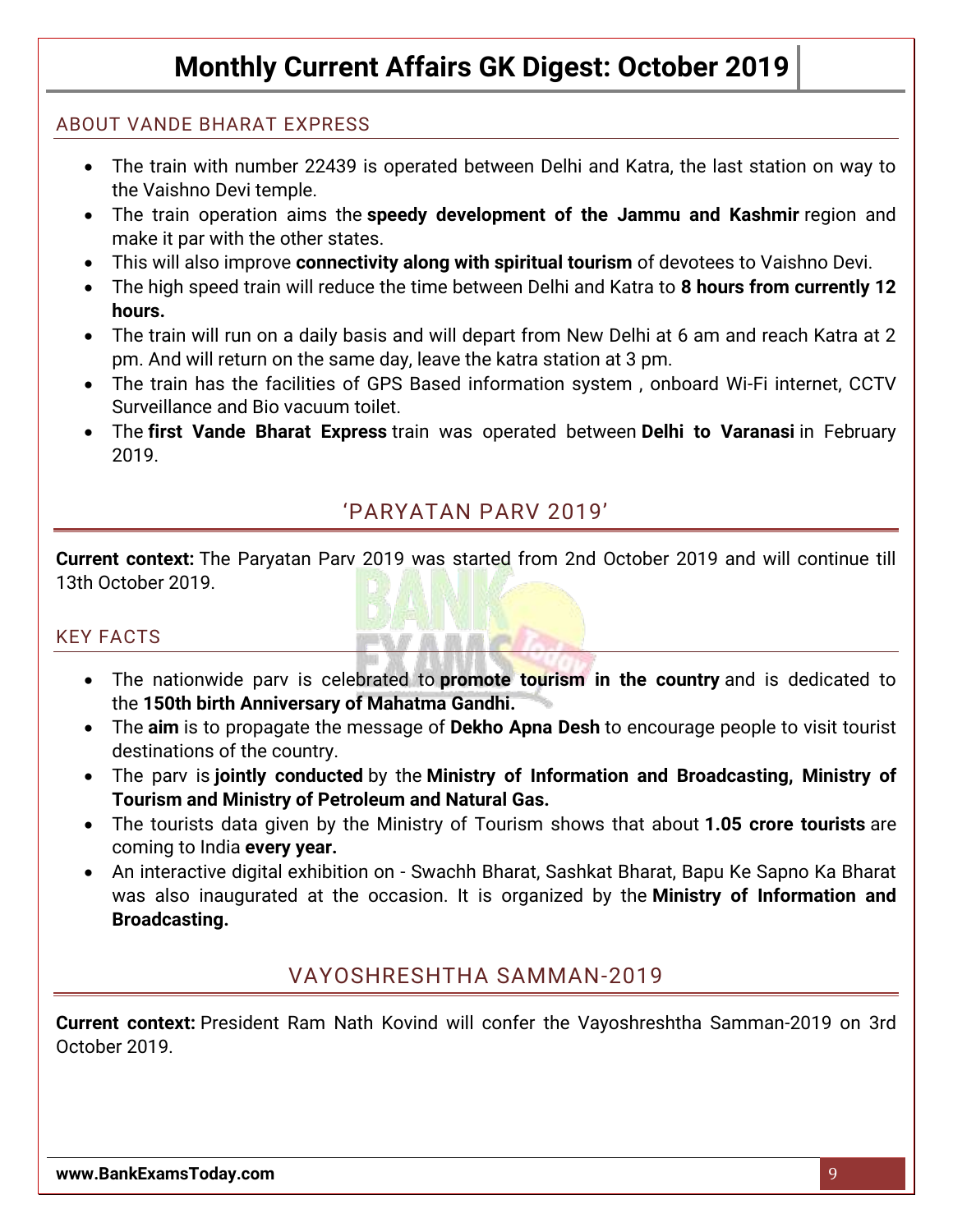#### ABOUT VAYOSHRESHTHA SAMMAN

- The award is presented to the **institutions/organisations/individuals** involved in rendering distinguished **service for the cause of elderly persons.**
- It is a scheme of awards gradually upgraded to the status of **National Awards** and is instituted by the **Social Justice and Empowerment Ministry.**
- **International Day of Older Persons was observed on 1st October** and these awards are presented as a part of it.
- International Day of Older Persons is celebrated every year on 1st October since **2005.**
- <span id="page-10-0"></span> The award **intends** to shoe-case the government's concern towards the Vulnerable and weaker section and strengthening their legitimate place in the society.

## SARASWATI SAMMAN AWARD

**Current context:** Vice President, M Venkaiah Naidu conferred the prestigious Saraswati Samman award, conferred by the KK Birla Foundation.

#### ABOUT SARASWATI SAMMAN AWARD

- The award was given to the Telegu poet K Siva Reddy for his collection of poems titled **Pakkaki Ottigilite.**
- **Pakkaki Ottigilite** which was published in **2016,** is an anthology of 104 poems in blank verse. It captures the responses of the poet over the evolution of his own self, the years to social change, and his dynamic relationship with the world.
- Three awards are instituted by the KK Birla Foundation in the field of literature:
	- 1. Saraswati Samman
	- 2. Vyas Samman (for Hindi)
	- 3. Bihari Puraskar (for Hindi and Rajasthani writers of Rajasthan)
- The foundation was founded in **1991** to **promote Indian art and culture.**
- **Chayan Parishad, or selection committee** picks the awardees which includes renowned scholars and writers. The committee was **headed by Subhash C Kashyap,** a former secretary general of the Lok Sabha secretariat.
- <span id="page-10-1"></span> Some of the Past recipients of the Saraswati Samman include writers Vijay Tendulkar, Shamsur Rahman Faruqi and Dr Indira Parthasarathy Ramanujar, poet Harivansh Rai Bachchan.

## INDIA AND MAURITIUS JOINTLY LAUNCHED PROJECTS

**Current context:** Indian PM Modi and **Mauritian PM Pravind Jugnauth** jointly inaugurated two landmark projects in Mauritius through video conferencing on 3rd October 2019.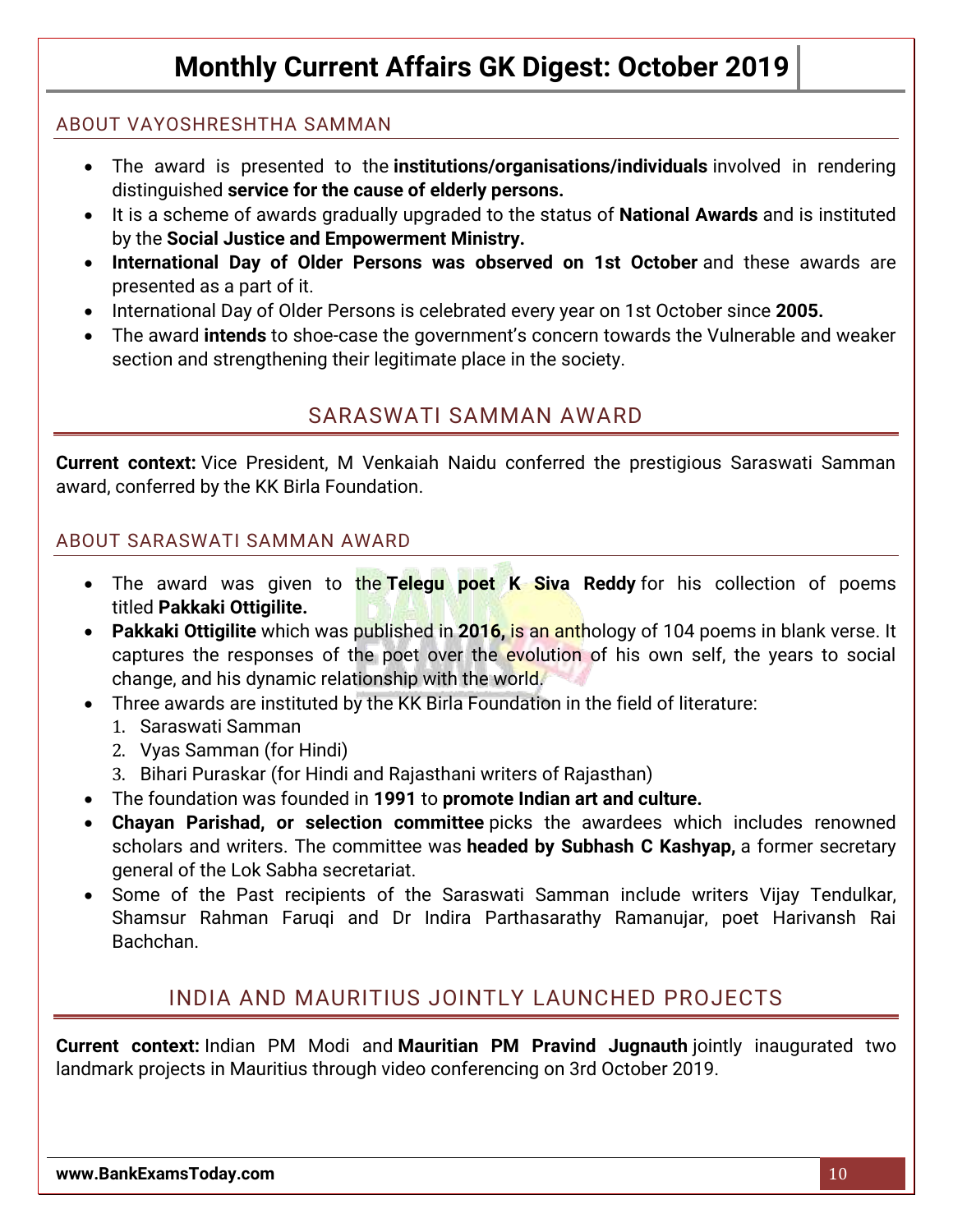#### KEY HIGHLIGHTS

- The two projects include **Phase-1 of the Metro Express and a new ENT Hospital.**
- The project will be built in Mauritius and are symbols of India's strong commitment to the development of the Island nation.
- India has granted **\$14 million** for the new **Hospital Project** and **\$275 million** for the **Metro Express project.**
- The grant (total \$353 million) was awarded by the Government of India to Mauritius in March **2017.**
- <span id="page-11-0"></span>• In 2017, India provided a **Special Economic Package of \$353 million** for the execution of five projects in Mauritius, of which the Metro Express project and the ENT hospital are the part.

# BHARAT-22 EXCHANGE TRADED FUND (ETF)

**Current context:** The Government has launched the fourth tranche of the Bharat-22 ETF on 3rd October 2019.

#### KEY FACTS

- The 4th tranche of Bharat-22 aimed at mopping Rs 8,000 crore from investors.
- **ICICI Prudential Mutual Fund** manages the Bharat-22 ETF.
- As per the advertisement released by ICICI Prudential MF:
- The government shall disinvest the shares of non-financial sector CPSEs and public sector banks forming part of the S&P BSE Bharat 22 index through the **Further Fund offer 2 (FFO-2).**
- **Shareholding** of GoI post disinvestment is maintained up to **51.5% of the paid-up share capital of those CPSEs and 52% of the PSBs.**
- The investors would get a **3% discount over the issue price.**
- The offer has a base issue size of Rs 2,000 crore along with a greenshoe option to retain another Rs 6,000 crore, making the **total amount to Rs 8000 crore.**
- The total sum raised through Bharat-22 ETF to the GOI amounts to Rs 35,900 crore.
- The amount raised through Bharat-22 would help the government meet its disinvestment target of **Rs 1.05 lakh crore for the current financial year.**
- Public sector enterprises like ONGC, IOC, SBI, BPCL, Coal India and Nalco are the part of Bharat-22.
- <span id="page-11-1"></span> **State Bank of India (SBI). Indian Bank and Bank of Baroda** are the only three public sector banks that figure in Bharat-22 index.

## 'SARBAT DA BHALA EXPRESS'

**Current context:** Train 'Sarbat Da Bhala Express' was flagged off at New Delhi railway station on 3rd October 2019.

**www.BankExamsToday.com** 11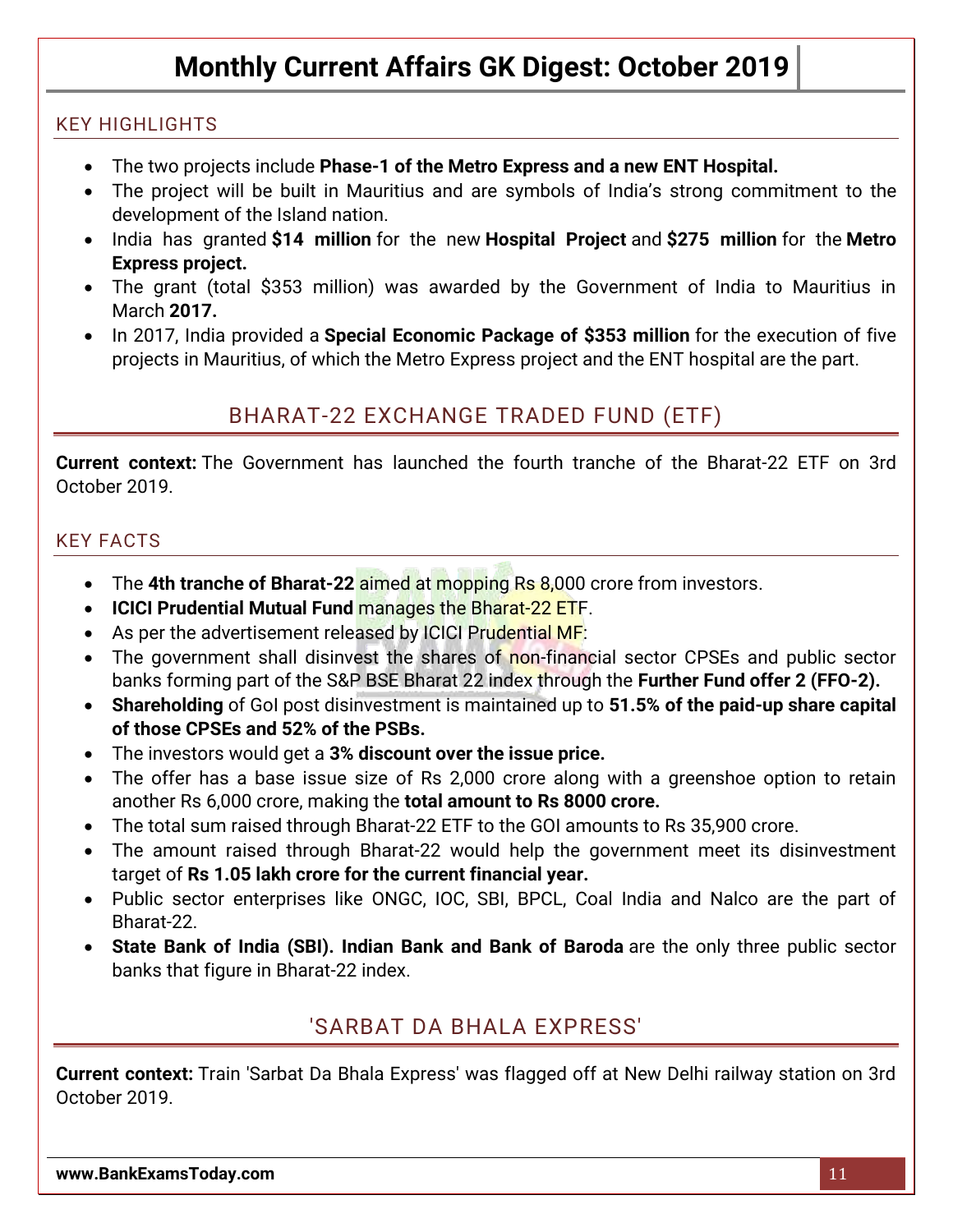#### DETAILS

- The train will ply from **New Delhi to Lohian Khas via holy city Sultanpur Lodhi.**
- It is the **renamed New Delhi-Ludhiana Intercity Express.**
- Union Minister Harsimrat Kaur Badal requested to rename the train on the occasion of the **550th Parkash Purb** i.e. the 550th birth anniversary of Guru Nanak Dev Ji.
- <span id="page-12-0"></span>• In Sultanpur Lodhi only, Guru Nanak Ji spent 14 years of his life and taught that all communities are one.

## RBI CUTS REPO RATE BY 25 BASIS POINTS

**Current context:** Reserve Bank of India has cut the repo rate by 25 basis points in its **fourth bimonthly policy** on 4th October 2019.

#### **DETAILS**

- The cut has been made to **5.15% from 5.40% earlier,** while the **reverse repo rate has been adjusted to 4.90% and bank rate at 5.40 %.**
- All the six members of the MPC voted in **favour of a rate cut,** which is the **fifth rate cut** in 2019.
- RBI continues with its **accommodative monetary stance** to revive economic growth ensuring inflation remains within the target range.
- RBI has **revised the GDP outlook from 6.9%** in previous Monetary Policy committee meet in August **to 6.1% for 2019-20.**
- RBI has revised the GDP outlook to 7.2% for 2020-21.
- On 1st October, the **foreign exchange reserve stood at \$434.6 billion** which shows up of \$21.7 billion over March-end 2019.
- <span id="page-12-1"></span>RBI retains **retail inflation projection at 3.5-3.7%** for the second half of the year 2019.

## SWACCH BHARAT CLEANLINESS ASSESSMENT 2019

**Current context:** Jaipur railway station has topped the Swacch Bharat cleanliness assessment 2019.

#### ABOUT SWACCH BHARAT CLEANLINESS

- The assessment has covered 720 railway stations all over the country.
- The top 3 places in the assessment survey are secured by **Jaipur, Jodhpur and Durgapur** respectively.
- The **parameters** taken for the survey include drinking water and sanitation management at different areas of railway stations, availability and cleanliness of toilets, waste management.
- The **North Western Railways headquartered at Jaipur** has maintained top rank consecutively for the second year.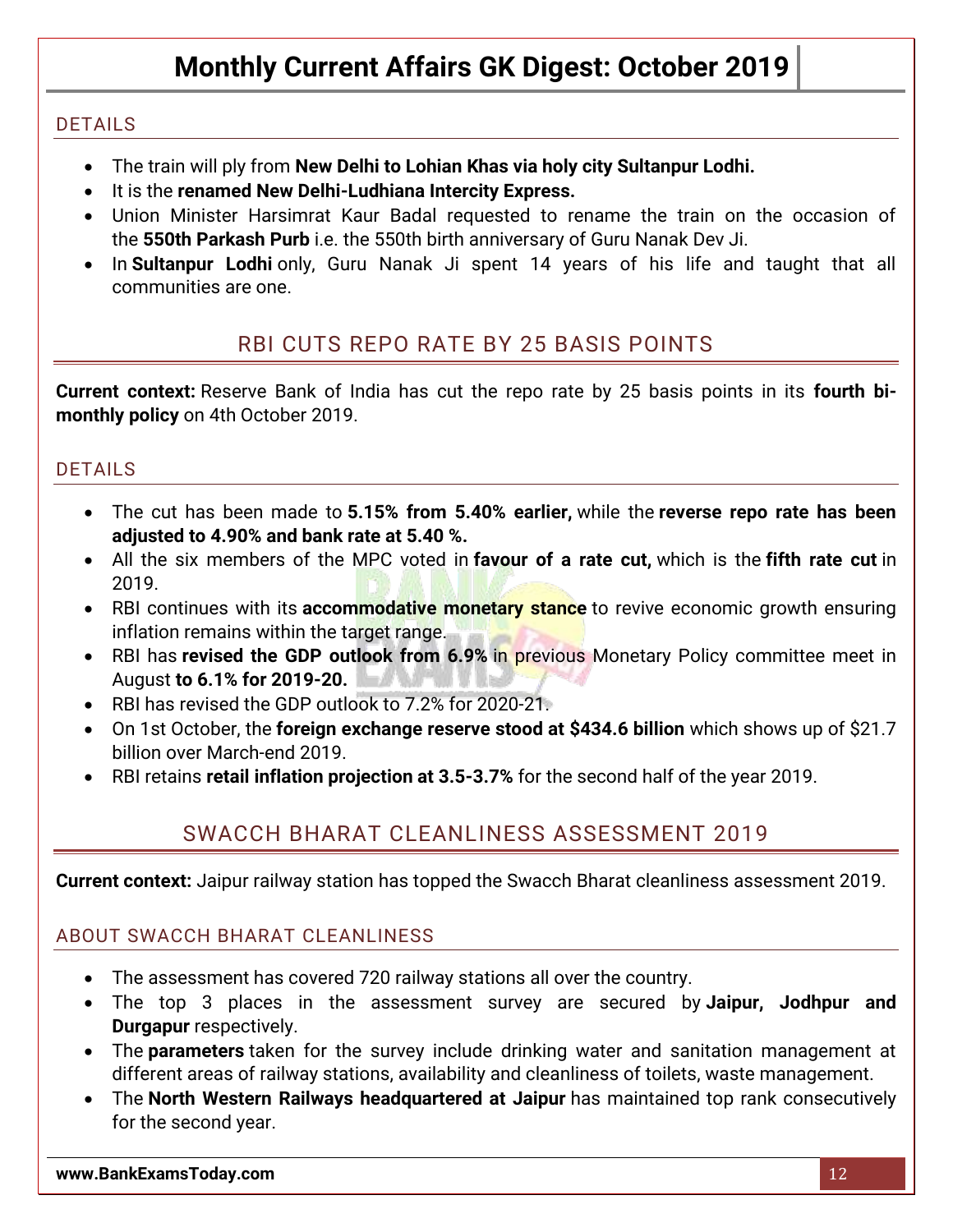<span id="page-13-0"></span> **Jaipur Junction and Gandhinagar Jaipur stations** have made the facility to treat single use plastic, and bottle crushing machines have been planted at the station.

# YOUTH CO: LAB JOINTLY LAUNCHED BY NITI AAYOG AND UNDP

**Current context:** Atal Innovation Mission (AIM), NITI Aayog and United Nations Development Programme (UNDP) India has jointly launched Youth Co: Lab in 4th October 2019.

#### KEY FACTS

- The **Youth Co: Lab** is launched with the aim of **accelerating social entrepreneurship and innovation in young India and promote youth leadership.**
- The Youth Co: Lab will give a chance to the young entrepreneurs and innovators, to connect with **governments, investors, mentors, incubators etc.** who will help equip them with entrepreneurial skills.
- Youth dialogue series will be convened across the cities to promote entrepreneurship across India.
- **Social innovation challenges** at the national and sub-national level will be convened by Youth Co: Lab that will target to invite young people in the age group of 18-29 years to showcase their ideas to tackle some of the **region's biggest social challenges.**
- It is critical for India to create a robust employment and entrepreneurship ecosystem, with the world's largest youth population entering the workforce every year.
- The first phase of Youth Co: Lab will focus on **six SDGs:**
	- 1. SDG 5 (Gender Equality)
	- 2. SDG 6 (Clean Water and Sanitation)
	- 3. SDG 7 (Affordable and Clean Energy)
	- 4. SDG 8 (Decent Work and Economic Growth)
	- 5. SDG 12 (Sustainable Consumption and Production)
	- 6. SDG 13 (Climate Action)

## WORLD COTTON DAY

<span id="page-13-1"></span>**Current context:** Smriti Irani, Textiles Minister will participate in the World Cotton Day from India, which being observed from **7th October to 11th October 2019 in Geneva.**

#### DETAILS

 **World Cotton Day is being organized by the World Trade Organisation (WTO)** in collaboration with the Secretariats of the United Nations Food and Agriculture Organization (FAO), the International Trade Centre (ITC) the International Cotton Advisory Committee (ICAC) and ) and the United Nations Conference on Trade and Development (UNCTAD).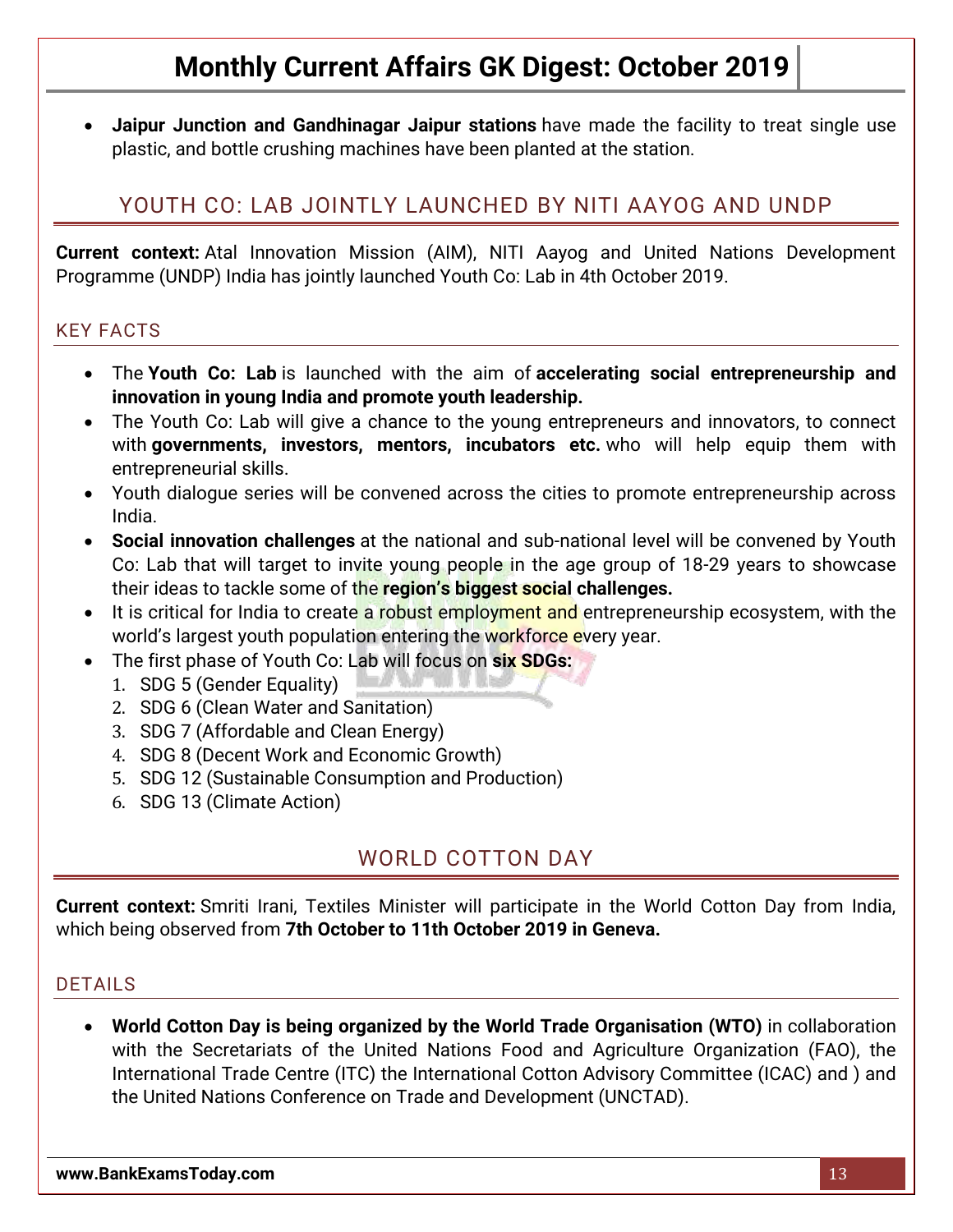- WTO is hosting the event at the request of the **Cotton – 4 countries, Benin, Burkina Faso, Chad and Mali.** The 4 countries in their official application to WTO had asked for the recognition of 7th October as World Cotton Day by the United Nations.
- The World Cotton Day will be observed with the **significance:**
	- 1. To celebrate the many advantages of cotton- its production, transformation, trade and consumption.
	- 2. To shed light on the challenges faced by cotton economies around the world.
- The **objective** of observing October, 7 as World Cotton Day is:
	- 1. To give exposure and recognition to cotton and all its stakeholders.
	- 2. To engage donors and beneficiaries and strengthen development assistance for cotton.
	- 3. Seek new collaborations with the private sector and investors in developing countries.
	- 4. At the event, a sculpture of Mahatma Gandhi made out of cotton will be displayed to commemorate his **150th birth anniversary.**
- WTO has recognized the Importance of cotton as:
	- 1. A single tonne of cotton provides year-round employment for five people on average.
	- 2. Cotton is a **drought-resistant crop ideal for arid climates.**
	- **3.** It occupies **just 2.1 % of the world's arable land, yet it meets 27% of the world's textiles need.**
	- 4. In addition to fibre, **food products** like edible oil and animal feed are also derived from the seed.

# <span id="page-14-0"></span>FINANCIAL ASSISTANCE FOR THE STATE OF KARNATAKA AND BIHAR

**Current context:** Union Minister for Home Affairs, Shri Amit Shah has approved the advance release of **Rs.400 crore and Rs.1200 crore to the State of Bihar and Karnataka** respectively, from **National Disaster Response Fund (NDRF).**

#### KEY FINDINGS

- The Ministry has further approved the advance release of 2nd instalment of **centre's share of State Disaster Response Fund (SDRF)** amounting to Rs.213.75 crore to the State of Bihar for the year 2019-20.
- During the South West Monsoon 2019, **13 States have been affected** from unprecedented floods/landslide.
- Ministry of Home Affairs constituted Inter **Ministerial Central Teams (IMCTs) for 13 States.** IMCTs has submitted the interim report in respect of Bihar and Karnataka.
- A **State Disaster Response Fund** (SDRF) has been constituted for each State.
- **75% of the SDRF fund** is contributed by the **Central Government** and for **General Category** States and **90% for North-Eastern and Hilly States** in each allocation year.
- The first relief expenditure charge is on **SDRF** and in the cases of severe calamities, it is supplemented from **NDRF.**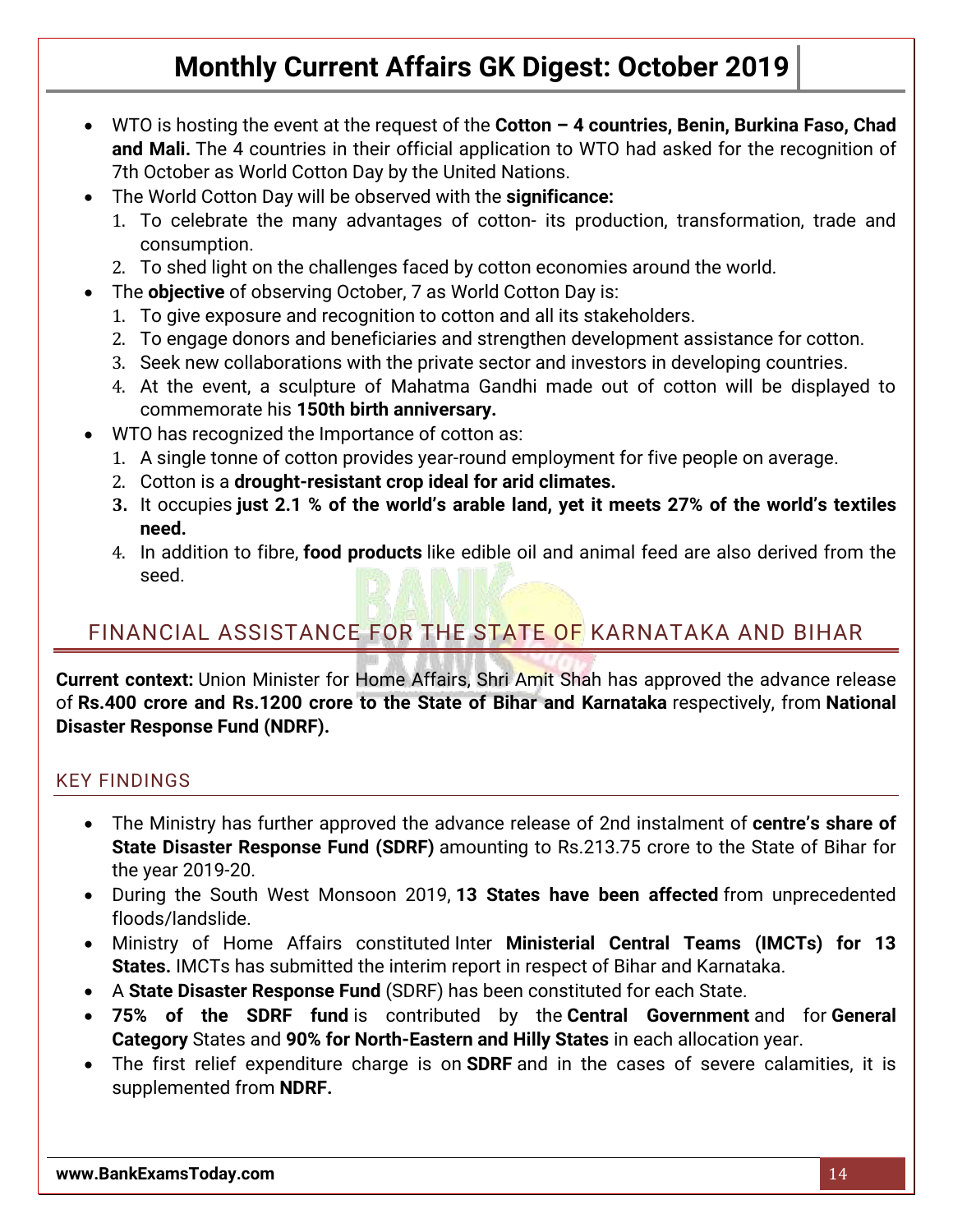# BILATERAL TALKS BETWEEN INDIA AND BANGLADESH

<span id="page-15-0"></span>**Current context:** Bilateral talks was held between the Indian Prime Minister Narendra Modi and Bangladesh Prime Minister Sheikh Hasina on 5th October 2019.

#### RAIL LINKS BETWEEN INDIA AND BANGLADESH

- Both the leaders jointly inaugurated three bilateral projects through video conferencing. The projects include:
	- 1. **Import of bulk LPG** from Bangladesh.
	- 2. **Vivekananda Bhavan at Ramakrishna Mission in Dhaka,** which will house more than 100 university students.
	- 3. **Bangladesh-India Professional Skill Development Institute** for MSMEs at the Institute of Diploma Engineers.
- A total of **seven agreements** were signed between India and Bangladesh in several areas including education, health, defence, trade and connectivity, development cooperation etc.
- Ms Hasina was on a four-day visit to India and has arrived on 3rd October 2019.
- <span id="page-15-1"></span> She was the **chief guest at the 33rd India Economic Summit** which was organised by the **World Economic Forum** in New Delhi on 3rd October 2019.

# SWISS BANK SHARED FINANCIAL INFO WITH INDIA

**Current context:** India has got the first set of details from Swiss Bank of its nationals through the **Automatic Information Exchange (AIE) procedure.**

#### ABOUT AUTOMATIC INFORMATION EXCHANGE

- **Switzerland Federal Tax Administration (FTA)** has exchanges information on financial accounts with 75 countries, about their nationals within the **AEOI (Automatic Exchange of Information) framework.**
- The next exchange of the details would take place in **September 2020.**
- The exchange on financial account include the currently active accounts as well as those accounts that were closed during 2018 (the year in which the framework agreement became effective).
- However, the AEOI only relates to accounts **that are officially in the name of Indians.** The exchanged details include name, address, information concerning the financial institution, state of residence, tax identification number, capital income and account balance.
- India has received information of about 3.1 million financial accounts.
- In **January, 2017 the AEOI framework** came into force on legal basis.
- The AEOI implementation is reviewed by the **Global Forum of the Organisation for Economic Cooperation and Development.**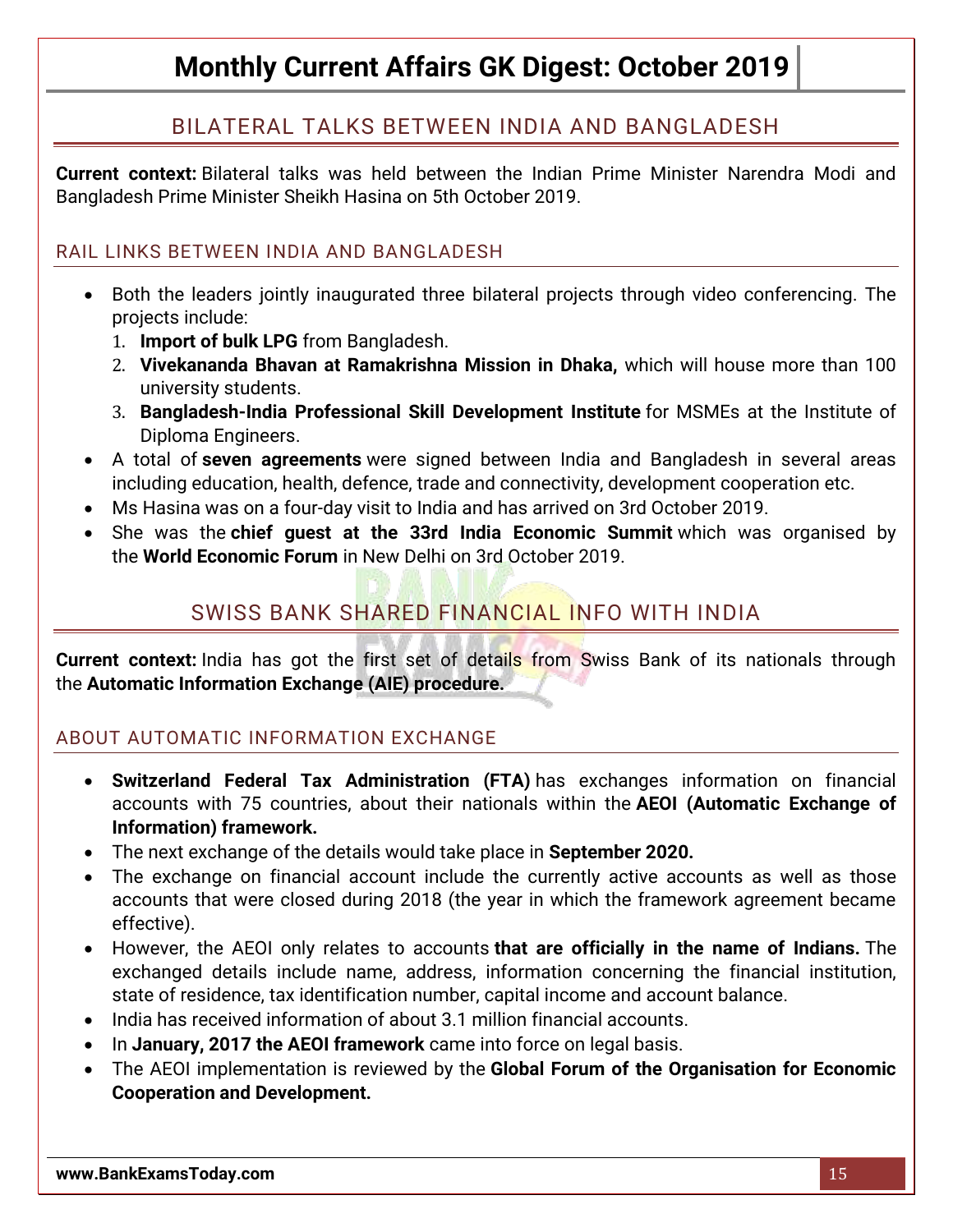# EDANT SEVA WEBSITE & MOBILE APPLICATION

<span id="page-16-0"></span>**Current context:** Dr Harsh Vardhan, Union Minister of Health and Family Welfare, has launched eDant Seva website & Mobile application.

#### KEY FACTS

- The first ever **oral health awareness website and mobile application** are launched by the All India Institute of Medical Sciences (**AIIMS**) in collaboration with the Union Health Ministry.
- The 'e-DantSeva' digital platform will contain the information about the **National Oral Health Programme, list of dental colleges and facility etc.**
- A unique feature called the **'Symptom Checker'** is also available on the app/website.
- It has the facility of GPRS and satellite images for easier access to the people.
- <span id="page-16-1"></span> The platform will information about oral health from **authentic scientific resources** and will connect them to experts for advice.

# INDIA INTERNATIONAL COOPERATIVE TRADE FAIR

**Current context:** The 3-day India International Cooperative Trade Fair is to be held in New Delhi from 11th October 2019.

## KEY HIGHLIGHTS OF IICTF

- The **first ever India International Cooperative Trade Fair** is aimed at enhancing rural and farm prosperity (doubling farmers income by 2022) by promoting cooperative to cooperative trade within India and abroad.
- The event will provide a huge opportunity for Indian industries and business houses to build an alliance, business networking and interact with primary producers across the globe.
- This will be **India's first and the largest international cooperatives trade fair.**
- Over 150 cooperative societies and 35 countries are going to participate in the fair.
- <span id="page-16-2"></span> The Fair is organised by the **National Cooperative Development Corporation (NCDC)** along with the Ministry of Commerce and Industries and agencies like NAFED, APEDA.

# SPECIAL ECONOMIC ZONE (SEZ) AT WEST JALEFA, TRIPURA

**Current context:** The government has approved setting up of a Special Economic Zone (SEZ) at West Jalefa in Sabroom subdivision of South Tripura on 4th October 2019.

#### **FEATURES**

 The decision was taken during the **92nd meeting of the Board of Approval (BoA)** under the Ministry of commerce.

**www.BankExamsToday.com** 16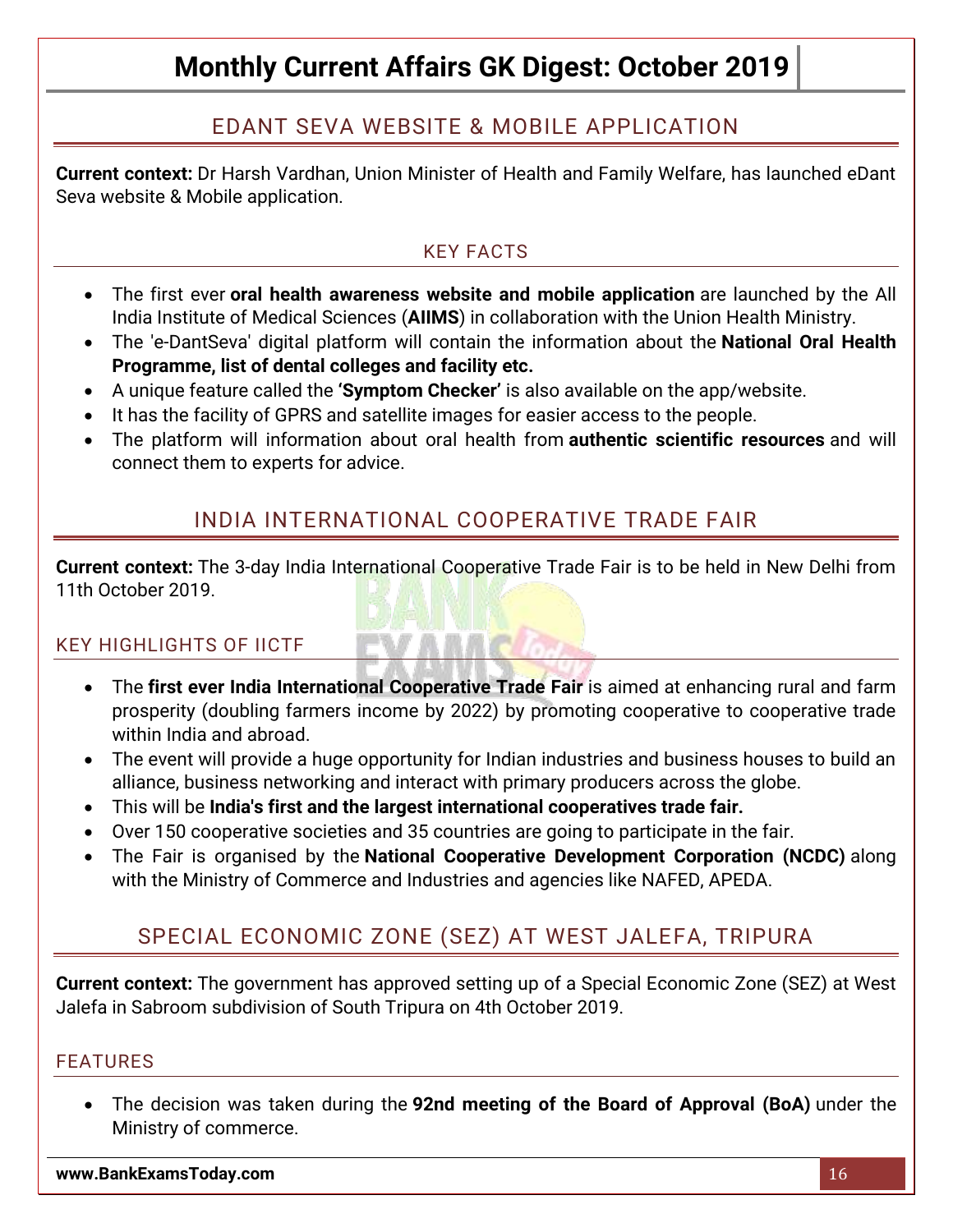- The Tripura government submitted a proposal in June this year, to the **Ministry of Industries and Commerce** for the setting of an agro-based SEZ at **Jalefa.**
- An estimated investment of around **Rs. 1550 crore** will be made in setting up **first-ever SEZ.**
- A **special economic zone (SEZ)** is a geographical region that has more liberal economic laws that a country's domestic economic laws and are approved for Agro and Food Processing sectors in India.
- <span id="page-17-0"></span> Under the plan, rubber thread, apparel making, bamboo, rubber-based industrial units, and food process units are proposed to be set up.

# 50TH INTERNATIONAL FILM FESTIVAL OF INDIA 2019

**Current context:** The 50th International Film Festival of India, IFFI 2019, will be held in Goa from 20th to 28th November 2019.

## ABOUT IFFI 2019

- The **Golden Jubilee edition of the festival** will showcase 200 best films from 76 countries, 26 feature films and 15 non-feature films in the Indian Panorama section.
- **Information and Broadcasting Ministry** said that for the **first time,** films with audio deion will be screened for the visually impaired.
- In 2019, the **Feature Film Jury** was headed by filmmaker and screenwriter **Priyadarshan.**
- **Gujarati film HELLARO** directed by Abhishek Shah is chosen as the Opening Feature Film of Indian Panorama, 2019.
- The **Non-Feature Jury** was headed by Filmmaker **Rajendra Janglay.**
- <span id="page-17-1"></span> The **film -- Nooreh** -- directed by Ashish Pandey is chosen as the Opening non-feature film of Indian Panorama.

## PM-ASMI TO INTEGRATE EXISTING SCHEMES TO FIGHT AGAINST MATERNAL MORTALITY

**Current context:** Health Minister Harsh Vardhan launched PM-ASMI (Pradhan Mantri – Assured and Safe Motherhood initiative) for infants and mothers.

#### KEY FACTS

- The Scheme **aims** to bring down maternal and infant death to zero by providing quality medical service to them in public healthcare.
- Through PM-ASMI both infrastructure and quality of service will be improved with taking care of dignity of women.
- PM- ASMI will do this by integrating following schemes: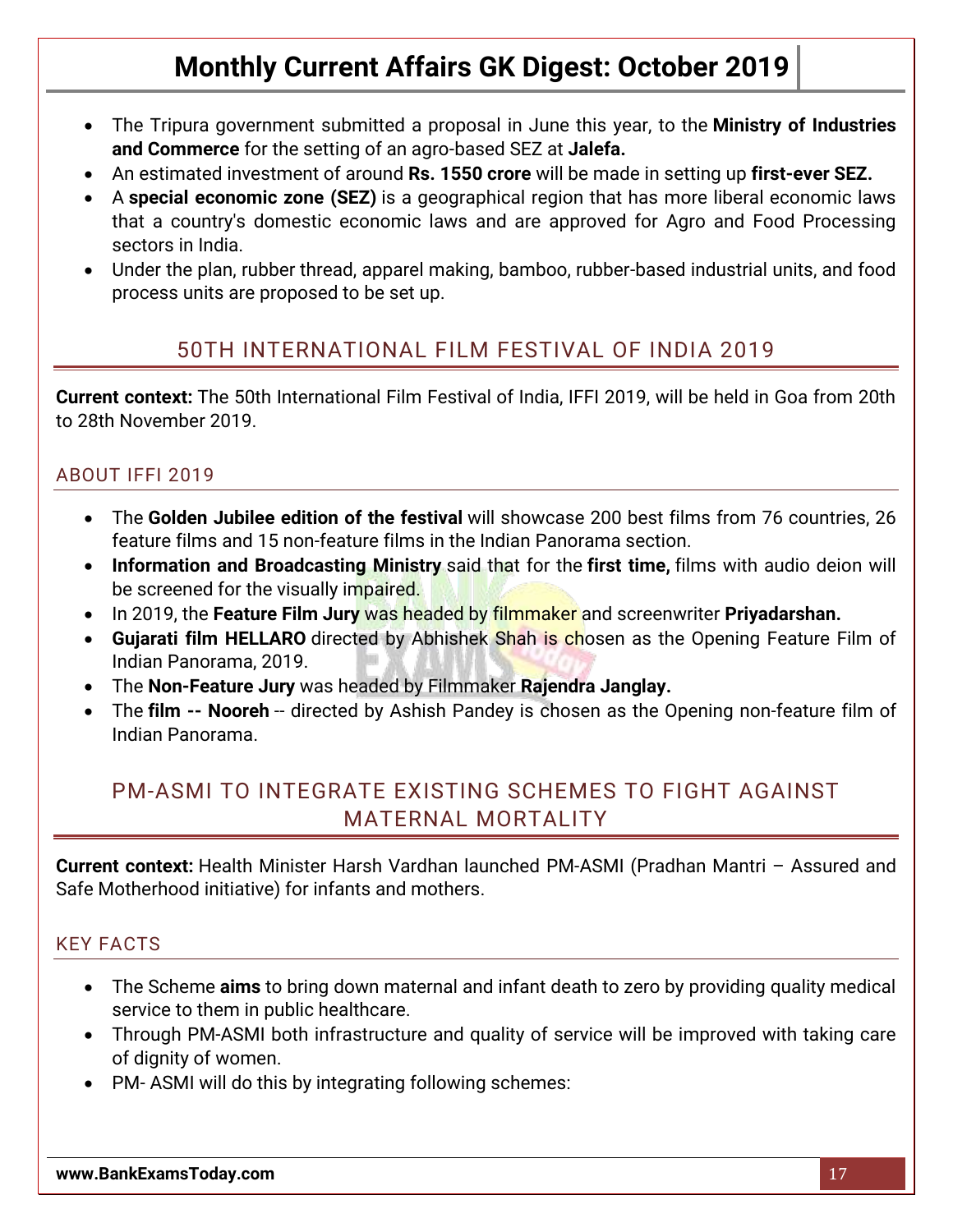- 1. **Janani Shishu Suraksha Karyakram** which provide free drugs and diagnostics, free provision of blood, free delivery, free diet (during stay in hospital or health institute), free transport from home to hospital etc. to pregnant women and infant.
- 2. **Pradhan Mantriva Abhiyan** under which free ante-nate check ups by private medical practitioners are provided to women.
- 3. **LaQshya** which aims to improve the condition of Labour rooms.

# <span id="page-18-0"></span>ASSAM LAUNCHED FREE MEDICINES SCHEME FOR TEA GARDEN WORKERS

**Current context:** The Assam Government has launched the Free Drug Scheme for giving medicinal security to the tea garden workers.

#### KEY HIGHLIGHTS

- The Free Drug scheme will provide medicines including 142 essential drugs, 47 surgical items, 45 consumables/linens and 6 numbers of disinfectants free of cost to 651 tea garden hospitals in the State garden.
- 20 crores will be allotted each year on this scheme. This scheme is similar to already available scheme **Mobile Medical Unit (MMU)** which was operational in 442 tea garden and has a wage compensation of Rs12,000 which given in four instalments to pregnant women working tea garden.
- Add to this Assam government is planning to reduce cost of foods under National Food Security Act i.e. rice from Rs3/kg to free 5kg rice/family and 2kg/family to 4 lakh family.
- <span id="page-18-1"></span> Government will also stress on setting up more educational institutes. These all measures are being taken as tea industry is in financial crisis due to price stagnation and overproduction.

## RAMESH PANDEY SELECTED FOR AEE AWARD

**Current context:** Indian Forest Service officer Ramesh Pandey has been selected for the Asia Environmental Enforcement Award.

#### ABOUT ASIA ENVIRONMENTAL ENFORCEMENT AWARD

- The award is given by **the United Nations Environment Programme.**
- The 1996-batch IFS officer, Ramesh Pandey is known for his **investigation and intelligence gathering on poachers** when he was posted as Chief Conservator Forests in Lucknow and Secretary, UP State Bio-diversity Board.
- The selection panel recognized the excellent work done by him in combating trans-boundary environmental crime.
- The award will be given to him on 13th November at **the United Nations Conference Centre in Bangkok.**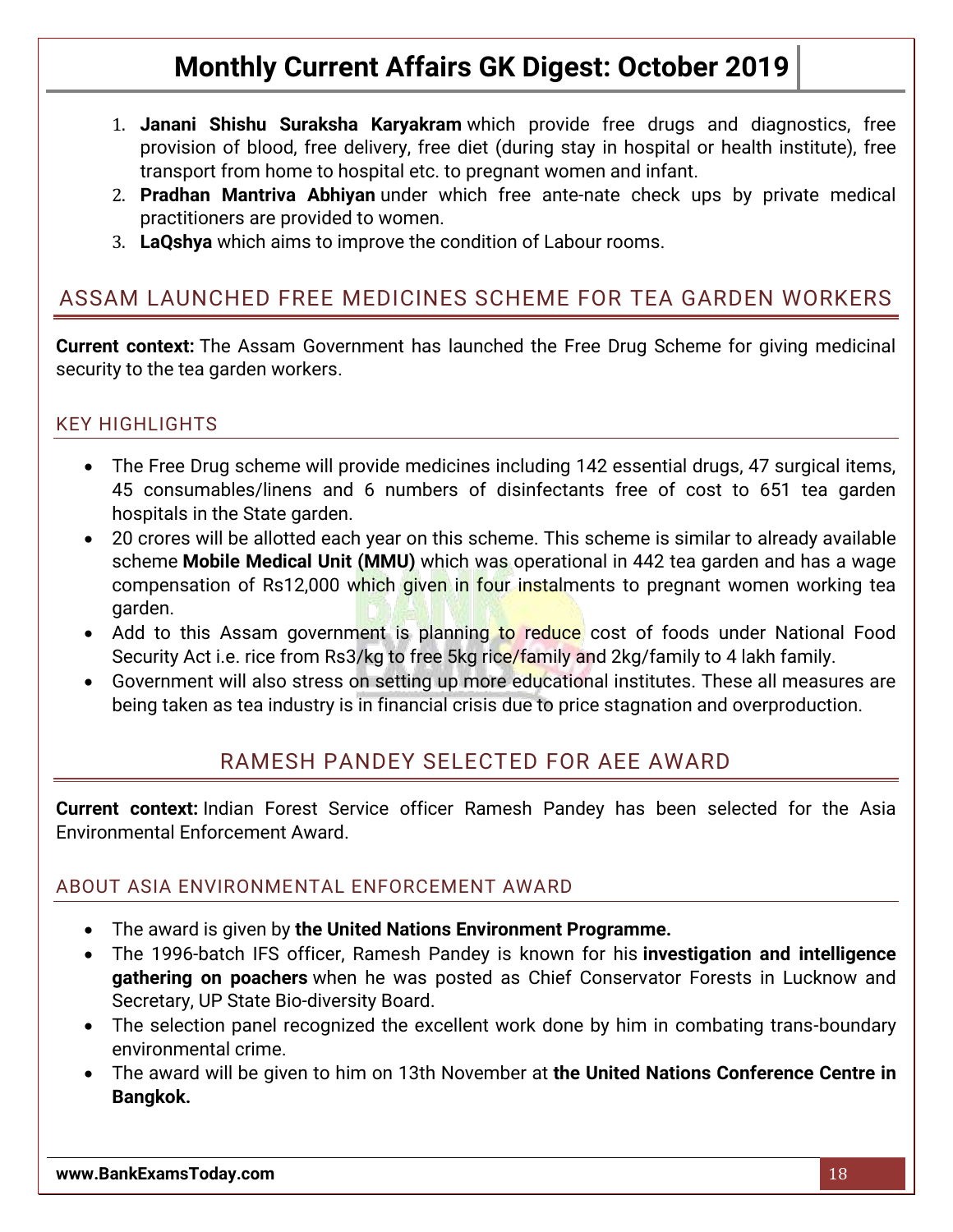<span id="page-19-0"></span> The Asia Environmental Enforcement Awards **aims** to publicly recognise outstanding achievements by public organisations and individuals in Asia to combat trans boundary environmental crime.

## 2019 NOBEL PRIZE IN MEDICINE

**Current context:** The Nobel committee has announced the Nobel awards in Medicine for 2019 on 7th October 2019.

#### ABOUT THE RESEARCH

- Scientists **William G Kaelin, Gregg L Semenza and Jr Peter J Ratcliffe** were awarded the 2019 Nobel Prize for Physiology or Medicine.
- The award was given to them jointly for their discoveries of **"how cells sense and adapt to oxygen availability".**
- Their discovery has paved the way for promising new strategies to **fight anaemia, cancer and many other diseases.**
- The sum of 9 million Swedish kronor or **about 9 Lakh 14 thousand US dollar** received as price would be shared between the three scientists.
- They will receive the award on 10th December from **King Carl XVI Gustaf at a formal ceremony in Stockholm.**
- <span id="page-19-1"></span>The award has been awarded since 1901, and this is the **110th prize in the category.**

# SURENDER SINGH CREATES THREE WORLD RECORDS

**Current context:** Surender Singh of India created three world records at World Powerlifting Championship 2019.

#### KEY FACTS

- The **World Powerlifting Championship** is being held in **Berlin, Germany.**
- Surender Singh has made the world record in:
- Bagged gold medal in **110 kg category Classic Raw.**
- The **Best Lifter Award in Classic Raw and Single Ply.**
- Under the superb guidance of International Coach Dronacharya Bhupender Dhawan, Threetime World Champion **Mukesh Singh** added another gold only to be known as **4-time World Champion.**
- <span id="page-19-2"></span> From India, **Nirpal Singh won silver in 110 kg** Classic Raw event and **Manpreet clinched gold in 100 kg category.**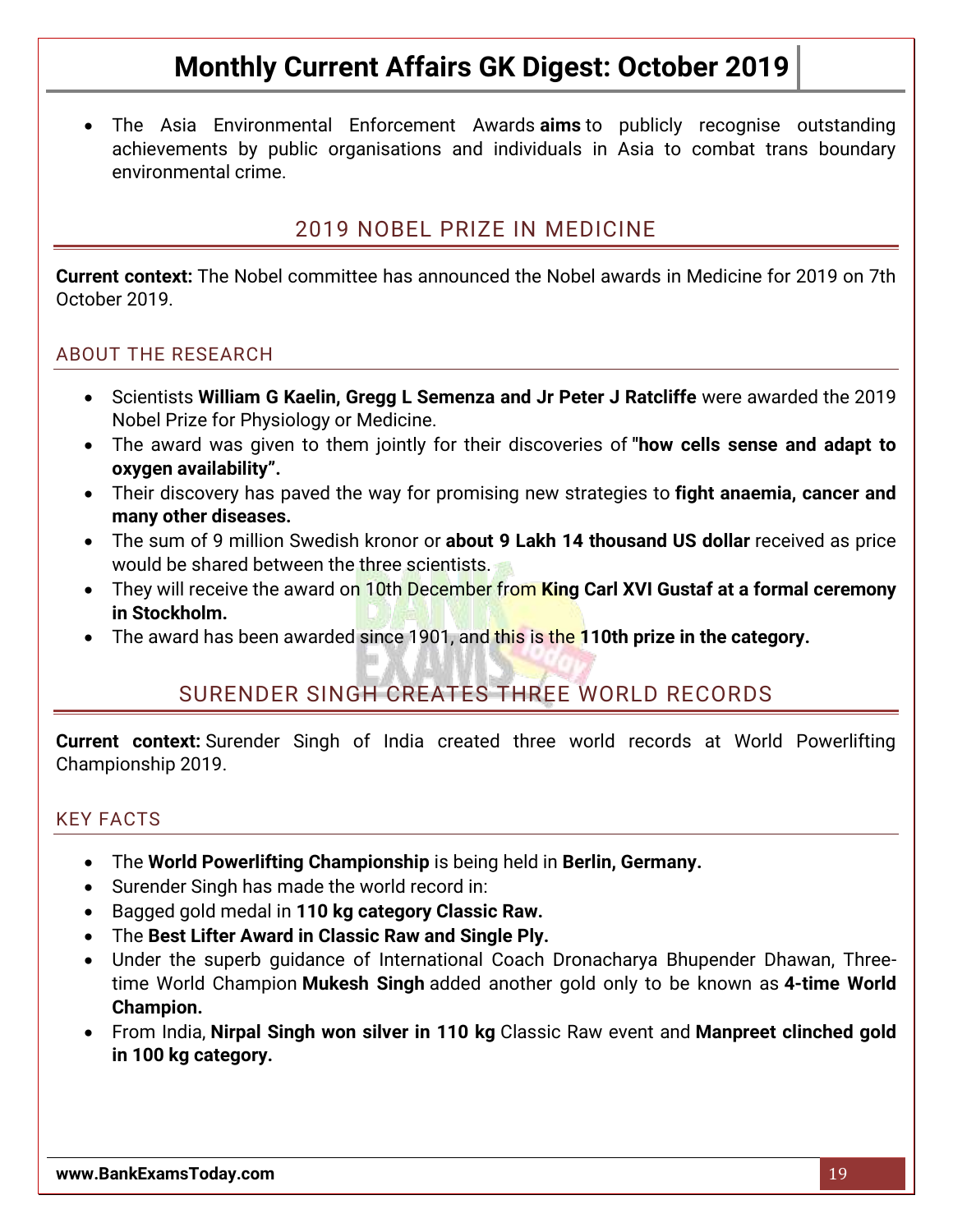# NATIONAL E-ASSESSMENT CENTRE (NEAC)

**Current context:** FinMin Nirmala Sitharaman is to inaugurate National e-Assessment Centre (NeAC).

#### HIGHLIGHTS OF THE SCHEME

- **The National e-Assessment Centre (NeAC)** is launched for better taxpayer service and promotion of ease of doing business.
- NeAC, **an Income tax department,** will avoid **face-to-face interaction between taxpayers and tax officials** and shall impart greater efficiency, transparency and accountability in the assessment process.
- The step will reduce taxpayer grievances in line with the prime minister's vision of 'Digital India'.
- As per the new system, the taxpayers will receive notices with real-time by way of SMS, on their registered e-mails and accounts web portal [www.incometaxindiaefiling.gov.in.](http://www.incometaxindiaefiling.gov.in/)
- <span id="page-20-0"></span>Replies to the notices can be sent by email to the NeAC by uploading the same on the portal.

# INDIA RECEIVED ITS 1ST RAFALE FIGHTER JETS

**Current context:** Defence Minister Rajnath Singh received the set of Rafale fighter jets from France on behalf of the Indian Air Force (IAF) on 8th October 2019.

#### KEY FACTS

- India had signed an agreement **worth Rs 59,000 crore with France in September 2016** for the procurement of **36 Rafale fighter jets.**
- This was the formal handover ceremony and the **1st batch of 4 Rafale jets will fly in India by May 2020** and the other sets are expected to arrive by **September 2022.**
- The Rafale is a twin-jet fighter aircraft and is capable of doing operations from both an aircraft carrier and a shore base.
- It can carry out almost all combat aviation missions of in-depth strikes, anti-ship strikes, air defence, close air support, and nuclear deterrence.
- **In 2004**, the Rafale entered into the service with the French Navy.
- <span id="page-20-1"></span> The 1st Rafale jet will have the **tail number RB 001,** where RB demotes the initials of **Air Chief Marshal Rakesh Bhadauria** who has played a big role in getting the deal.

# NOBEL PRIZE IN PHYSICS

**Current context:** The Nobel Prize 2019 for Physics has been announced on 8th October 2019.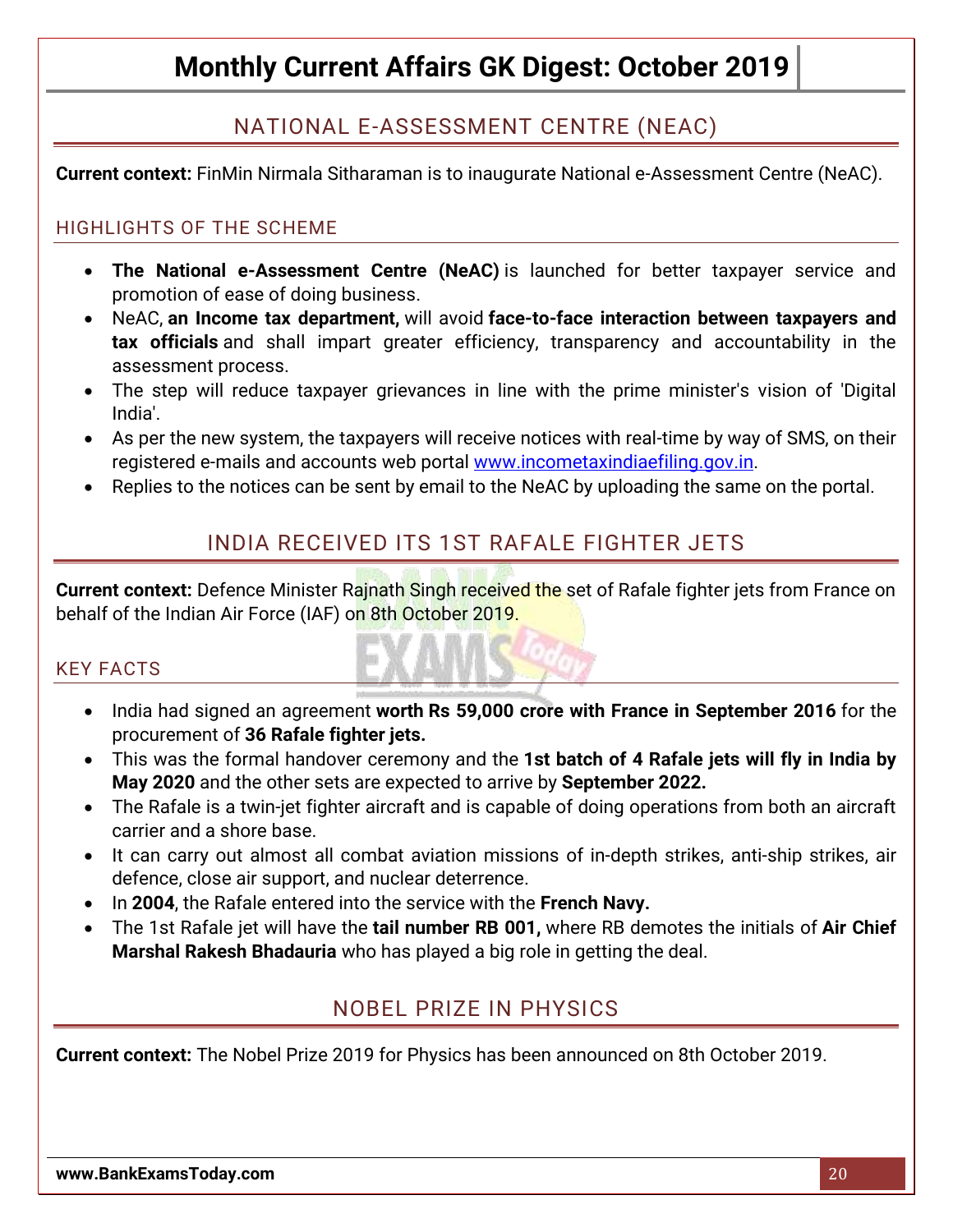#### DETAILS

- The prize is given to three scientists **Michel Mayor, James Peebles and Didier Queloz.**
- The award is given for their contribution to the **understanding of the evolution of the universe and earth's place in the cosmos.**
- The award is divided into 2 parts:
	- 1. **One half of the award** was given to **James Peebles** for theoretical discoveries in physical cosmology.
	- 2. The **other half of the award** is given jointly to **Michel Mayor and Didier Queloz** for the discovery of an exoplanet orbiting a solar-type star (An exoplanet is a planet outside the solar system).
- A **gold medal, 9-million kronor cash award and a diploma** would be shared between the three and is given at a ceremony in Stockholm on 10th December.
- The award was announced by **Prof. Goran Hansson,** secretary-general of the Royal Swedish Academy of Sciences.
- <span id="page-21-0"></span>This was the **113th Nobel Prize in Physics** awarded since **1901.**

## WORLD POST DAY

**Current context:** The World Post Day is being observed on 9th October 2019.

#### UNION POSTAL UNION

- **1969 Universal Postal Congress in Tokyo,** declared the Ninth of October as the World Post Day to mark the **anniversary of the Universal Postal Union's (UPU)** creation in 1874.
- The union aimed to maintain a free flow of international mail around the world.
- The **aim** of the day is to bring awareness to the Post's role in the everyday lives of people and their contribution to global social and economic development.
- The UPU organises an **international letter writing competition** on the day for young people.
- <span id="page-21-1"></span> The establishment of **UPU in 1874** opened the way for uninterrupted postal service and later in **1948, the UPU become an agency of the United Nations.**

# GOVT. ANNOUNCED 5% DA FOR CENTRAL EMPLOYEES

**Current context:** The government in its Cabinet meeting on 9th October 2019, has announced 5% Dearness Allowance for Central Government employees and pensioners.

#### KEY FACTS

- It will benefit 50 lakh Central Government employees and 65 lakh, pensioners.
- The DA is added as a Diwali gift from government and will be **paid from July 2019.**
- The government has also sanctioned a relief package for 5,300 **displaced Kashmiri families** in which they will be **given 5.5 lakh rupees per family.**

**www.BankExamsToday.com** 21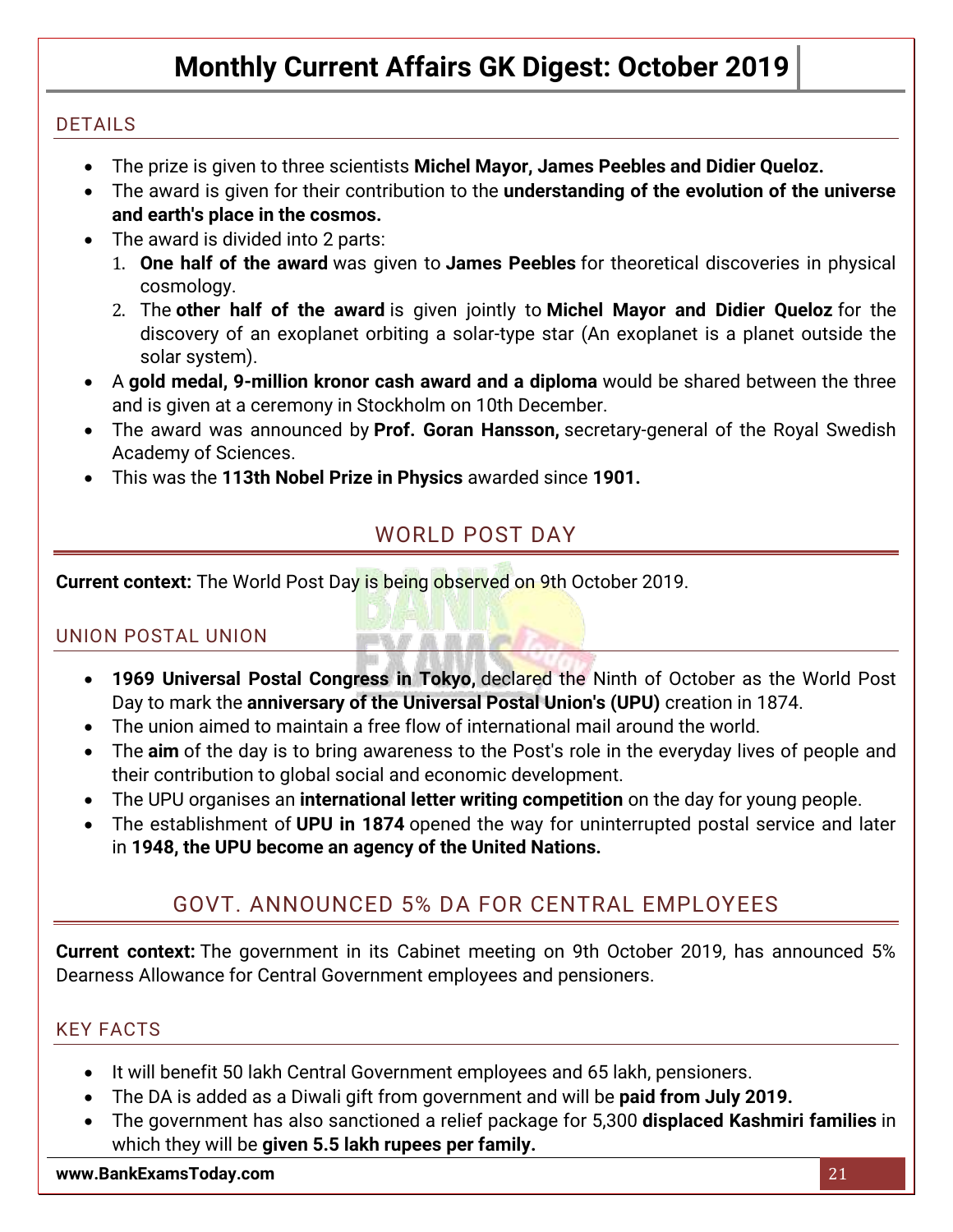- The Union cabinet has also decided to relax the date for mandatory requirement of Aadhaar seeding for release of benefits under **Pradhan Mantri Kisan Samman Nidhi (PMKSN)** till 30th November 2019.
- <span id="page-22-0"></span> The scheme provides income support of **Rs 6,000 per year to landholding families** and the amount is released in 4 instalments of Rs 2000 each.

## INNOVATION LEARNING PROGRAMME, DHRUV

**Current context:** The **Pradhan Mantri Innovation Learning Programme, DHRUV** was launched by the Union Minister for Human Resources Development Ramesh Pokhariyal Nishank on 10th October 2019.

#### SALIENT FEATURES OF DHRUV

- The programme is **started at the Indian Space Research Organization (ISRO)** and will **conclude on 24th of this month at IIT, Delhi.**
- It **aims** to provide skills and knowledge of the students, sharpen innovative imagination to make them capable of bringing solutions to socio-economic, political and environmental issues in the country.
- Under the DHRUV programme, **60 talented students will be chosen from Science, Mathematics and Performing Arts** and they will be mentored in the centre of excellence for 14 days so that they can reach their full potential.
- <span id="page-22-1"></span>• The programme will conduct workshop seminar and facilitate interaction with experts to discuss on National concern like **climate change agricultural production and technology.**

# DISASTER WARNING DEVICE LAUNCHED BY THE GOVERNMENT

**Current context:** The **Ministry of Earth Science** has launched a device named **GEMINI** to provide information related to disaster warnings to **fishermen.**

- GEMINI stands for **Gagan Enabled Mariner's Instrument for Navigation and Information.**
- The device will provide information about:
	- 1. Emergency information and communication on disaster warnings
	- 2. Potential Fishing Zones, PFZ
	- 3. The Ocean States Forecasts to fishermen
- It will transfer and receive information/data from **GAGAN (GPS Aided Geo Augmented Navigation) satellite** to a mobile through Bluetooth Communication.
- The device is developed by the Indian National Centre for Ocean Information Services (**INCOIS**) which is an autonomous body under the Ministry of Earth Sciences (MoES), and Airports Authority of India (**AAI**).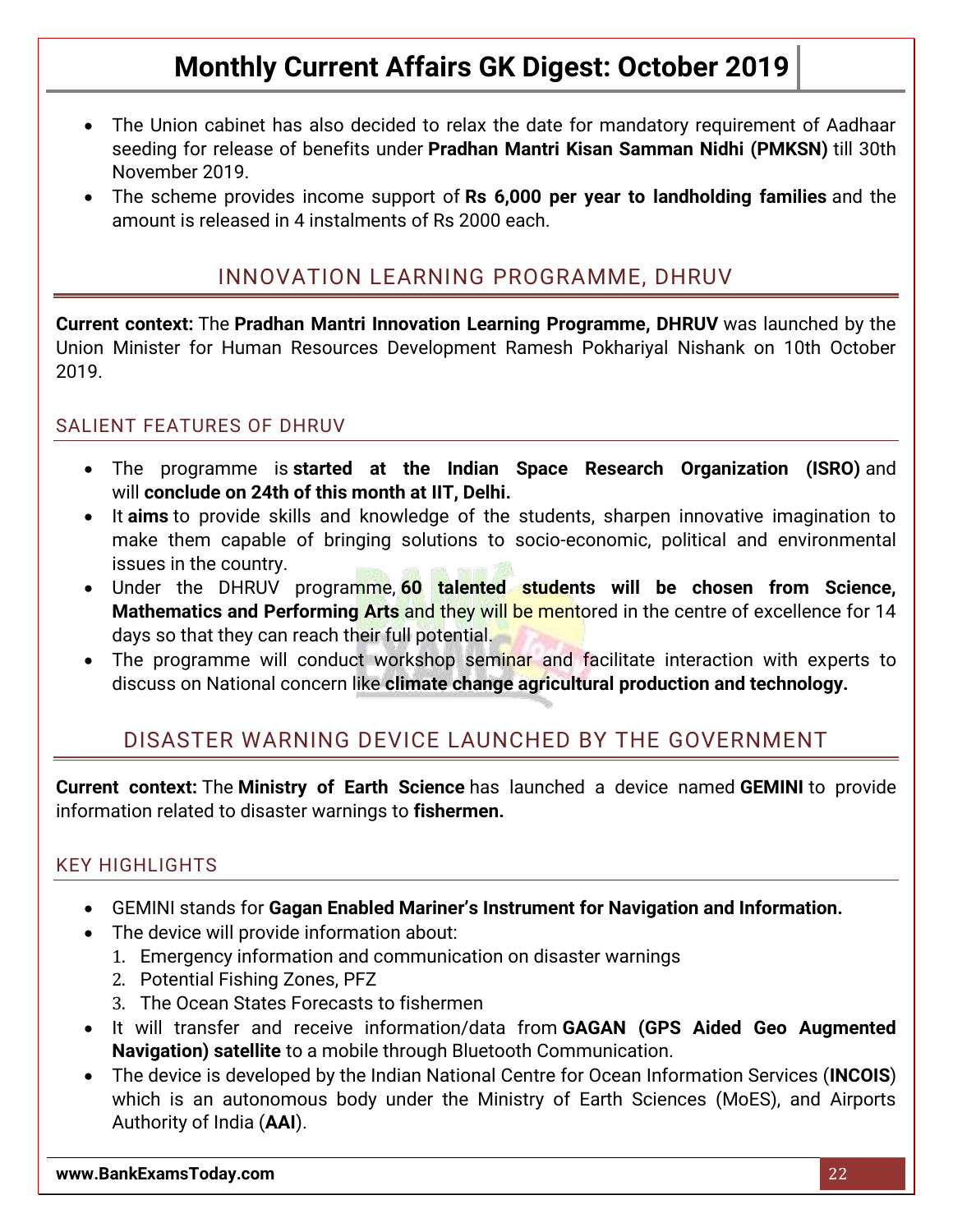<span id="page-23-0"></span> **PFZ forecasts** was launched by the Ministry that will provide advisories to fishermen along the coast three days in advance.

## MAHATMA GANDHI NATIONAL FELLOWSHIP PROGRAMME

**Current context:** The Ministry of Skill Development and Entrepreneurship along with IIM Bangalore has launched the Mahatma Gandhi National Fellowship Programme.

#### ABOUT MAHATMA GANDHI NATIONAL FELLOWSHIP PROGRAMME

- This is a **two-year fellowship programme** to boost skill development at the district level.
- The programme is designed under the **Skills Acquisition and Knowledge Awareness for Livelihood Promotion (SANKALP)** which is World Bank loan assisted project for skill development.
- It aims to address the challenge of non-availability of personnel for implementation of various programmes at state, district and National levels. It will blend the academic programme with the component of field immersion at the district level.
- The students are made to work with the district administration for strengthening the process of skilling to create a vibrant local district economy.
- The MGNF programme will provide the students an in-built component of on-ground practical experience with the district administration.
- It is launched in **75 districts** across Gujarat, Karnataka, and Uttarakhand etc. on a **pilot basis.**
- The **eligible students** should be :
	- 1. In 21-30 years age-group
	- 2. Have a graduation degree from a recognized university
	- 3. Is a citizens of India
	- 4. Have Proficiency in official language of state

# 'GARBAGE CAFE' IN CHHATTISGARH'S AMBIKAPUR

<span id="page-23-1"></span>**Current context:** Ambikapur city of Chhattisgarh has commenced the first-of-its-kind 'Garbage Cafe'.

#### KEY FACTS

- The 'Garbage Cafe' is run by the **Ambikapur municipal corporation** and the café provides free food in exchange for one kilogram of plastic.
- The Unique programme is open to everyone and the poor people and rag pickers are benefitted the most.
- Health Minister of Chhattisgarh **T. S. Singh Deo** has inaugurated the café on 9th October 2019.
- The breakfast will be provided only with half a kilogram of plastic, brought to the cafe.
- The collected plastic waste will be sold at **Solid-Liquid Resources Management Centre** which will then be turned into granules and will then be used in the construction of roads in the city.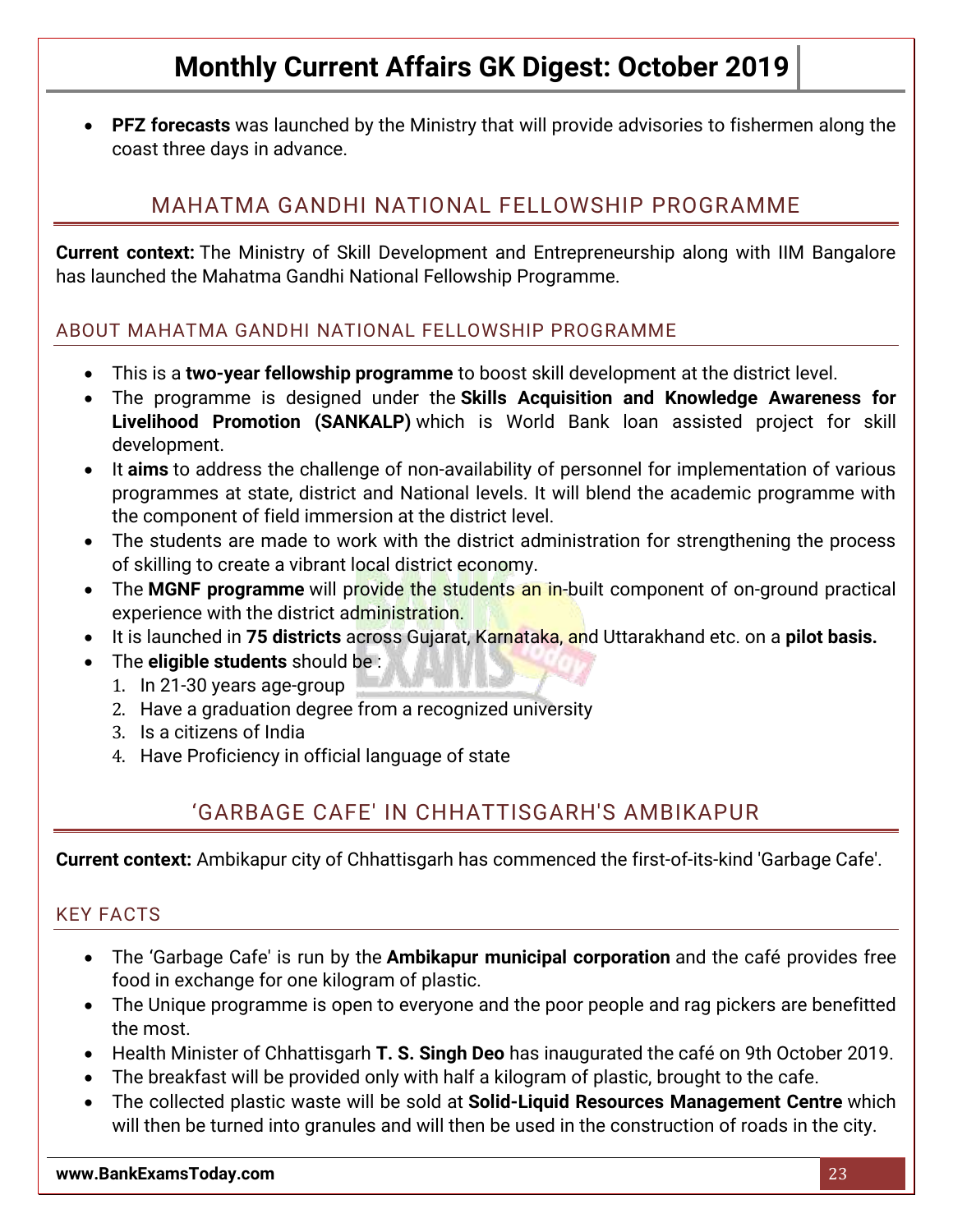<span id="page-24-0"></span> **Ambikapur** is the **first dustbin-free city of Chattisgarh** and was ranked as the **2nd cleanest city in the country in Swachhata rankings.**

## NOBEL PRIZE IN LITERATURE

**Current context:** The Nobel Prize 2019 and 2018 in literature has been announced on 10th October 2019.

#### DETAILS

- The Nobel Prize 2019 has been given to **Austrian author Peter Handke** and the Nobel Prize 2018 to **Polish writer Olga Tokarczuk.**
- **Peter Handke** was awarded the prize for his work that linguistic ingenuity has explored the periphery and the specificity of human experience.
- "Short Letter, Long Farewell" and "A Sorrow Beyond Dreams" are some notable works of Handke.
- **Olga Tokarczuk** was awarded the prize for a narrative imagination that with encyclopaedic passion represents the crossing of boundaries as a form of life.
- "The Journey of the People of the Book, was her first novel and was released in 1993.
- Tokarczuk has also won **Booker International Prize** for her 2007 novel **"Flights".**
- Out of 116 literature laureates honoured since 1901, **Tokarczuk is the 15th woman** to have won the prestigious distinction.
- <span id="page-24-1"></span>• 2018 Nobel Prize in literature was delayed by a year following a scandal that included allegations of sexual misconduct.

# SURAKSHIT MATRITVA AASHWASAN, SUMAN LAUNCHED

**Current context:** Ministry of Health and Family has launched Surakshit Matritva Aashwasan, SUMAN, initiative on 10th October 2019.

#### KEY FEATURES

- The initiative is launched at the 13th Conference of Central Council of Health and Family Welfare.
- Under the **SUMAN scheme,** pregnant women, mothers up to 6 months after delivery, and all sick new-borns will be able to **avail free healthcare benefits.**
- In order to end all preventable maternal and newborn deaths, the initiative aims to provide quality health service at no cost for denial of services for every woman and newborn visiting the public health facility.
- Free transport from home to health institutions is also provided under the scheme.
- The step has been taken to reduce the maternal mortality and child mortality in the country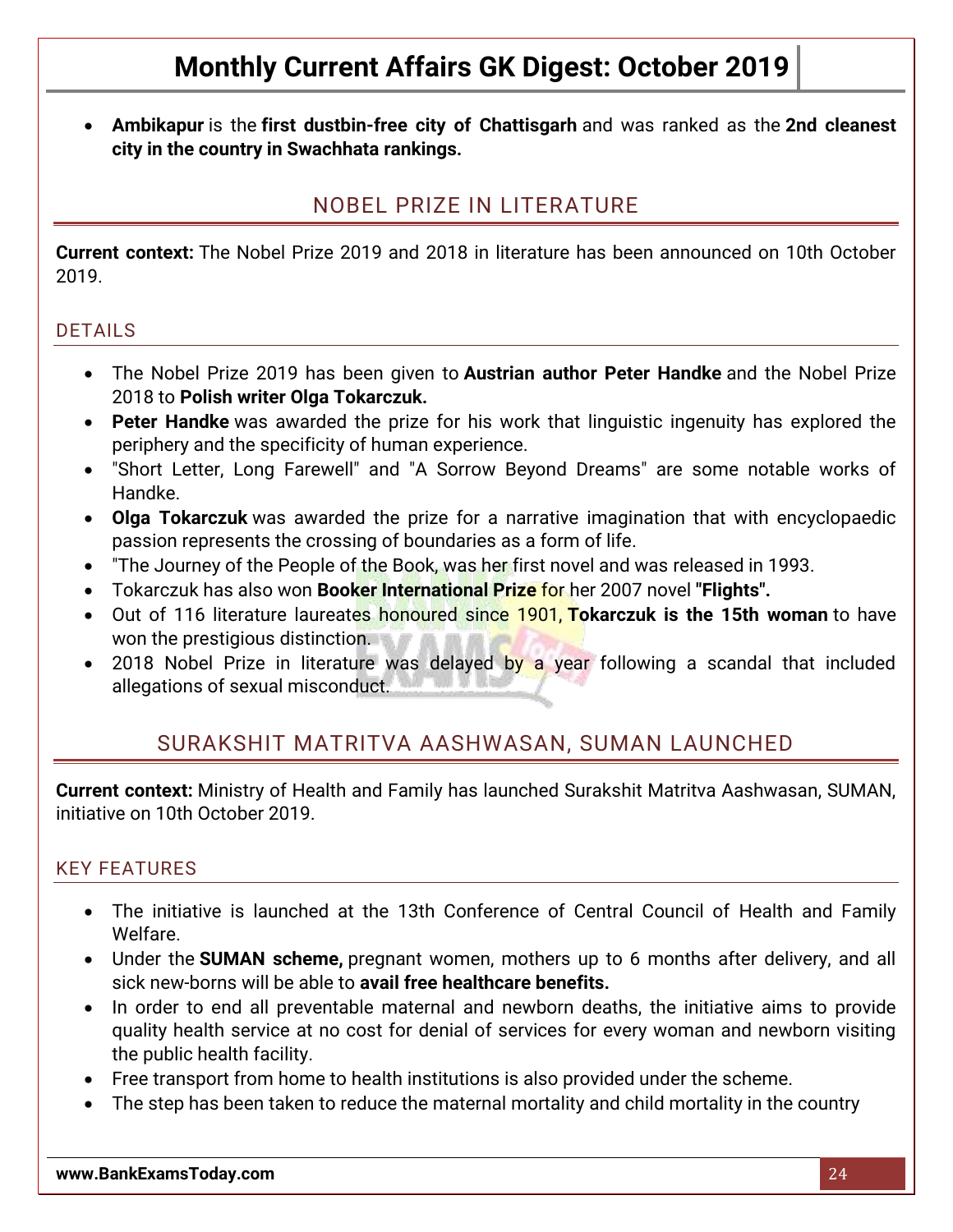- Several **free services** are also entitled for **beneficiaries visiting public health facilities**, that include:
	- 1. At least four antenatal check-ups that also includes one checkup during the 1st trimester
	- 2. At least one checkup under Pradhan Mantri Surakshit Matritva Abhiyan
	- 3. Iron Folic Acid supplementation
	- 4. Tetanus diptheria injection
	- 5. Other components of comprehensive ANC package
	- 6. Six home-based newborn care visits

# 9TH RCEP INTERSESSIONAL MINISTERIAL MEETING

<span id="page-25-0"></span>**Current context:** Commerce Minister Piyush Goyal is to attend the 9th RCEP (Regional Comprehensive Economic Partnership) Intersessional Ministerial Meeting.

#### ABOUT REGIONAL COMPREHENSIVE ECONOMIC PARTNERSHIP (RCEP)

- The RCEP meeting is beginning from 11th October at **Bangkok, Thailand.**
- This is the last ministerial meeting before the **3rd Leaders' Summit** slated which will be held on 4th November in **Bangkok.**
- The 28th round of negotiations for RCEP was concluded at **Da Nang, Vietnam** this year
- The RCEP negotiations were launched by leaders from:
	- 1. **10 ASEAN member states-** the Philippines, Singapore, Thailand, Indonesia, Lao PDR, Malaysia, Myanmar, Vietnam, Brunei Darussalam and Cambodia.
	- 2. **6 ASEAN FTA partners-** India, Japan, Republic of Korea, Australia, People's Republic of China and New Zealand.
- <span id="page-25-1"></span> RCEP was commenced in **2013** with the **objective** is to achieve mutually beneficial economic partnership agreement among the ASEAN member states and ASEAN's FTA partners.

# PRESIDENT'S COLOURS TO THE ARMY AVIATION CORPS

**Current context:** President Ram Nath Kovind has presented the President's Colours to the Army Aviation Corps (AAC) in Nashik.

#### ABOUT PRESIDENT'S COLOURS

- The president awarded the **Colours** during the ceremony at the **Combat Army Aviation Training School.**
- **President's Colours** is an acknowledgement of the meritorious service rendered by the Army Aviation Corps over the years.
- The Army Aviation Corps has been conferred with 2 Maha Vir Chakra, 115 Sena Medals, 16 Vir Chakra, 13 Shaurya Chakra and 45 Mention in Despatches.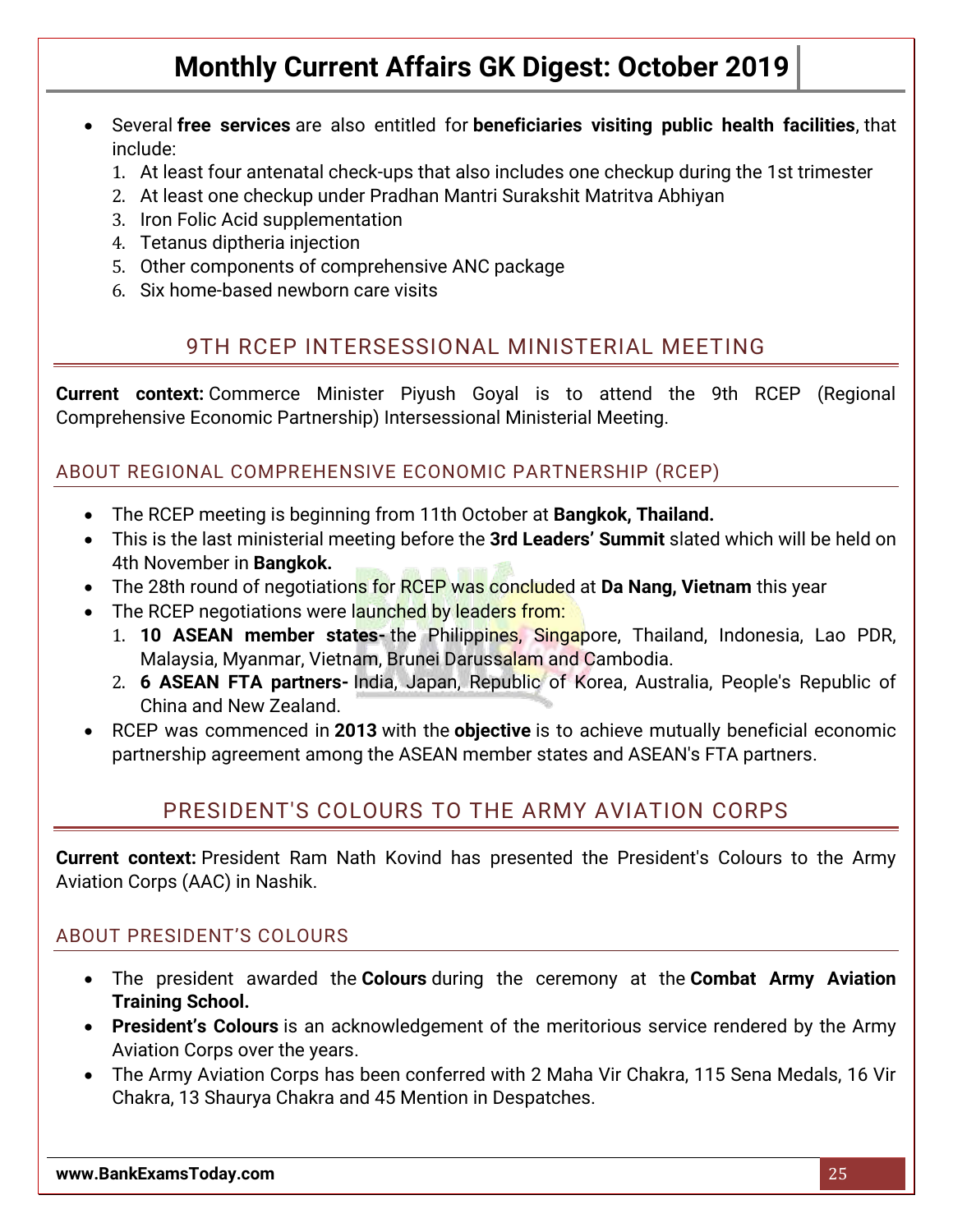- President Kovind also inaugurated the **Rudranaad Museum at the School of Artillery in Deolali.** The artillery regimental museum displays vintage war machines, historical information and artifacts.
- <span id="page-26-0"></span>The president himself is the **supreme commander** of the armed forces.

# SARAS AAJEEVIKA MELA

**Current context:** SARAS Aajeevika Mela is being organised by the **Ministry of Rural Development** at India Gate Lawns from 10th October to 23rd October 2019.

#### KEY HIGHLIGHTS

- The SARAS initiative is undertaken by the **Deendayal Antyodaya Yojana-National Rural Livelihoods Mission** (DAY-NRLM), Ministry of Rural Development (MoRD).
- The marketing arm of the Ministry, **Council for Advancement of People's Action and Rural Technology (CAPART)** is administering the Mela.
- The **objective** of the Mela is to bring the rural women Self Help Groups (SHGs) formed with the support of DAY-NRLM, under one platform to showcase their products, sell and help them build linkages with bulk buyers.
- With the Mela initiative, the rural SHG women will get national-level exposure to understand the demand and taste of urban customers.
- The Mela is underway **at India Gate Lawns in New Delhi** and nearly 500 rural SHG craftswomen from 29 States and UTs will show-case products of a varied range.
- <span id="page-26-1"></span>The products include handicrafts, a food court with regional cuisines, handlooms and natural food products.

# MOBILE APP, "MHARIYALI" LAUNCHED

**Current context:** Ministry of Housing & Urban Affairs has launched the mobile app, "mHariyali", on 11th October 2019.

#### HARYALI MAHOTSAV

- The mobile app, "**mHariyali**" has been launched for **'Environment Protection in Government Colonies'.**
- The app is **aimed** to encourage Public engagement in planting trees and other such Green drives.
- Facilities provided through the app include:
	- 1. The app provides the facility to link/upload the information/photos of any plantation done by people and it will be displayed on the website [www.epgc.gov.in.](http://www.epgc.gov.in/)
	- 2. The App provides for automatic **geo-tagging of plants.**
	- 3. This app will also enable nodal officers to periodically monitor the plantation.
- **"Haryali Mahotsav",** a mass plantation drive was launched in San Martin Park, Chanakyapuri on 28th July 2019 by Secretary HUA in which approx 500 plants were planted.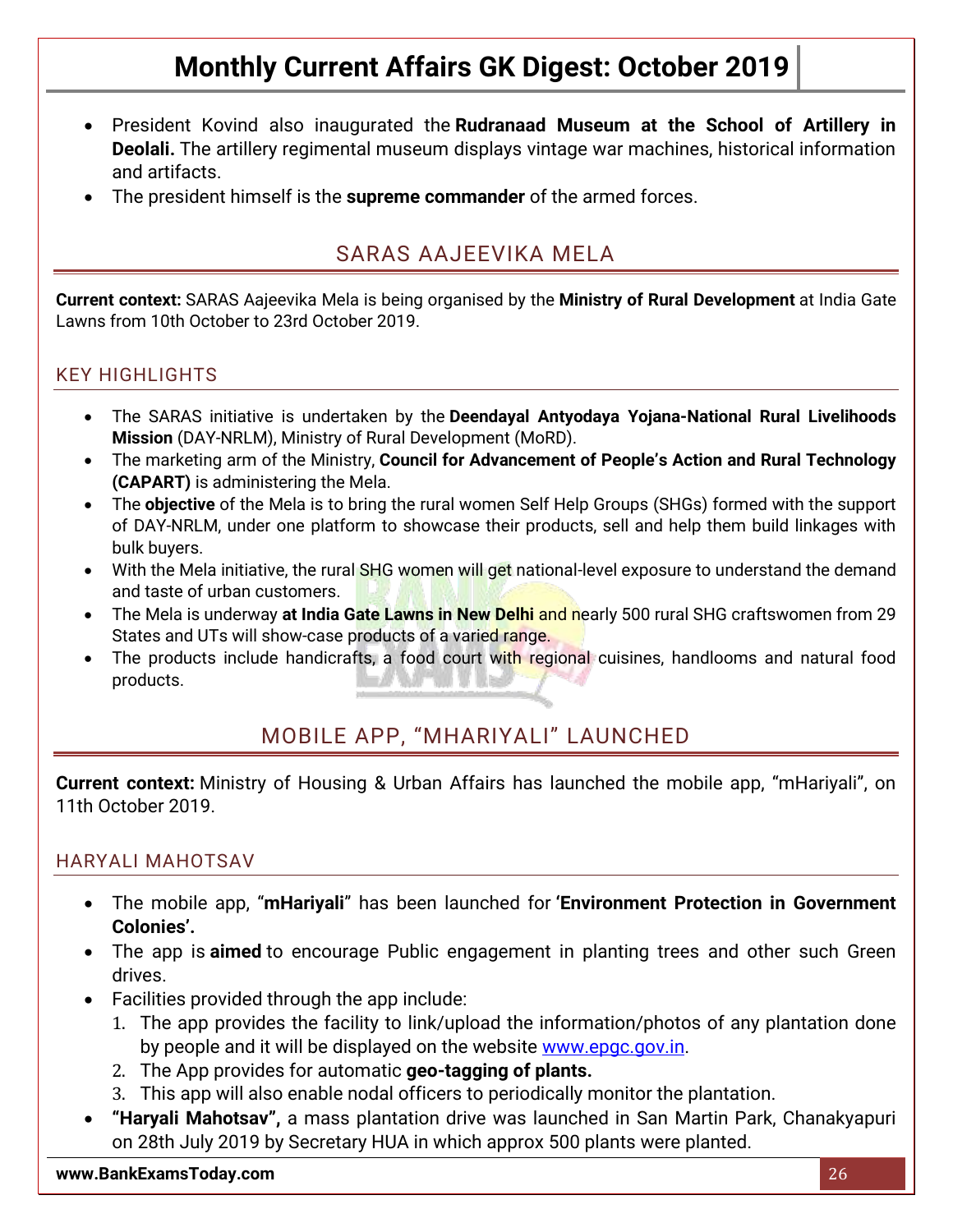<span id="page-27-0"></span>25 Rain Water Harvesting structures were constructed and 307 systems were augmented.

## GEM SIGNS MOU WITH UNION BANK OF INDIA

**Current context:** A Memorandum of Understanding (MoU) was signed between Government e-Marketplace (GeM) and Union Bank of India (UBI) on 10th October 2019.

#### ABOUT GOVERNMENT E- MARKETPLACE

- The MoU will offer **paperless, cashless and transparent payment and procurement system** for government entities on the GeM portal.
- As per the MOU, the **Union Bank of India will offer** services including:
	- 1. Transfer of funds through GeM Pool Accounts (GPA)
	- 2. Advising of Performance Bank Guarantees (e-PBG)
	- 3. Earnest Money Deposit (EMD) to the registered users on the GeM portal
- GeM has already signed MoU with **14 Public Sector and private banks** to enable online integration for payments and various banking services.
- GeM through MoU with **TReDs and SIDBI** provide invoice financing and Bill Discounting to the MSMEs registered on GeM.
- <span id="page-27-1"></span>**GeM** is a one stop platform for **online procurement of goods and services** required by various government departments, Public Sector Units etc. in a transparent manner.

# 2ND EDITION OF COORDINATED PATROL (CORPAT)

**Current context:** The 2nd edition of the Coordinated Patrol (CORPAT) between the navies of India and Bangladesh is commenced in Northern Bay of Bengal on 10th October 2019.

- **BNS Ali Haider, BNS Shadinota** from Bangladesh and **INS Ranvijay** (a guided-missile destroyer) and **INS Kuthar** (an indigenously built missile Corvette) from India will participate in the exercise.
- The exercise will be followed by the maiden edition at Visakhapatnam between 12th to 16th October.
- In the current edition, mutual cooperation whilst patrolling near the **International Maritime Boundary Line (IMBL)** will be practised.
- The Coordinated Patrol (CORPAT) exercise was commenced in **2018** and aims at the development of mutual communication and sharing of best practices between the navies of India and Bangladesh.
- India and Bangladesh share a common territorial boundary of **over 4000 km** and a maritime boundary.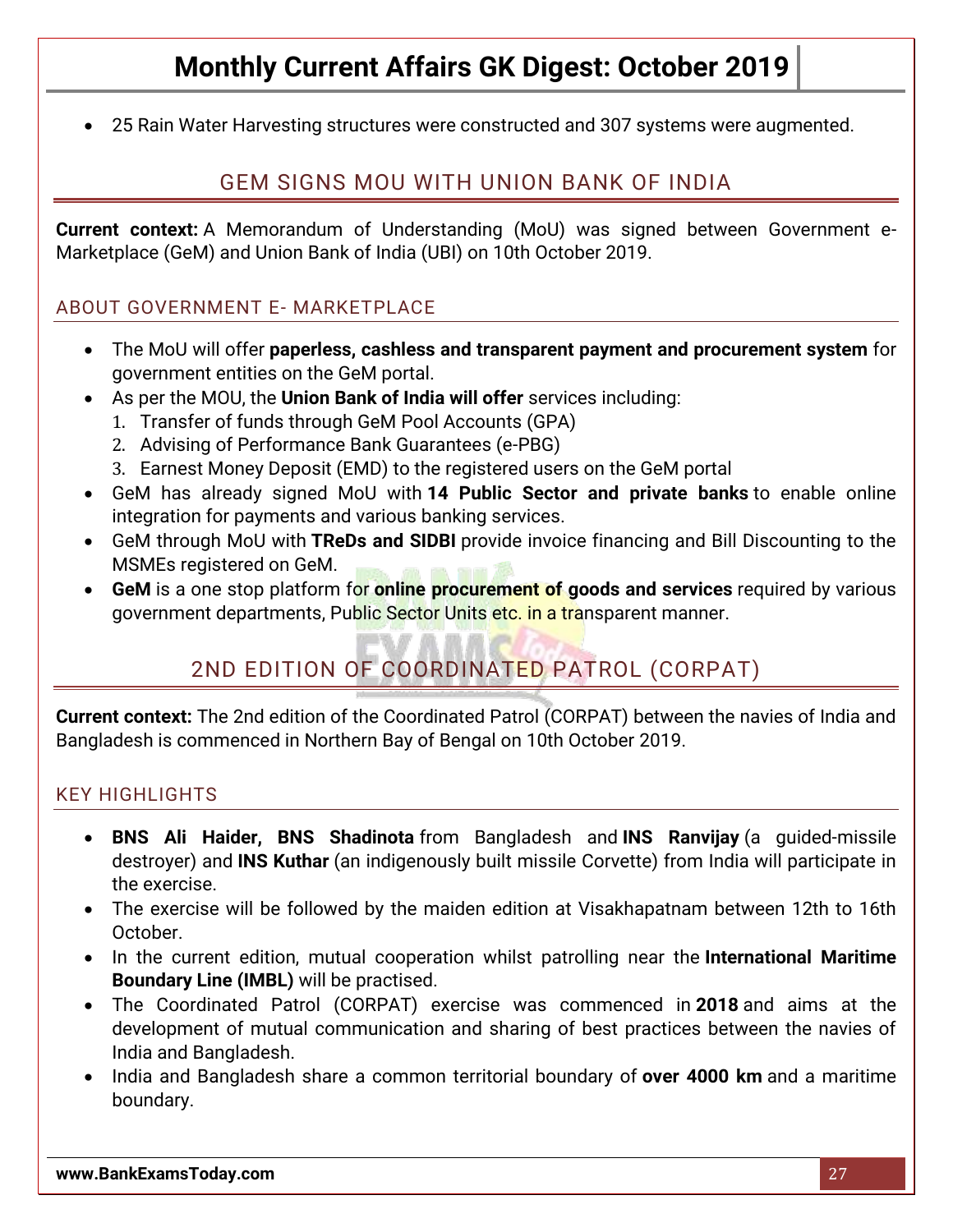# NOBEL PRIZE FOR CHEMISTRY 2019

<span id="page-28-0"></span>**Current context:** The **Royal Swedish Academy of Sciences** has announced the Nobel Prize in Chemistry 2019 on 9th October 2019.

#### DETAILS

- The 2019 Nobel Prize for Chemistry is given to three scientists **Stanley Whittingham, John Goodenough and Akira Yoshino.**
- The three scientists have been jointly awarded the coveted prize for their **development of lithium-ion batteries.**
- They laid the foundation of a wireless and fossil-fuel-free society, taking a step for making a rechargeable world.
- **John Goodenough** (from University of Texas) is the **oldest laureate ever** awarded a Nobel Prize.
- The foundation of the lithium-ion battery was laid during the **oil crisis in the 1970s.**
- **Stanley Whittingham** started to research superconductors and discovered an extremely energy-rich material made from titanium disulphide having far greater potential.
- **John Goodenough** replaced the cathode in the Lithium-ion battery made of metal sulphide by using a metal oxide to make more powerful batteries.
- <span id="page-28-1"></span> **Akira Yoshino** created the first commercially viable lithium-ion battery in **1985**. He used petroleum coke, instead of reactive lithium in the anode, that resulted in a battery that could be charged hundreds of times before its performance deteriorated.

# DHARMA GUARDIAN – 2019

**Current context:** DHARMA GUARDIAN-2019, **Joint Military Exercise** between **India and Japan** is scheduled to be conducted at Vairengte, Mizoram from 19th October to 2nd November 2019.

#### ABOUT EXERCISE DHARMA GUARDIAN

- The **aim of the exercise** is to share experience gained during various Counter Terrorism Operations with each other.
- 25 soldiers from each country would be teamed for the **Indian Army and Japanese Ground Self Defence Forces (JGSDF)**, to participate in the exercise.
- DHARMA GUARDIAN exercise is being conducted in **India since 2018** and is an annual training event.
- <span id="page-28-2"></span> The scope of the exercise covers counter terrorism operations in **jungle and urban scenario** which is a major security challenges faced by both the nations in the backdrop of global terrorism.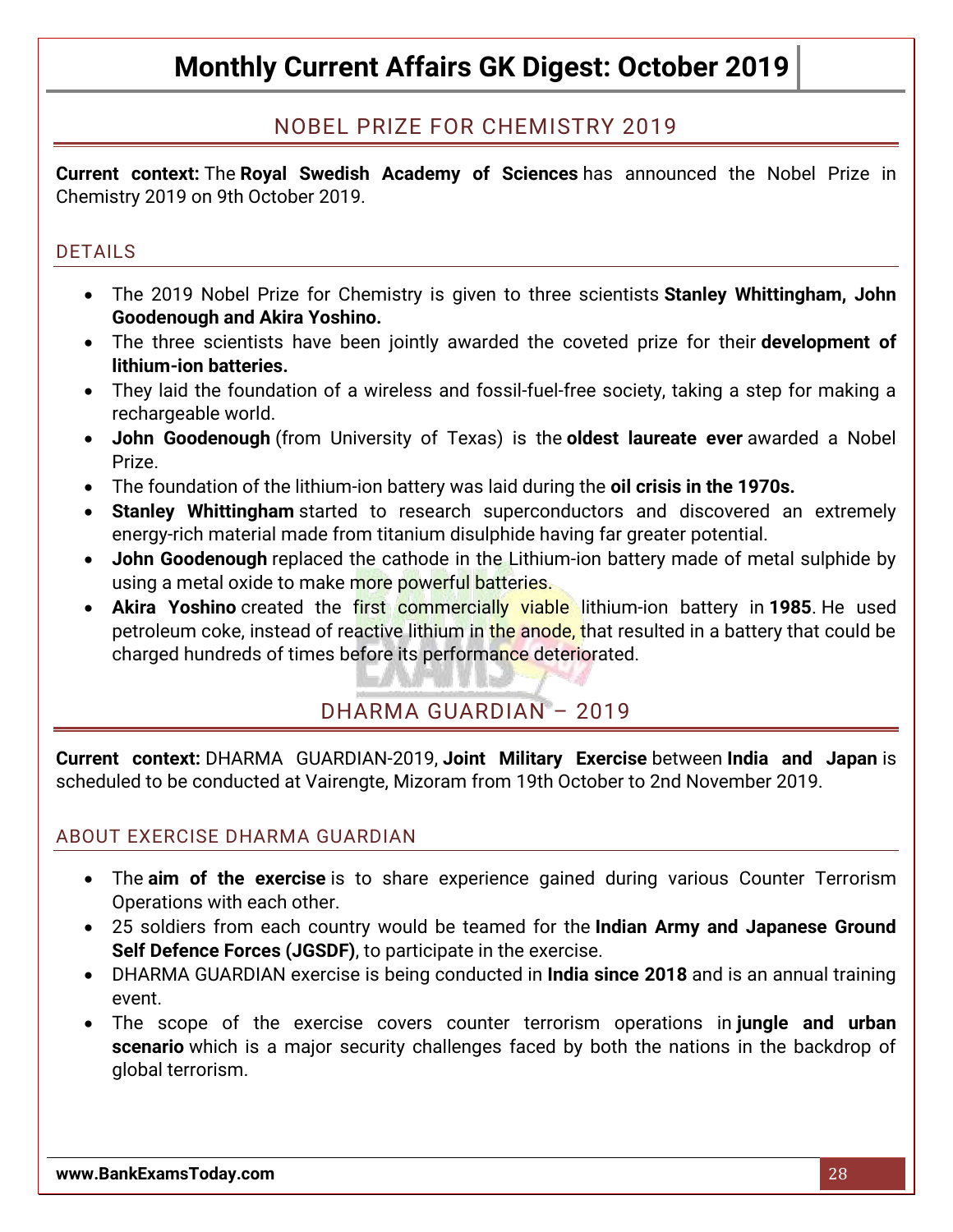# 10TH RASHTRIYA SANSKRITI MAHOTSAV

**Current context:** The 10th Rashtriya Sanskriti Mahotsav is being inaugurated on 14th October 2019 at **Jabalpur, Madhya Pradesh** by the **Ministry of Culture** from 14th to 21st October 2019.

#### SIGNIFICANCE OF THE MAHOTSAV

- The Mahotsav is organised under the **Ek Bharat Shrestha Bharat initiative** in Madhya Pradesh
- Rashtriya Sanskriti Mahotsav is the **flagship and premier festival of Ministry of Culture,** launched in the **year 2015.**
- The intent of the government is to showcase the **rich cultural heritage of the Country** in all forms i.e. Painting, Sculpture, Handicrafts, Cuisine, and Performing Arts-Folk, Tribal & Classical.
- It will cover a profusion of folk art forms from 22 States and will offer the chance to experience cultural virtuosity to the people-especially the youth.
- <span id="page-29-0"></span> The **Ek Bharat Shreshtha Bharat programme** was launched on 31st October, **2016** with the aim to promote engagement and enhance mutual understanding amongst the people of different States/UTs for securing a strong cultural bond.

# 2ND INDIA-CHINA INFORMAL SUMMIT

**Current context:** The 2nd India-China Informal Summit held between the Prime Minister of India Narendra Modi and President of the People's Republic of China Mr Xi Jinping in Chennai, India.

#### ABOUT THE SUMMIT

- The summit took place on **11th and 12th October 2019** at the ancient port town of **Mamallapuram** near Chennai.
- The two Leaders have decided to designate 2020 as **Year of India-China Cultural and People to People Exchanges.**
- The **70th anniversary of the establishment of India-China relations in 2020** will be fully utilized to deepen exchanges at all levels including between their respective legislatures, political parties, cultural and youth organizations and militaries.
- Both the countries agreed to establish sister-state relations between **Tamil Nadu and Fujian Province** which is the link of the age-old commercial and people-to-people contacts between the countries.
- The informal meeting advocated for open and inclusive rule based multilateral trade arrangements that will benefit all countries.
- Both agreed to work on additional Confidence Building Measures to resolve the border issue permanently.
- The **first Informal Summit in Wuhan,** China in April 2018.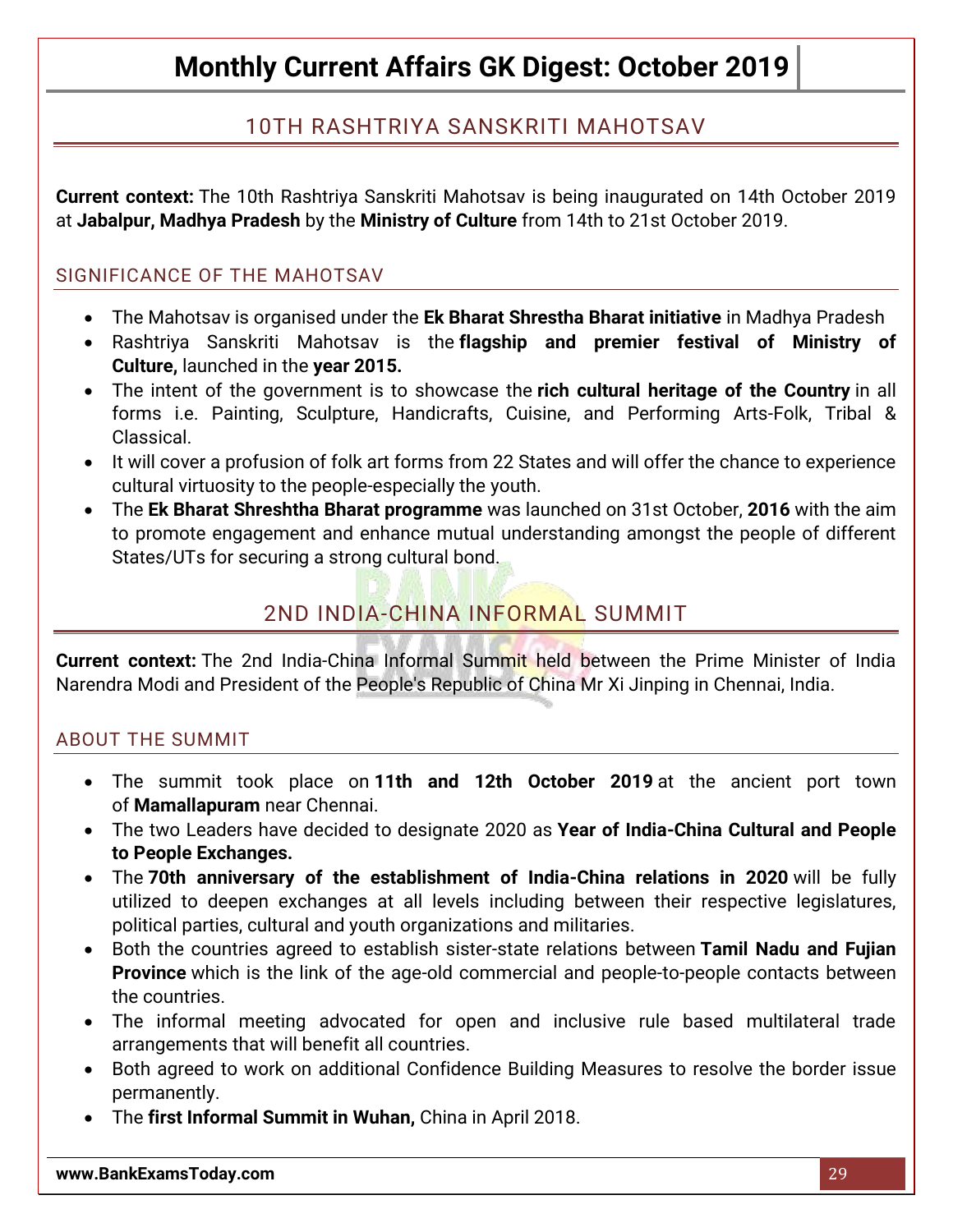# 2019 FIRST GLOBAL DXB CHALLENGE

<span id="page-30-0"></span>**Current context: Dubai** will host the 2019 First Global DXB Challenge, which is scheduled to be held 24th to 27th October 2019.

## ABOUT 2019 FIRST GLOBAL DXB CHALLENGE

- The **2019 First Global DXB Challenge** is a large gathering for creative young minds in the fields of robotics and artificial intelligence.
- It **aims** to address the world's most critical environmental issues such as pollution, wastage of water, sustainability etc.
- More than 1,500 youth from over 191 countries will participate in the challenge, having passion for science, technology, engineering, and mathematics (STEM).
- The competition is organised by the **Dubai Future Foundation** and the **theme is 'Ocean Opportunities'.**
- <span id="page-30-1"></span> The participating team will be given a **robotic kit** and is tasked with assembling a robot able to address various issues related to ocean and marine life.

# MOUS SIGNED BETWEEN INDIA AND SIERRA LEONE

**Current context:** Vice President, M. Venkaiah Naidu on his visit to Sierra Leone has signed 6 agreements with **Mr Julius Maada Bio**, President of the Republic of Sierra Leone.

- This is the first-ever visit of an Indian Vice President to the **African Nation,** Sierra Leone.
- The major agreements signed are:
	- 1. India will establish a **High Commission** in Sierra Leone.
	- 2. Both the countries have agreed to enhance cooperation in Information Technology, infrastructure development, agriculture, food processing and capacity building.
	- 3. Both decided to build on the existing cooperation at **UNSC** (UN Security Council).
	- 4. India announced a **Line of Credit of \$ 30 million** by signing an agreement with the EXIM bank for Irrigation development in Tomabum for rice production.
	- 5. India has extended **e-Visa facility** to Sierra Leone nationals for ease of mobility.
- India was among the first countries to contribute to the **UN Mission in Sierra Leone (UNAMSIL)** with the deployment of the 4000 strong Indian Military contingents.
- <span id="page-30-2"></span>• India has so far provided the developmental assistance of about \$ 217.5 million to Sierra Leone for various sectors including water resources, agriculture, energy and telecommunication.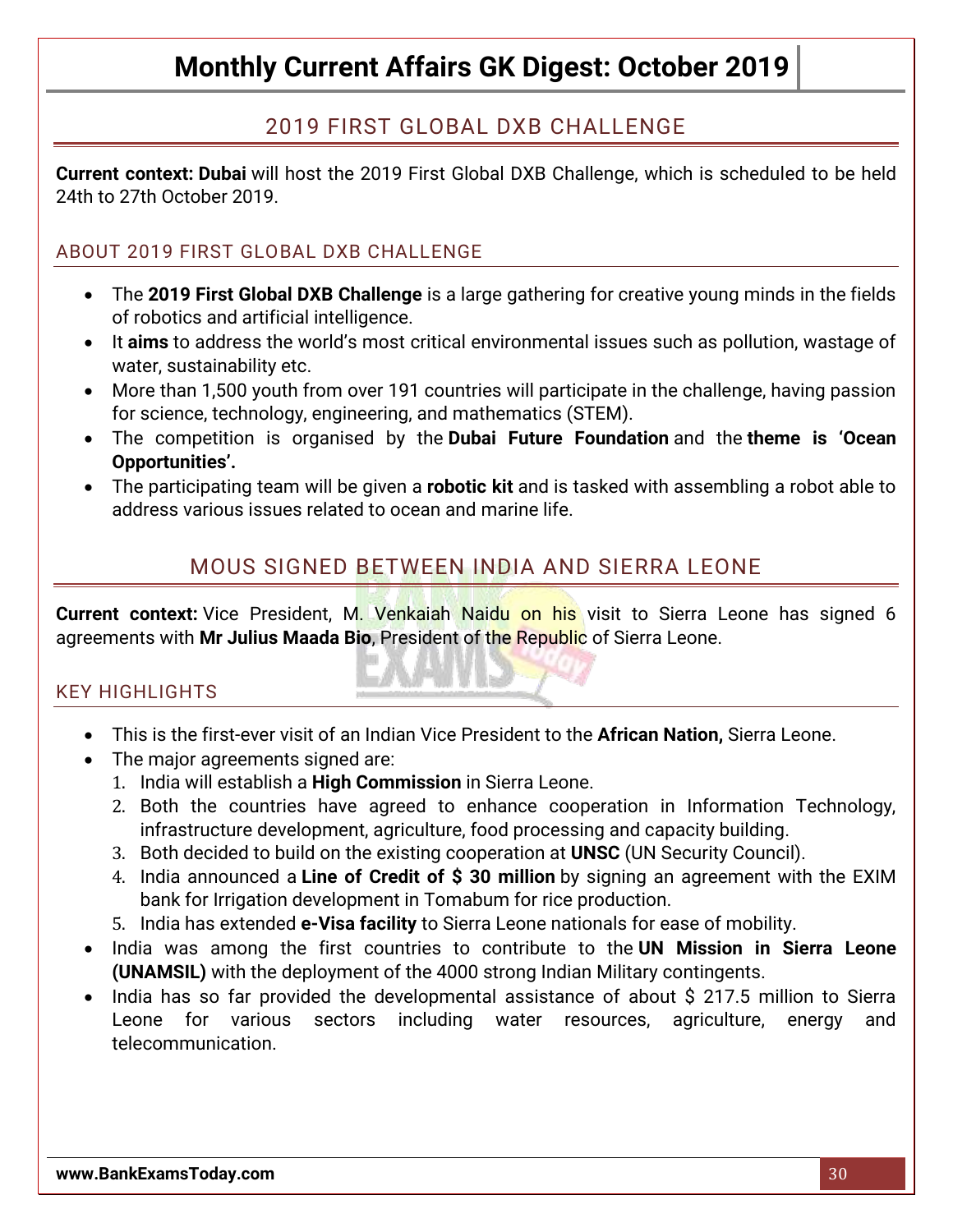## BANGLADESH BECOMES 2ND FASTEST GROWING ECONOMY

**Current context:** As per the World Bank report, Bangladesh has become the 2nd fastest growing economy in South Asia after **Bhutan.**

#### KEY FACTS

- The World Bank released the report **'South Asia Economic Focus, Making (De) Centralization Work'** on 13th October 2019.
- The report shows that the GDP growth rate of Bangladesh is projected to be **7.2% for the FY 2019 and 7.3% for FY 2020.**
- It also reported that the economic growth will be supported by robust macroeconomic framework, strong public investments and political stability.
- Bangladesh has reduced the **current account deficit of \$15.5 billion in 2018** by rising export and remittances.
- The report listed low deposit growth rate, rising bad loans along with low credibility of Letter of credit guarantees in the international market, as the cause for vulnerability in the financial sector.
- <span id="page-31-0"></span> The **garment industry of Bangladesh** has benefited from the trade tensions between the United States and China, as per the report and thus the country industrial sector will remains strong in future.

# INDIA-NETHERLANDS BILATERAL TIES

**Current context: King of the Netherlands Willem-Alexander and Queen Maxima** came to India on a 5 day visit, at the invitation of Indian President Ram Nath Kovind.

#### SALIENT HIGHLIGHTS

- India and the Netherlands have a **bilateral trade turnover of USD 12.87 billion (2018-2019).**
- The Netherlands is **India's 4th largest trading partner in the European Union** with a cumulative investment of \$ 23 billion for the period 2000 to 2017 (Dec).
- Dutch companies have a global name in the fields of **port development, agriculture, waste management and urban planning.** President invited Dutch companies to partner India in its growth story.
- Netherlands has supported India's membership to the different **Export Control Regimes** and has claimed for a **permanent seat in the UNSC.**
- <span id="page-31-1"></span> King Willem-Alexander's trip would be **his first state visit to India,** following his ascension to the throne in 2013.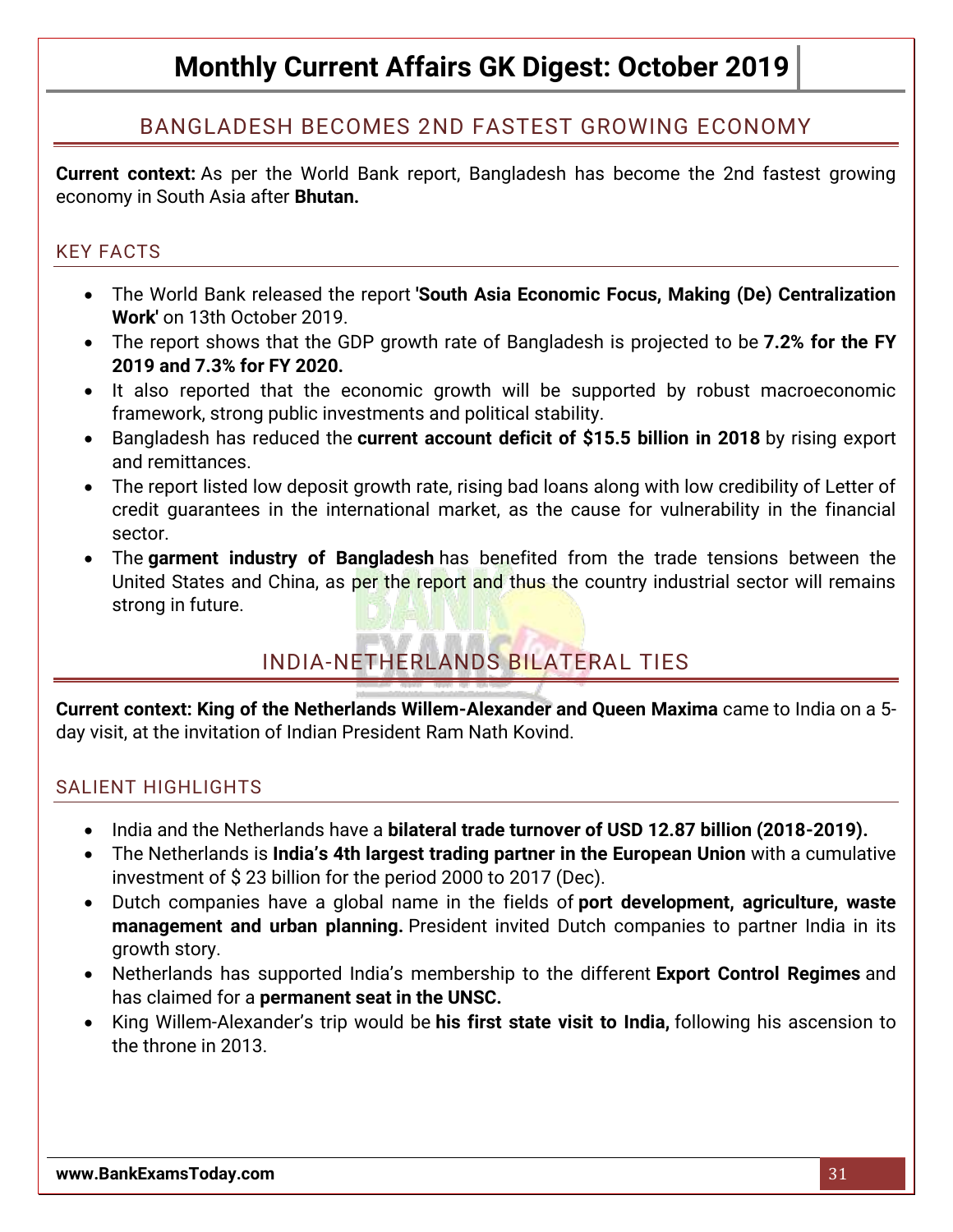# AIR INDIA: 1ST AIRLINE TO USE TAXIBOT

**Current context: Air India** has become the **first airline in the world** to use a Taxibot.

#### ABOUT TAXIBOT

- Taxibot is a robot-used aircraft tractor for taxiing an aircraft from parking bay to runway and vice-versa.
- The taxibot was used on an **A-320 aircraft** with passengers on board.
- The bot was flagged off by Air India Chairman and Managing Director **Ashwani Lohani,** at Terminal 3 of the **Delhi Airport - to Mumbai.**
- It is the first such usage on any Airbus aircraft worldwide.
- <span id="page-32-0"></span>• It is a step towards a cleaner environment and brings down the consumption of fuel by 85%.

# RBI GUIDELINES ON 'ON TAP' AUTHORISATION ON PAYMENT SYSTEMS

**Current context:** RBI has issued guidelines on **'on tap' authorisation of payment systems** on 15th October 2019.

#### RBI GUIDELINES

- The **aim** is to encourage innovation and competition.
- RBI has decided to offer on-tap authorisation for:
	- 1. **Bharat Bill Payment Operating Unit (BBPOU)** Entities who are desirous to operate or provide platforms for BBPOU, should have a **100 crore rupees** net worth and should be maintained at all times.
	- 2. **Trade Receivables Discounting System (TReDS)** the minimum paid up equity capital should be **25 crore rupees.**
	- **3. White Label ATMs (WLAs)** The minimum net worth for entities should be **100 crore rupees.**
- <span id="page-32-1"></span> The authorisation is given based on:
	- 1. Merits of the proposal
	- 2. Reserve Bank's assessment of the potential for additional entities in that segment.

## BOOKER PRIZE 2019

**Current context: Bernardine Evaristo and Margaret Atwood** have jointly won the 2019 Booker Prize.

#### 2019 BOOKER PRIZE

Both the winners were at the **tie** and the award was jointly shared by the two.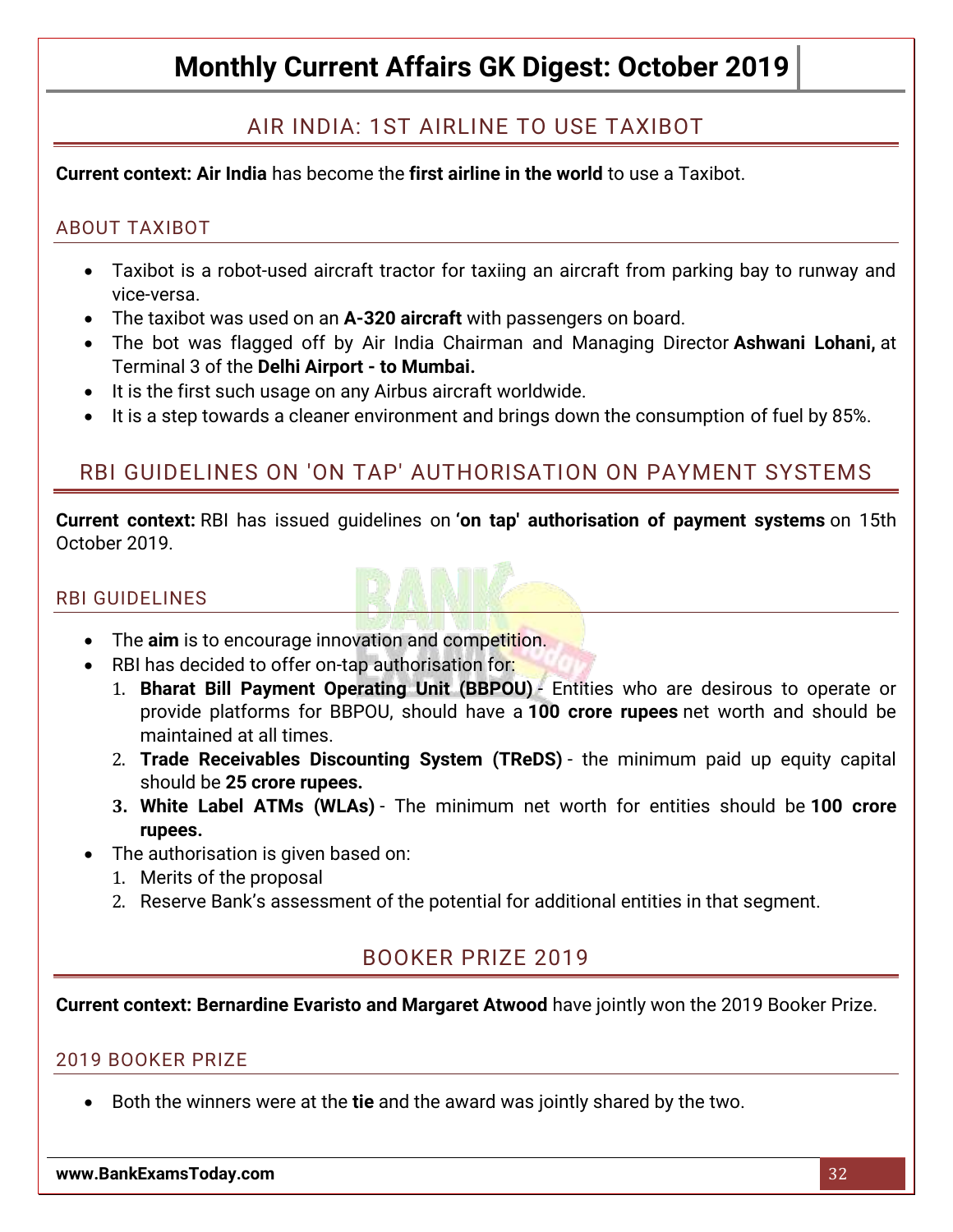- As per the existing rules of the Booker's Prize, the prize must not be divided between the winners i.e. there must be a **single winner of the Prize.**
- The rule was made during the last tie in 1992.
- But the judges said, they could not separate **Atwood's - 'The Testament' and 'Girl, Woman, other' by Evaristo,** who is the first black woman to win the prestigious award since its inception.
- After deliberations, the chairman of the five-member judging panel, Peter Florence, said to flout the rules.
- British Indian novelist **Salman Rushdie's book 'Quichotte'** was among the six books shortlisted for the prize.
- <span id="page-33-0"></span> Rushdie was shortlisted for the 5th time for the award including the 1981 win where he bagged the award for **"Midnight's Children".**

## BAHRAIN INTERNATIONAL SERIES 2019

**Current context:** Bahrain International Series 2019 (**Badminton**) was held at **Isa Town, Bahrain** from 9th to 13th October.

**PAARIT** 

#### KEY POINTS

- **Priyanshu Rajawat** clinched the men's singles title at the Bahrain International Series Badminton.
- He has defeated **Jason Anthony Ho-Shue** from Canada in the finals from 16-21, 21-7, 21-12.
- Indian mixed double pair of **Juhi Dewangan and Venkat Gaurav Prasad** also finished with the gold.
- They defeated Thailand's **Pannawat Theerapanitnun and Kanyanat Sudchoeichom** from 21-18, 21-16 in 34 minutes.
- **Ira Sharma finished** second best in the **women's singles title** at the Bahrain International Series Badminton.
- <span id="page-33-1"></span>Men's doubles pair of **Rohan Kapoor and Saurabh Sharma** were the at the runner-up position.

# 2ND PHASE OF LOTUS-HR LAUNCHED

**Current context:** The 2nd Phase of the **Local Treatment of Urban Sewage Streams for Healthy Reuse,** LOTUS-HR was launched by the Union Minister Harsh Vardhan in New Delhi on 14th October.

#### ABOUT LOTUS-HR

- **LOTUS-HR** is a water laboratory that aims to produce clean water through a holistic wastewater management approach that can be reused for various purposes.
- The LOTUS-HR initiative is jointly supported by **Netherlands Organisation for Scientific Research** and the **Department of Biotechnology,** the Ministry of Science and Technology.

**www.BankExamsToday.com** 33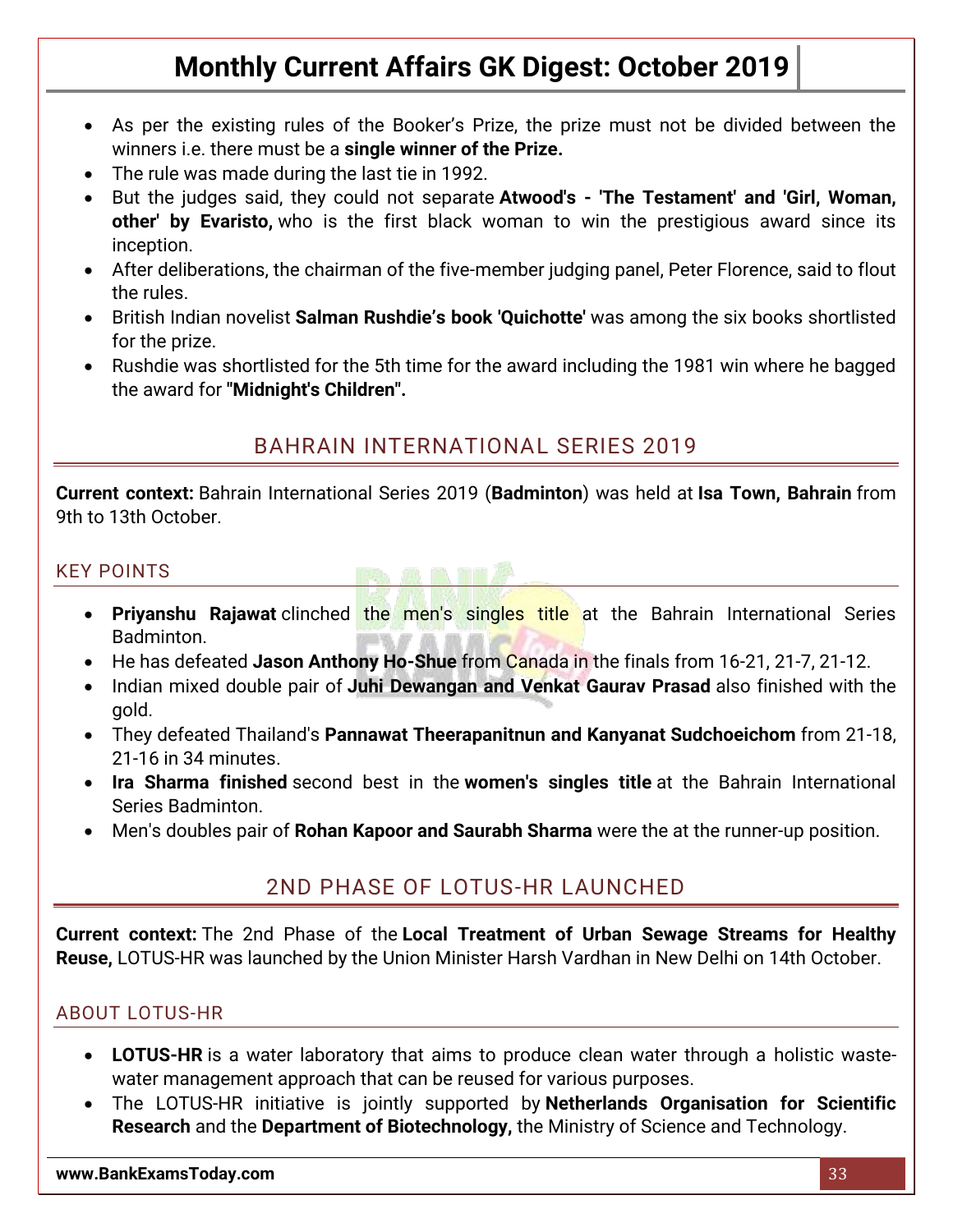- A 200 m2 test site has been constructed on the **Barapullah drain,** which is one of the main water transport ways in New Delhi and collects water from smaller water drains from all over the city, to dump into Yamuna.
- The 2nd phase of the India-Netherland Joint initiative LOTUS-HR was launched during the 5 day visit of the Dutch Royal Couple Netherlands King Willem-Alexander and Queen Maxima to India.
- <span id="page-34-0"></span>The project was set up at the **Sun Dial Park in New Delhi in 2017.**

# NOBEL PRIZE FOR ECONOMICS 2019

**Current Context:** The 2019 Nobel Prize for Economics has been jointly given to **Michael Kremer of the United States, Abhijit Banerjee and Esther Duflo.**

#### KEY HIGHLIGHTS

- **Abhijit Vinayak Banerjee** is an **Indian-American** and **Esther Duflo** is his wife.
- The award was given by the Nobel committee for their experimental approach to **alleviating global poverty** and providing new ways to fight against it.
- Abhijit Vinayak Banerjee studied at the University of Calcutta, Jawaharlal Nehru University and Harvard University (where he received his PhD in 1988). He is currently the professor of economics at the Massachusetts Institute of Technology.
- Some of the major achievements of Abhijit Vinayak Banerjee are:
- Abhijit Banerjee founded the **Abdul Latif Jameel Poverty Action Lab (J-PAL) in 2003** to make research on the poverty scenario around the globe.
- He is the author of the book **"Poor Economics"** which won the Goldman Sachs Business Book of the Year.
- He has served on the **U.N. Secretary-General's High-level Panel of Eminent Persons** on the Post-2015 Development Agenda.
- He is a past president of the Bureau for the Research in the **Economic Analysis of Development.**
- A Research Associate of the **NBER**, a **CEPR** research fellow, International Research Fellow of the **Kiel Institute.**
- A fellow of the **American Academy of Arts and Sciences** and the **Econometric Society.**
- <span id="page-34-1"></span>An Alfred P. Sloan Fellow and a winner of the **Infosys Prize.**

# KIRAN UNIYAL CREATED INDIVIDUAL GUINNESS WORLD RECORDS

**Current context:** Kiran Uniyal, wife of an Indian Army Colonel, has created Individual Guinness World Records for:

- 1. The most **full contact knee strikes** of 263 strike in 3 minutes, (**one leg**) (female).
- 2. The most **full contact knee strikes** of 120 strikes, **alternate legs** in 1 minute(female).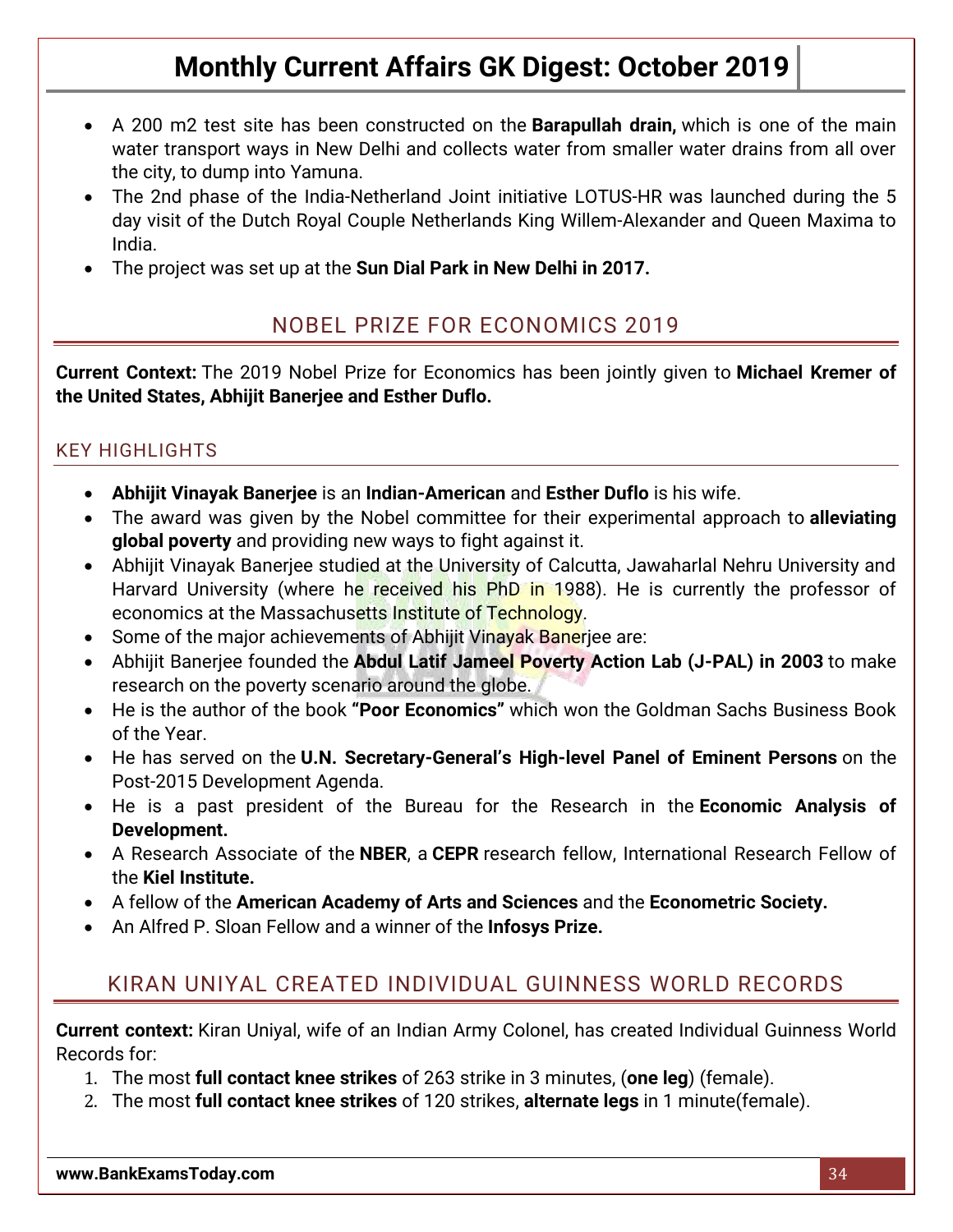#### ABOUT KIRAN UNIYAL

- She surpassed the existing 226 knee strikes record of male category record in the most full contact knee strikes for 3 minutes.
- She has so far achieved **15 World Records,** including 10 Guinness World Records in Martial Arts, Social Work and Fitness.
- <span id="page-35-0"></span> Kiran Uniyal created her **1st Individual Guinness World Record** for "The most full contact elbow strikes (466 strikes) (one hand) in 3 minutes.

# J.P.S. CHAWLA ASSUMES CHARGE AS NEW CGA

**Current context: J.P.S. Chawla** assumed charge as the new **Controller General of Accounts** (CGA), Department of Expenditure, Ministry of Finance.

#### KEY POINTS

- J. P. S. Chawla is a 1985-batch **Indian Civil Accounts Service (ICAS) Officer,** officiating as CGA with effect from **1st September 2019.**
- He has replaced **Girraj Prasad Gupta.**
- He has also served on deputation with 1. The Delhi Development Authority (DDA) and served as Director (Finance) in the 2. Indraprastha Power Generation Company Limited (IPGCL) and Pragati Power Limited (PPL).
- Prior to assuming the charge of CGA, he has served as **Principal Chief Controller of Accounts,** Central Board of Indirect Taxes & Customs (CBIC).
- <span id="page-35-1"></span> He also played a key role in the integration of the **IGST refund payment network** of CBIC with the Public Financial Management System (PFMS).

# WORLD FOOD DAY

**Current context:** The Union Minister for Health and Family Welfare Dr Harsh Vardhan launched a various initiative on the **World Food Day** which was observed on **16th October.**

## SIGNIFICANCE

- The initiatives include Food Safety Mitra Scheme, Eat Right Jacket and Eat Right Jhola.
- **Food Safety Mitra Scheme (FSM):** The scheme is introduced by the Food Safety and Standards Authority of India (**FSSAI**) with the aim to engage motivated individuals with the food safety ecosystem at ground level.
- A FSM is an individual professional (**Digital Mitra, Trainer Mitra and Hygiene Mitra**), certified by FSSAI, who will assist in compliances related to FSS Act, Rules & Regulations.
- **Eat Right Smart Jacket:** is to give an identity to FSSAI staff with a software embedded with a RFID tag, to capture entry of inspection staff into premise for monitoring.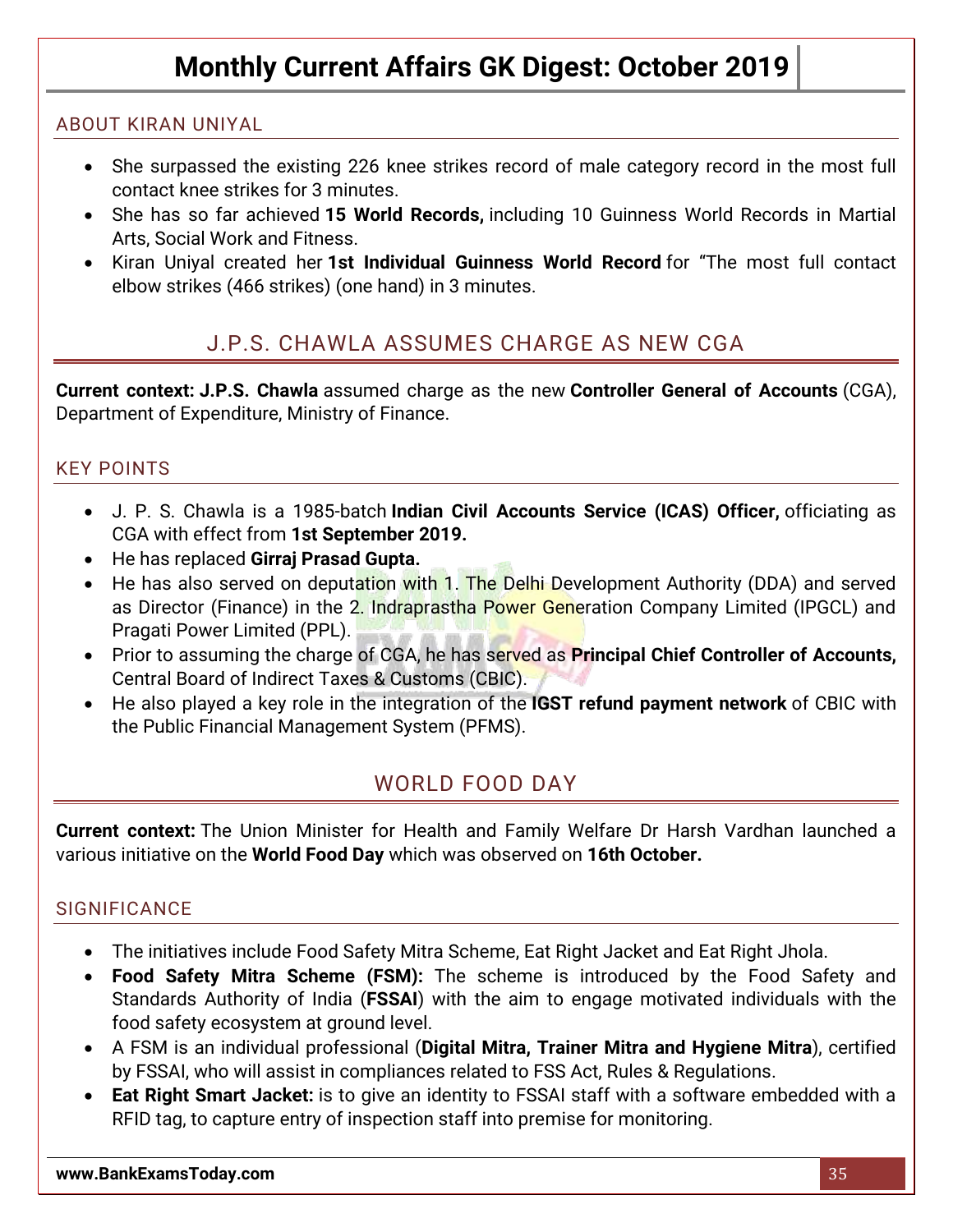- **'Eat Right Jhola':** is a reusable cloth bag to replace plastic bags for grocery shopping in various retail chains.
- **World Food Day** is observed to dedicate and commit people around the world to eradicate global hunger.

## <span id="page-36-0"></span>CBIC LAUNCHED PROGRAMME TO ATTRACT INVESTMENTS INTO INDIA

**Current context: Central Board of Indirect Taxes and Customs** (CBIC) has launched a revamped programme to attract investments into India.

#### KEY HIGHLIGHTS

- Under the revamped scheme, the government has streamlined the existing provisions for manufacturing goods in a custom bonded warehouse under the **bond scheme, of Customs Act, 1962.**
- Now importers can import both input material and capital goods and carry out manufacturing activity at the **Customs bonded warehouse.**
- The manufactured goods will be free from payment of any kind of duty or interest if they are exported.
- It will **improve** the liquidity of the companies, make Indian export price competitive in the international market, promote investments in India and enhance ease of doing business.
- CBIC has launched a **dedicated microsite** <https://www.investindia.gov.in/bonded-manufacturing> in collaboration with **Invest India** to provide information about the scheme.
- <span id="page-36-1"></span>**Section 65 of the Customs Act, 1962 allows manufacturing activity in a customs bonded warehouse.**

# INDIA INNOVATION INDEX 2019

**Current context:** NITI Aayog has released the **India Innovation Index (III) 2019,** with **Institute for Competitiveness** as the knowledge partner.

#### KEY FINDINGS OF INDEX

- The top ten states in the **overall ranking** of the index are (mainly concentrated in southern and western India):
	- **1. Karnataka (topped the Index)**
	- 2. Tamil Nadu
	- 3. Maharashtra
	- 4. Telangana
	- 5. Haryana
	- 6. Kerala
	- 7. Uttar Pradesh
	- 8. West Bengal
	- 9. Gujarat
	- 10. Andhra Pradesh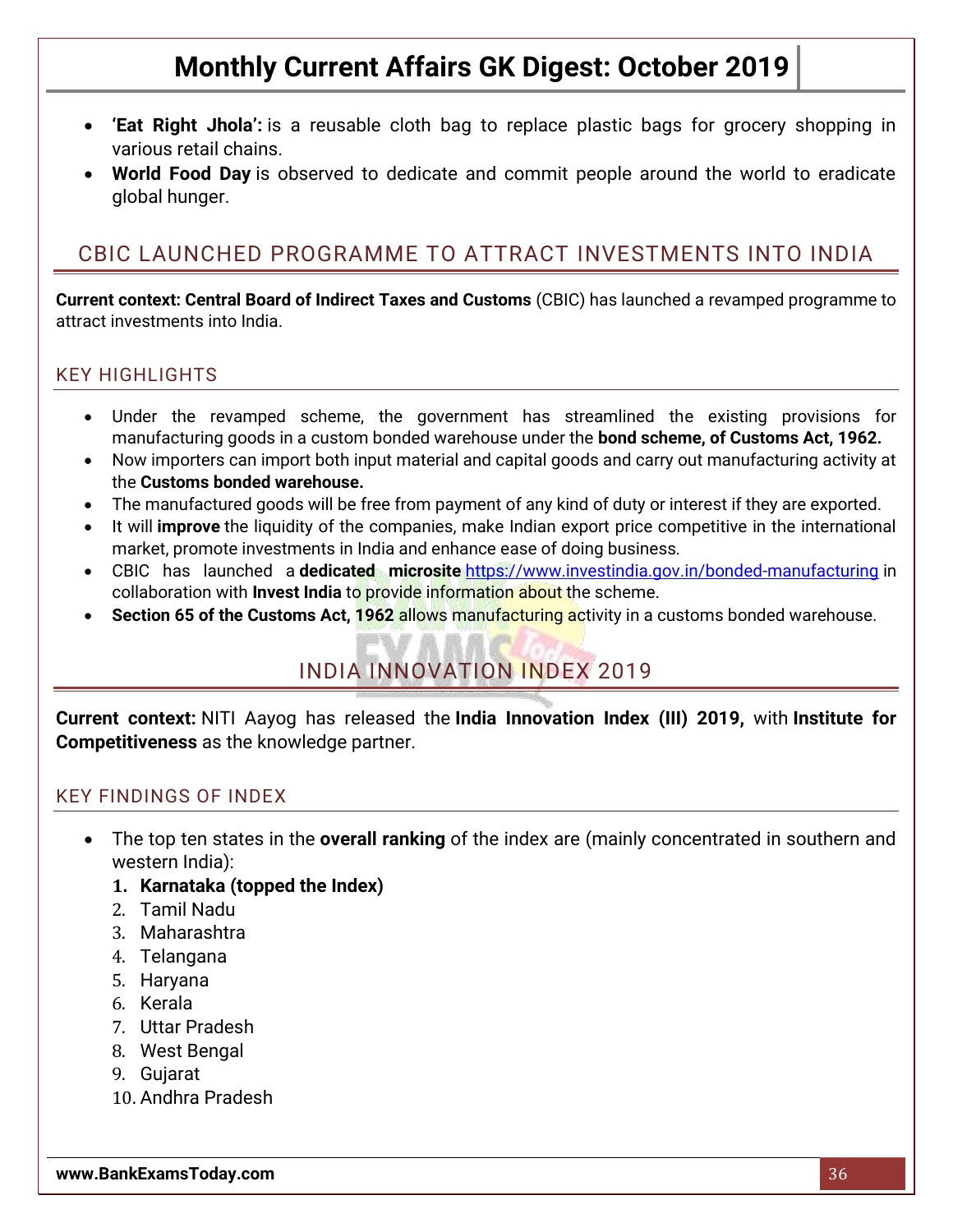- The index **aims** to benchmark the performance of **29 state and 7 Union territories** with each other through a holistic tool to identify challenges in the economic growth and promote competitive federalism.
- The states are bifurcated into **three categories:**
	- 1. Major states
	- 2. North-east, and hill states
	- 3. Union territories/city states/small states.
- The index is calculated as the average of **2 dimensions:**
	- 1. **Enablers:** Human Capital, Investment, Knowledge Workers, Business Environment, and Safety and Legal Environment.
	- 2. **Performance:** Knowledge Output and Knowledge Diffusion
- **Karnataka** ranked at the number one position in the **overall ranking.**
- <span id="page-37-0"></span> Among the category of **major states, Maharashtra** performs the best in the dimension of Enablers. **Sikkim** took the top spots among the **northeastern & hill states,** and **Delhi** among the **union territories/city states/small states.**

# JOINT EXERCISE EX-EASTERN BRIDGE-V

**Current context:** EX-EASTERN BRIDGE-V, the **joint exercise between the Indian Air Force (IAF) and Royal Air Force of Oman (RAFO),** has started from 17th October till 26th October 2019.

#### ABOUT EX-EASTERN BRIDGE-V NAME AND RELEASE

- The joint exercise will be conducted at Air Force Base **Masirah in Oman.**
- The last exercise, EX-EASTERN BRIDGE-IV between the two countries was held **in 2017 at Jamnagar.**
- From India**, MiG-29 fighter aircraft** will participate in the exercise and this is the first time it is participating in an International Exercise outside India.
- The IAF contingent comprises of **MiG-29 and C-17 aircraft.**
- The **aim of the exercise** is to enhance inter-operability during mutual operations between the two Air Forces and learn each other's best practices.

## <span id="page-37-1"></span>RIL BECAME 1ST INDIAN COMPANY TO HIT RS 9 LAKH CRORE M-CAP MARK

**Current context:** The **Reliance Industries Limited** (RIL) become the first Indian company to cross the Rs 9 lakh crore of **market capitalization.**

#### KEY HIGHLIGHTS

 The RIL shares rose nearly **2%** in Friday trading session to hit Rs1,423 whereas, India's benchmark Sensex Index rose 0.5% or 200 points to hit 39,252 points.

**www.BankExamsToday.com** 37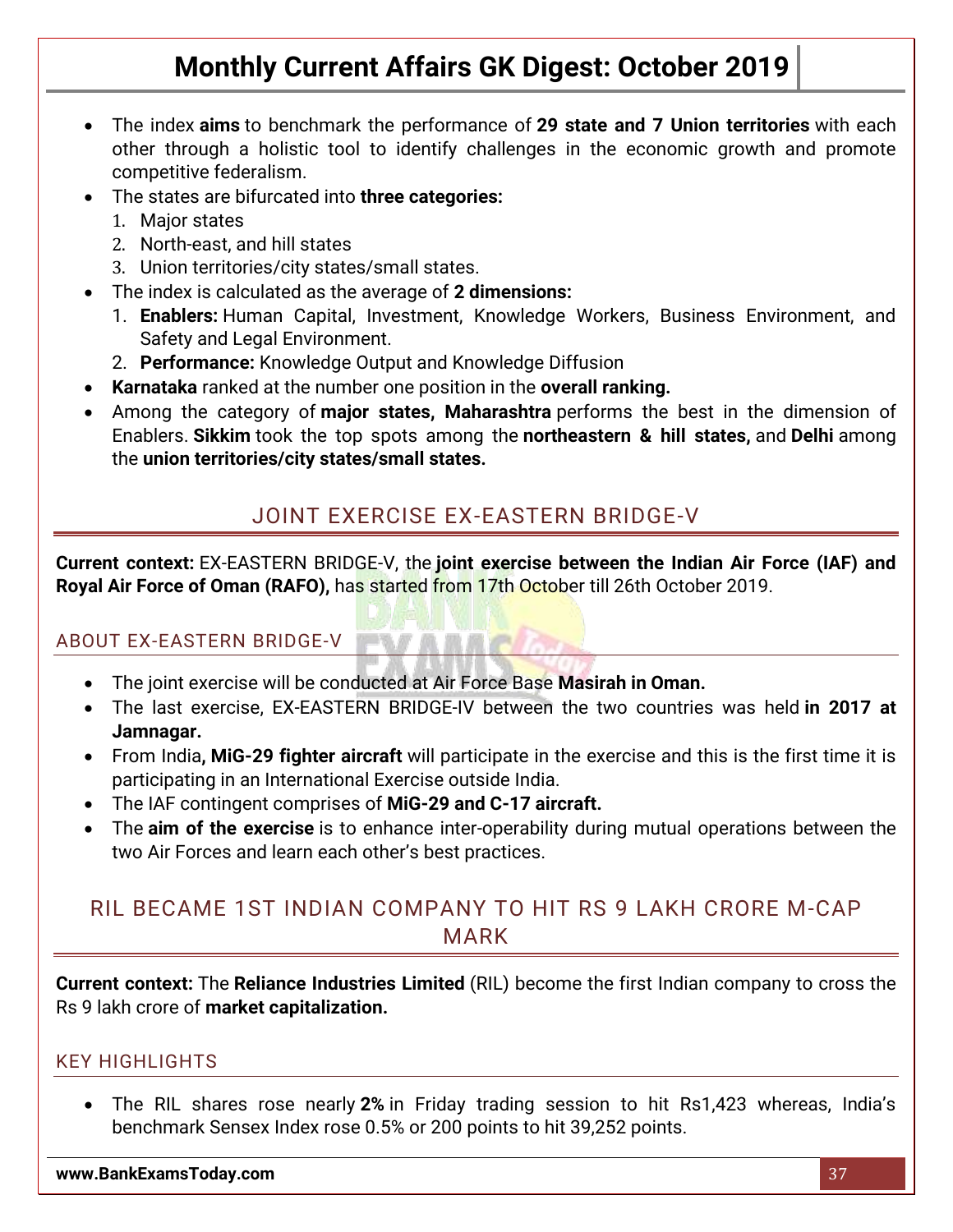- According to **Bank of America Merrill Lynch** RIL can become the first Indian company to achieve a market capitalisation of **\$200 billion in the next two years.**
- After RIL, **Tata Consultancy Services (TCS)** is India's second most valued firm in India with market capitalization of Rs 7,69,483 crore.
- <span id="page-38-0"></span> RIL was also the first company to reach **Rs 8 lakh crore mark in August 2018** and hit the **\$100 billion mark in market-cap in 2007.**

# IMF DOWNGRADES INDIA'S GROWTH PROJECTION TO 6.1%

**Current context:** The International Monetary Fund (IMF) has slashed India's GDP growth projection for the year 2019 to **6.1%.**

## KEY HIGHLIGHTS OF THE REPORT

- In the IMF's World Economic Outlook report released on 15th October 2019, IMF has **downgraded** India's growth projection by **1.2% from its April projections.**
- India suffered the sharpest cut, next only to **Saudi Arabia**, which saw a cut of 1.7 percentage points in the growth rate.
- It has said that India is expected to pick up at **7.0% in 2020.**
- **India had a real growth rate of 6.8% in 2018.**
- The world economy is expected to **grow by 3%,** marginally lower than 3.2% projected in July.
- IMF has made a similar forecast for China and India, with the projected growth rate at 6.1% for both the countries. In China, the GDP grew at 6.6% in 2018.
- <span id="page-38-1"></span> **Reasons** given in the report for slowdown include:
	- 1. sector-specific weaknesses in the **automobile sector and real estate.**
	- 2. lingering uncertainty about the health of **nonbank financial companies.**

## UP GOVT ORGANIZED FIRST TRAINING PROGRAMME

**Current context:** The Culture Department of **Uttar Pradesh government** has organized the first training programme of **KHON (खोन )Ramlila** in collaboration with the **Thailand government.**

#### ABOUT KHON RAMLILA

- KHON Ramlila is a masked form of **Ramlila art of Thailand.**
- After the training, the artists will perform the art at Grand Deepotsav function to be held on 26th October in Ayodhya.
- KHON Ramlila of Thailand is included in the list of **UNESCO's Intangible cultural heritage.**
- It's a form of masked dance, with no dialogues and background voice narrate the Ramayana story and artists uses golden masks to depict the scenes of Ramlila.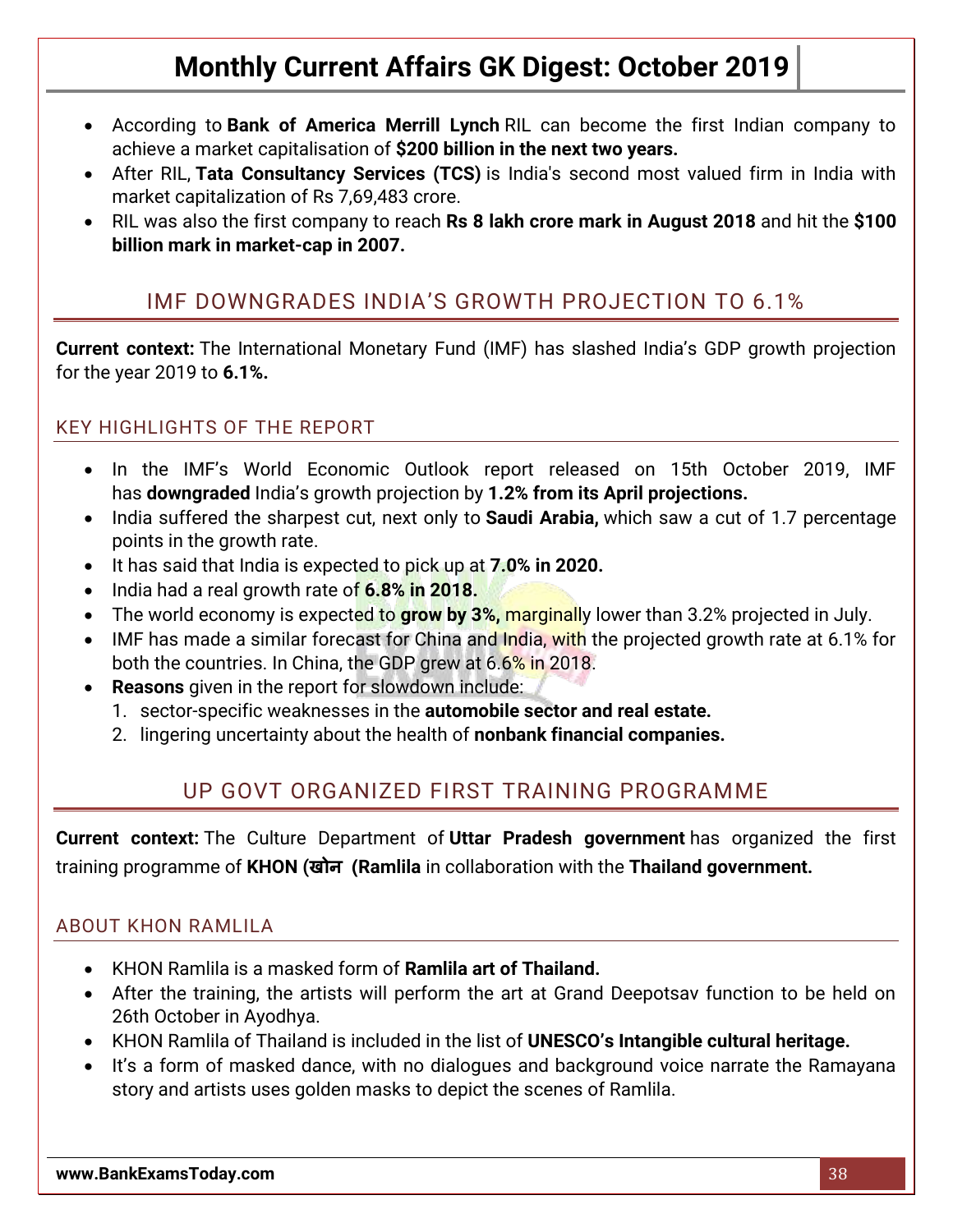## <span id="page-39-0"></span>INTERNATIONAL JURY OF 50TH INTERNATIONAL FILM FESTIVAL OF INDIA (IFFI)

**Current context: John Bailey,** Cinematographer will chair the International Jury of 50th International Film Festival of India (IFFI), **Golden Jubilee edition.**

#### KEY POINTS

- **Ramesh Sippy,** Filmmaker is the **Indian member in the International Jury.**
- Chinese filmmaker Mr Zhang Yang, French filmmaker Mr Robin Campillo, Ms Lynne Ramsay, British cinema will be the co-jurors.
- **Malayalam film Jallikattu** directed by **Lijo Jose Pellissery and Marathi film Mai Ghat: Crime No. 103/2005** directed by **Ananth Narayan Mahadevan** are the two Indian films competing at 50th IFFI (Golden Peacock Award.).
- <span id="page-39-1"></span>The 50th IFFI 2019, will be held from 20th to 28th November in Goa.

# ZOMATO TIE UP WITH BIOD

**Current context:** The **biodiesel manufacturer BioD energy** has come into a partnership with food delivery service aggregator **Zomato.**

#### KEY FACTS

- The partnership is for the purpose of collecting the **used cooking oil** from restaurants around the country and convert it into **biodiesel.**
- The biodiesel generated in the process will then be sold to the oil marketing companies to be blended with regular diesel.
- This a step in the direction of **environment friendly measure** with the aim to collect **1,000 tonnes of used cooking oil per month.**
- The cooking oil is the main culprit in the cooking industry due to the problem of its disposal and there is no traceability of how the oil is disposed.
- Also, very few vendors follow the techniques of oil disposal set by the Food safety and Standard Authority of India (**FSSAI**).
- <span id="page-39-2"></span> The project is initiated in **Delhi NCR region** and Zomato will expand the collection drive to 5 cities by next month.

## NO MDR ON DIGITAL PAYMENT TO LARGE FIRMS

**Current context:** The government has made changes in the **charges put on digital payment to a large firm** by customers or merchants.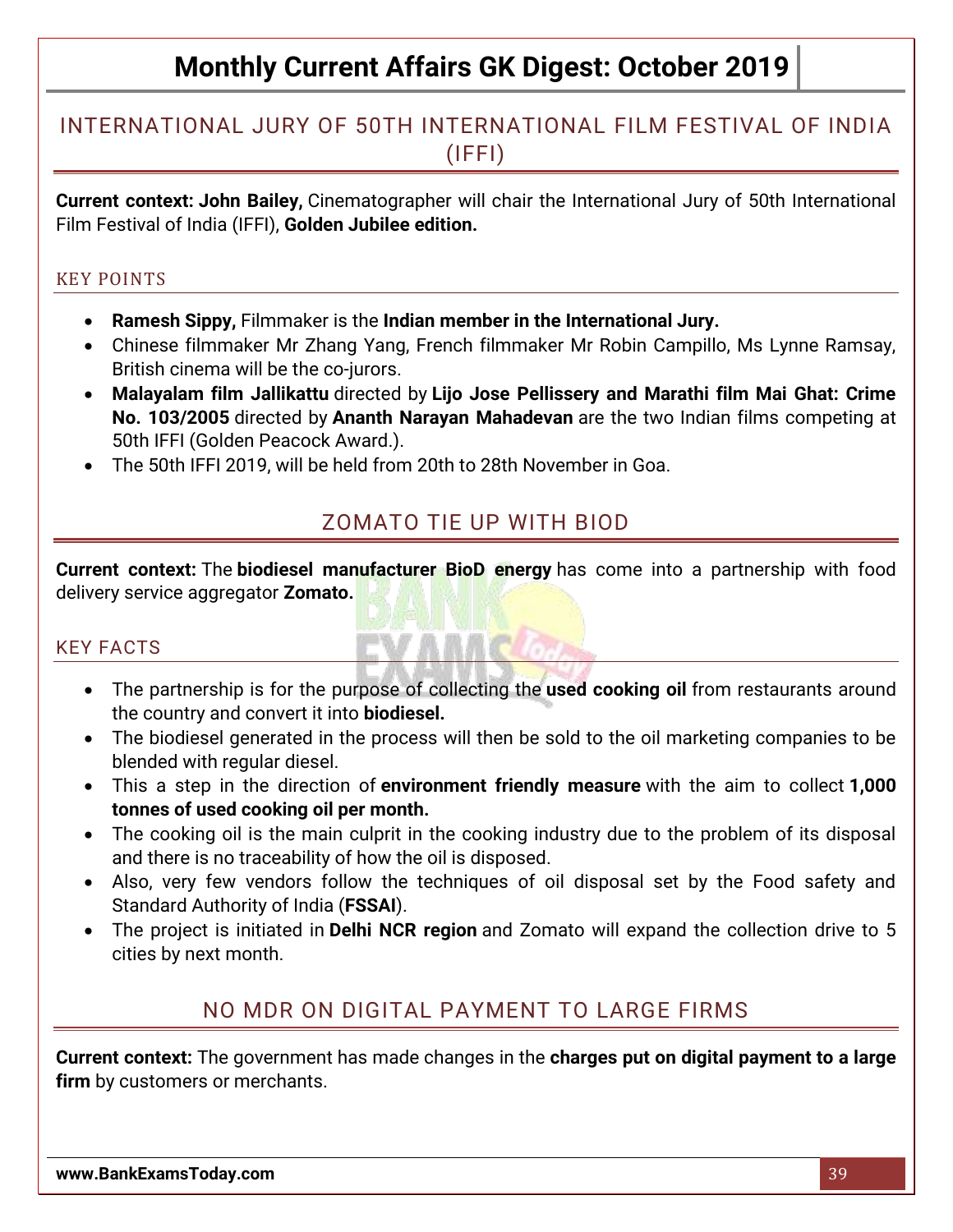#### KEY HIGHLIGHTS

- The government has said that banks or system providers **will not impose Merchant Discount Rates (MDR) on customers/merchants on digital payment to large firms** having a turnover in excess of **Rs 50 crore.**
- The directive will come into effect from **1st November 2019.**
- FinMin Nirmala Sitharaman had said in her Budget speech that large business firms with annual turnover of more than 50 crore should offer low cost digital payment modes to their customers.
- <span id="page-40-0"></span> Amendments have been made into the **Income Tax Act** as well as the **Payment and Settlement System Act 2007** to enact the new provisions.

## SEBI NORMS DEALING WITH AUDITOR RESIGNATION

**Current context:** The Security and Exchange Board of India (SEBI) has tightened the disclosure norms dealing with **resignations of statutory auditors in listed companies.**

#### KEY HIGHLIGHTS

- As per the new norm, if the **auditor resigns within 45days from the end of the quarter** in a Financial Year, the auditor has to issue the audit report for such a quarter before the resignation.
- Resigning after **45days of the quarter** will require the auditor to issue the audit report for such a quarter as well.
- The auditor shall have to issue the **audit report for the last quarter** before resignation if he has signed the audit report for the **first three quarters of a financial year.**
- SEBI has said that in case of non-availability of information or non-cooperation by the management in the audit process, the auditor should approach the chairman of the audit committee.
- <span id="page-40-1"></span>The step is taken in the view of many instances of auditors resigning in an abrupt manner.

## G20 OKAYAMA HEALTH MINISTERS' MEETING

**Current context:** The **G20 Okayama Health Ministers' Meeting** was held under the Presidency of Japan in **Okayama City, Japan** on 19th-20th October 2019.

#### HIGHLIGHTS OF THE MEETING

- Union Minister for Health and Family Welfare, Dr Harsh Vardhan attended the Minister's Meeting from India.
- He highlighted India's Vision for its projected 20% elderly population by 2050, mentioned the public health measures being taken to tackle dementia in India, Ayushman Bharat, FIT India Movement and Eat Right Campaign.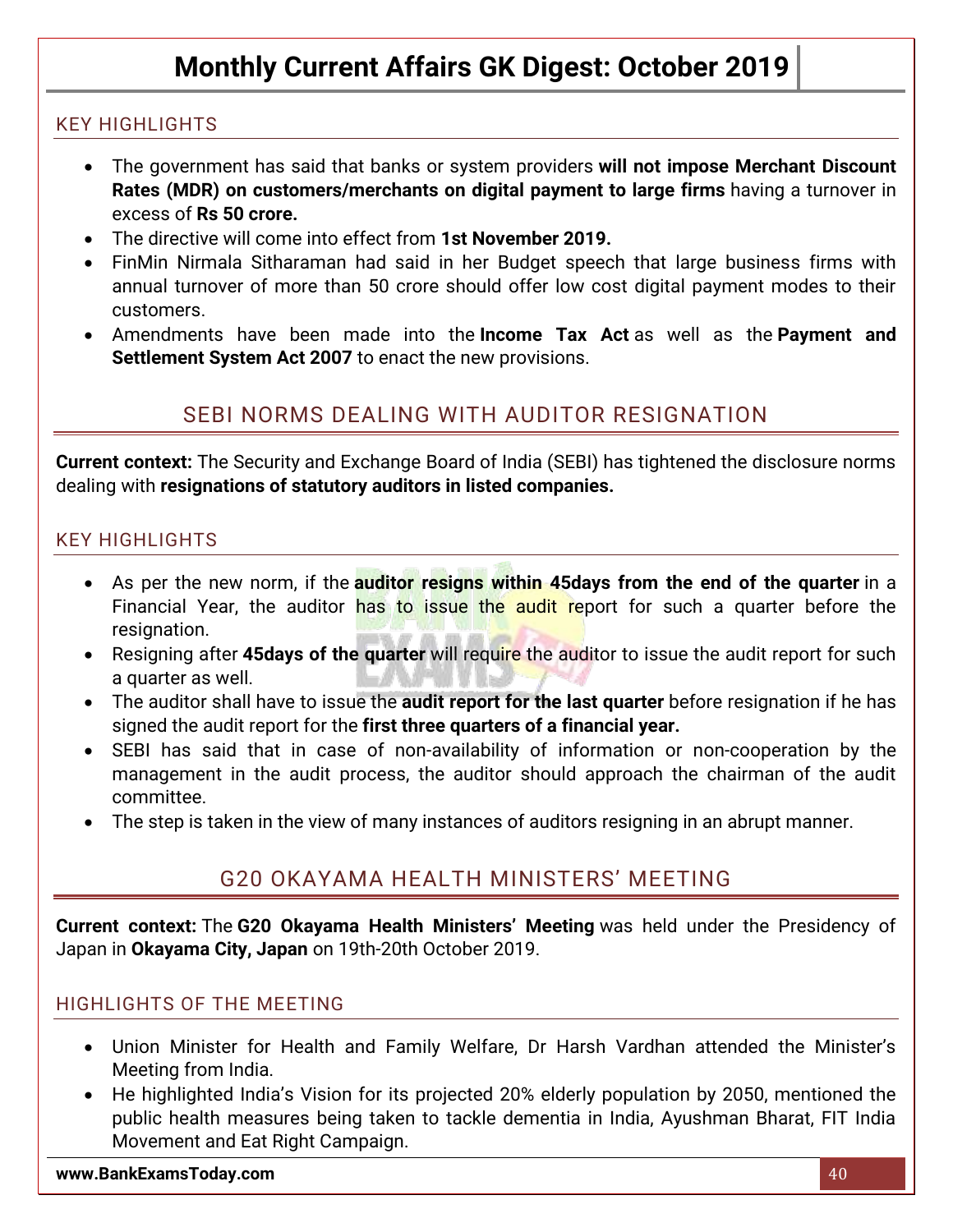- The deliberations of the G 20 Health Ministers focused on **four major global health issues:**
	- 1. Achievement of Universal Health Coverage
	- 2. Response to population aging
	- 3. Management of health risks
	- 4. Health security management including Anti-Microbial Resistance (AMR)
- The G20 Health Ministers meeting concluded by adopting the **"Okayama Declaration of the G 20 Health Ministers".** The declaration endorses the Commitment of G20 countries to address the major global health issues, towards an inclusive and sustainable world.
- <span id="page-41-0"></span> G20 members have committed to continue this dialogue during the upcoming G20 presidency in Saudi Arabia.

# DNA TECHNOLOGY REGULATION BILL

**Current context:** The DNA Technology Regulation Bill has been referred to a **Parliamentary Standing Committee** for examination on 19th October 2019.

#### FEATURES OF THE BILL

- The bill has been referred to the Standing Committee on **Science and Technology and Environment and Forests.**
- The bill seeks to control the use and application of the **Deoxyribonucleic Acid (DNA)** technology for establishing the identity of missing persons, suspects, offenders, victims and under-trials.
- The intended purpose of the bill is to expand the application of DNA-based forensic technologies to support and strengthen the **justice delivery system of the country,** like solving crimes and to identify missing persons etc.
- The proposed Bill will give a fillip to the development of a uniform code of practices in all laboratories involved in DNA testing throughout the country.
- The DNA Technology (Use and Application) Regulation Bill, 2019 was **passed by the Lok Sabha** on 8th July 2019.
- The **key components** of this Bill include:
	- 1. Establishment of a DNA Regulatory Board
	- 2. Accreditation of DNA laboratories undertaking DNA testing, analysing, etc.
	- 3. Establishment of the National and Regional DNA Data Banks, for forensic investigations

# 91ST INTERPOL GENERAL ASSEMBLY

<span id="page-41-1"></span>**Current context:** India will host the **91st Interpol General Assembly in 2022** as part of celebrations of the **75th anniversary of Indian Independence.**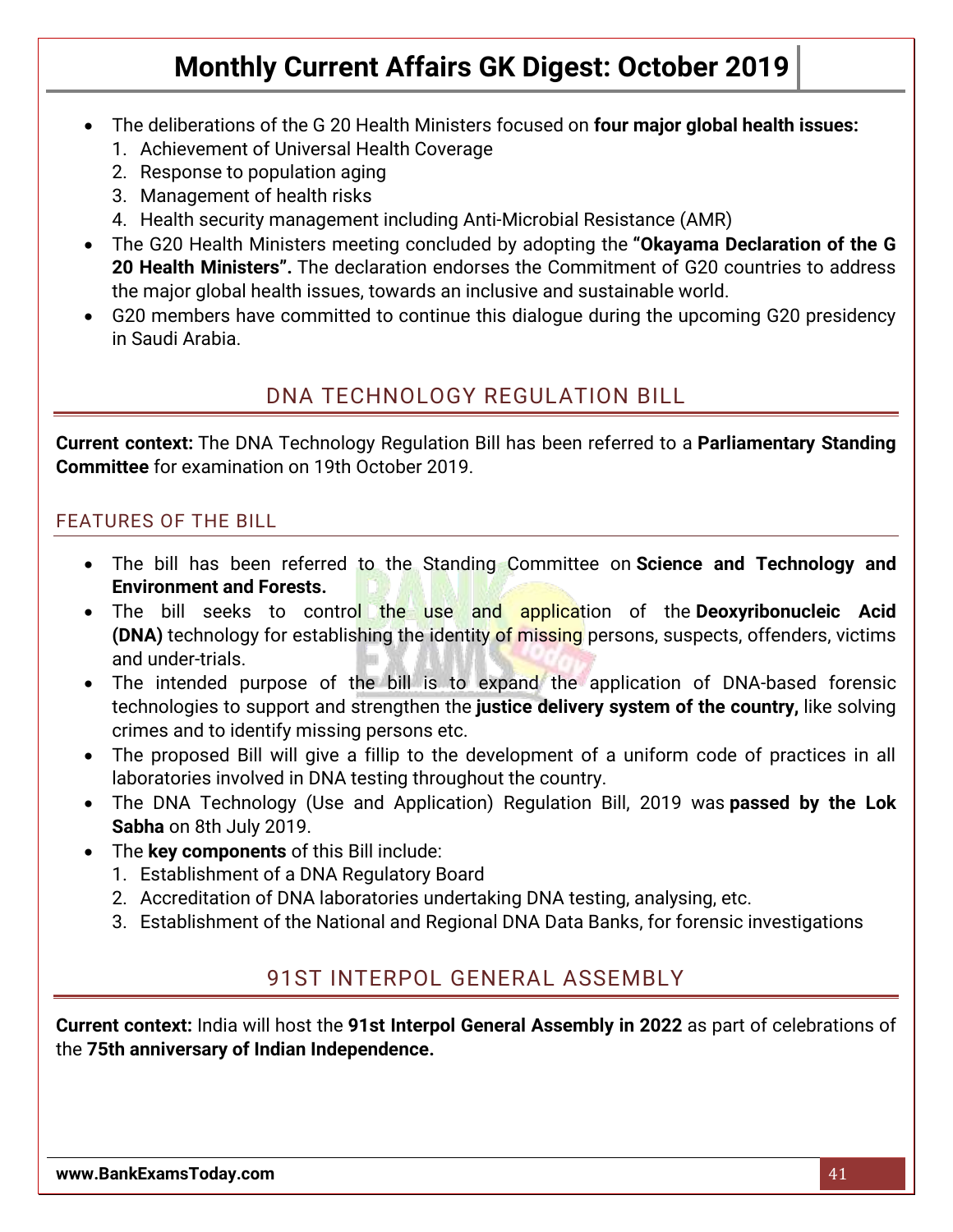#### KEY HIGHLIGHTS

- **The International Criminal Police Organisation (Interpol)** is an international police cooperation organisation, based in **Lyon, France.** It has 194 member states and 100 years of experience of international cooperation in policing.
- The general assembly of Interpol is an **annual exercise hosted by member countries** and all the major decisions of finances, working methods and resources needed for international cooperation are deliberated and discussed.
- **Rishi Kumar Shukla, the director of the CBI** is the representative of Interpol in India.
- He moved the proposal for hosting the 91st Interpol General Assembly in 2022, in the ongoing **88th general assembly in Santiago in Chile** and received the overwhelming support of member countries.
- <span id="page-42-0"></span> $\bullet$  India will host the General Assembly of Interpol after 25 years since 1997.

## FIRST ALL-FEMALE PAIRING TO SPACEWALK

**Current context:** Two female NASA astronauts, Christina Koch and Jessica Meir, became the first allfemale pairing to carry out a spacewalk on 18th October 2019.

#### KEY HIGHLIGHTS

- The first such mission was scheduled to take place in March but was cancelled.
- **Jessica Meir** is a marine biologist has now become the **15th Women and 228th person** in the world to conduct a spacewalk.
- This was **Christina Koch's** 4th spacewalk, who is an electrical engineer.
- The **1st women in space was Valentina Tereshkova,** Soviet cosmonaut in 1963.
- The **first woman spacewalker was Svetlana Savitskaya** (Russia) in 1982.
- <span id="page-42-1"></span> The first female astronaut into space from US was in **1983** and has now had more women astronauts than any other country.

# KUHOO GARG-DHRUV RAWAT WON EGYPT INTERNATIONAL MIXED DOUBLES TITLE

**Current context: Kuhoo Garg and Dhruv Rawat** clinched the mixed doubles title at the **Egypt International 2019.**

#### KEY POINTS

- The match was held in **Cairo, Egypt** on 20th October 2019.
- The two played against **Ahmed Salah and Hadia Hosny of Egypt,** the **second seed** in the all-Indian final.
- It was 16-21 21-19 19-21 to **third seeds Simran Singhi and Ritika Thaker.**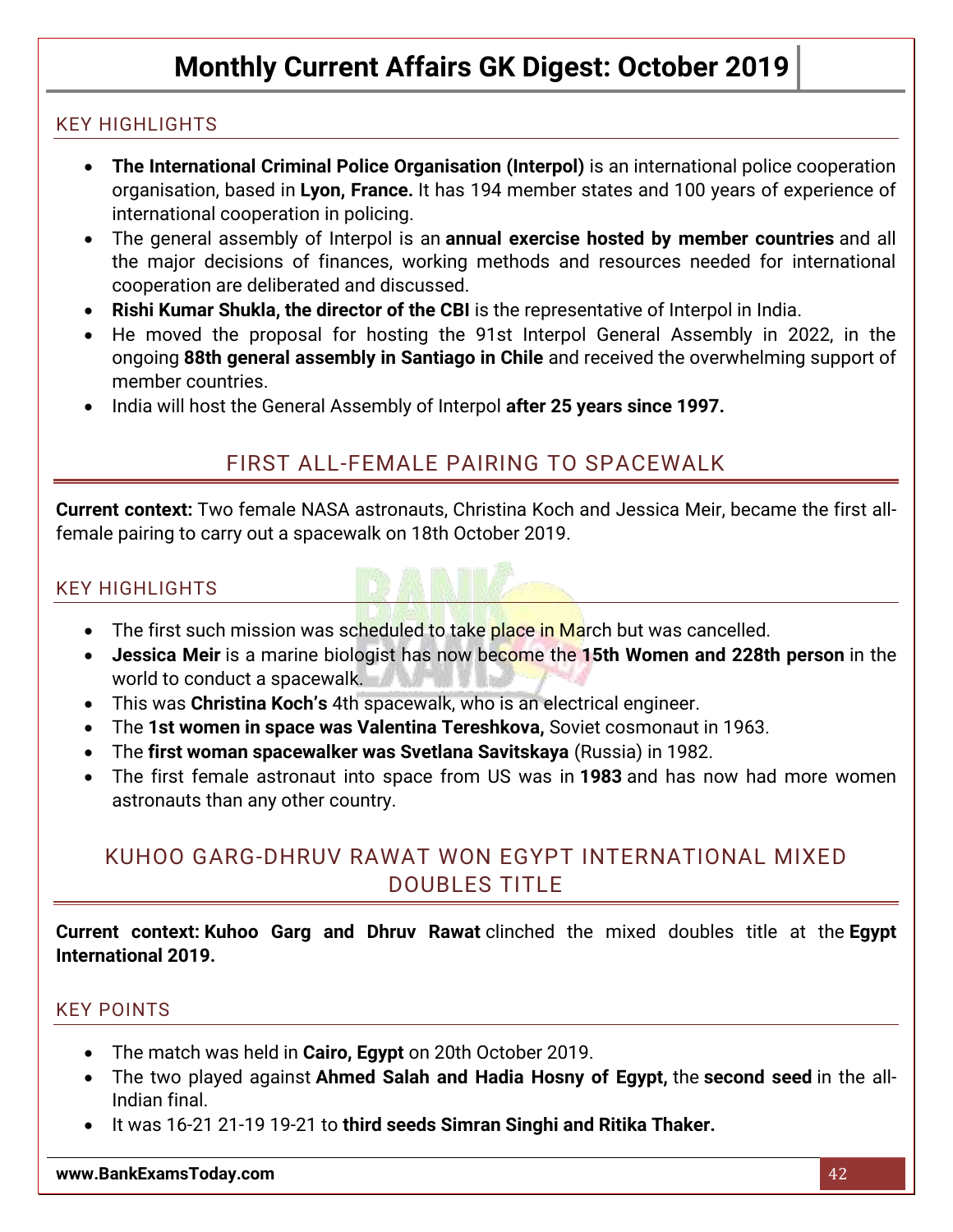- And win over **fourth seeds Koceila Mammeri and Linda Mazri of Algeria** in the semi-final.
- <span id="page-43-0"></span> At the **Dubai International Challenge, Rituparna Das** was defeated to Japan's World No. 208 **Mako Urushizaki.**

# PM MODI MEETS THE DELEGATION OF USISPF

**Current context:** PM Modi meet the delegation of **US-India Strategic Partnership Forum (USISPF)** on 21st October 2019 in New Delhi.

#### ABOUT USISPF

- The delegation was led by **USISPF Chairman John Chambers.**
- The delegation talked about the measures to strengthen the capabilities of Indian Economy that includes:
	- 1. Evolving start-up ecosystem in the country,
	- 2. Highlighting the entrepreneurial risk taking capacity of India's youth.
	- 3. Ease of doing business
	- 4. Government steps taken to boost innovation potential
	- 5. Solving problems using technology
- The US-India Strategic Partnership Forum (**USISPF**) was **established in 2017** with the **objective** of creating meaningful opportunities of entrepreneurship, employment-creation, and innovation for the citizens of both the countries and to strengthen their economic and commercial ties.

# <span id="page-43-1"></span>DAC APPROVED INDIGENOUS MILITARY EQUIPMENT PROCUREMENT

**Current context:** The Defence Acquisition Council (DAC), chaired by the Defence Minister Rajnath Singh has approved the procurement of indigenously developed military equipment **worth Rs 3300 crore for the armed forces.**

- The approval has been given for **three projects:**
	- 1. The first project is third-generation **Anti-Tank Guided Missiles.**
	- 2. The second project is **Auxiliary Power Units** for the T-72 and T-90 tanks.
	- 3. The third project is the **Electronic Warfare (EW) system.**
- The third-generation Anti-Tank Guided Missiles would provide Fire and Forget and Top Attack capabilities to the troops.
- The Auxiliary Power Units would enable incorporation of various upgrades to Fire Control System and Night Fighting capabilities of the Tanks.
- Electronic Warfare systems would be designed and developed by **DRDO.**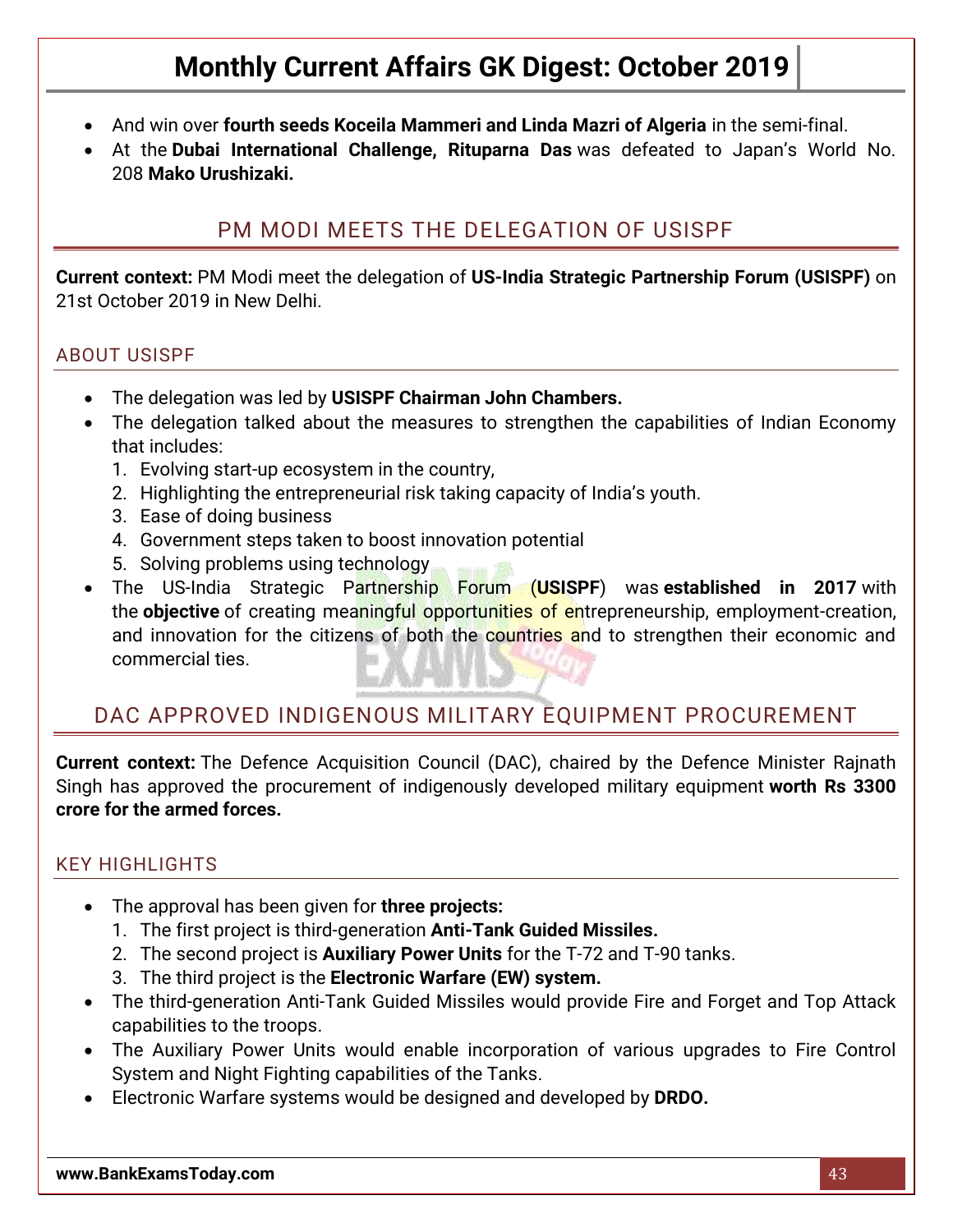<span id="page-44-0"></span> The step is taken towards the Make in India initiative to produce more indigenously designed and developed equipment.

## DELHI GOVERNMENT AGREED TO IMPLEMENT PM-KISAN

**Current context:** Delhi government has approved the implementation of the central scheme Pradhan Mantri Kisan Samman Nidhi (PM-KISAN).

#### ABOUT PM-KISAN

- The PM-KISAN scheme was announced on 1st February 2019, during the interim budget presented by stand-in Finance Minister Piyush Goyal.
- The scheme **aims** to supplement the needs of the **Small and Marginal farmers** in crop production and its yield and improve their income.
- The scheme credits an amount of **Rs 6000 in 3 instalments** into farmers account through DBT (Direct Benefit Transfer) i.e. **Rs 2000 in each instalment.**
- The scheme has a total budget of **Rs 75,000 crore** and covers over 1 crore small and marginal farmers.
- **West Bengal and Delhi Governments** had earlier refused to implement the scheme. But Delhi Government has now sent names of 11,000 farmers for availing the benefits.
- <span id="page-44-1"></span> The scheme was first implemented by the **Telangana government as Rythu Bandhu**  scheme, in which a certain amount was given to eligible farmers.

# SRI LANKA REMOVED FROM FATF'S GREY LIST

**Current context:** Srilanka has been removed from the Financial Action Task Force's grey list at the five-day plenary concluded in Paris.

- FATF has taken the decision due to new measures taken by the country on financial security against money laundering.
- Srilanka was included in the **blacklist** for the first time in **2011.**
- By 2016, the country took several measures to ensure the financial security and was declared a cooperating state in 2016.
- Following its measures, Sri Lanka was **put on a grey list from November 2017.**
- It then brought a framework to enhance the Anti-Money Laundering and Countering the Financing of Terrorism (AML/CFT) standard.
- In the same meeting, FATF warned Pakistan to control terror funding and avoid getting blacklisted.
- The FATF was established in **1989,** is an inter-governmental body to combat terror financing, money laundering and related financial and cybercrimes.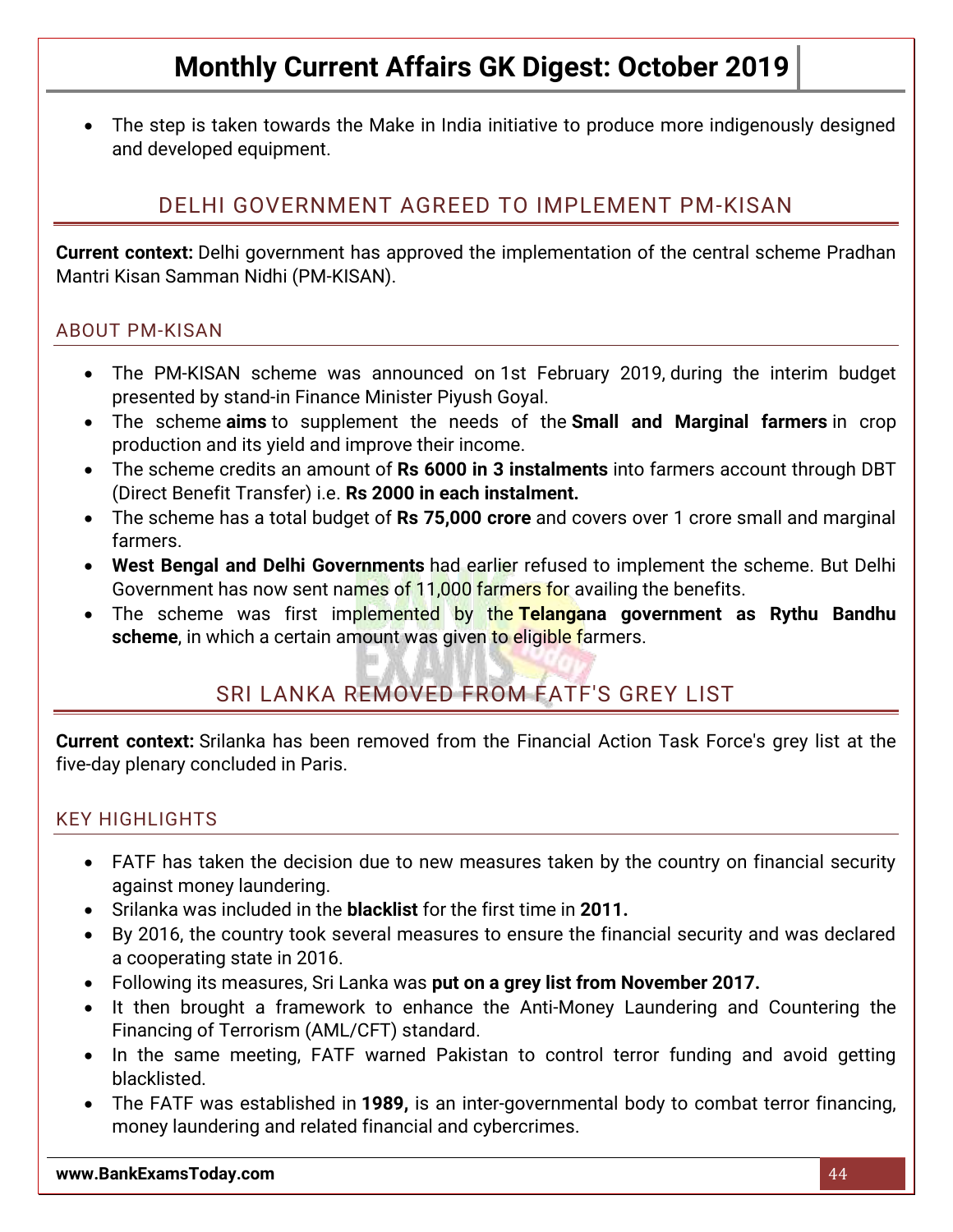## <span id="page-45-0"></span>ROHINGYA REFUGEES TO BE RELOCATED TO CAMP AT BHASHAN CHAR ISLAND

**Current context:** Bangladesh Refugee Commissioner Mahbub Alam Talukder, has said that the **Rohingyas** will be relocated to the **Bhashan Char Island in Bangladesh.**

#### KEYS FACTS

- The Bhashan Char is an uninhabited island in **South-East Bangladesh.**
- Bhashan Char island is located on the mouth of the **river Meghna** and was formed about two decades ago.
- The relocation camp built at Bhashan Char will accommodate **about 1lakh people** and has the facilities of warehouse, embankment, etc.
- Rohingya are an **ethnic group (largely Muslims),** who moved to certain parts of India and Bangladesh from **Myanmar,** where they are classified as resident foreigners or as associate citizens.

# <span id="page-45-1"></span>TRAINING OF 2ND GROUP OF NEPALESE OFFICERS AT NACIN STARTED

**Current context:** The training of 2nd group of Nepalese Govt Officers have been started at the Regional Centre of **National Academy of Customs, Indirect Taxes and Narcotics (NACIN).**

- The training is given on **Anti-Money Laundering and Countering Financing of Terrorism** at NACIN Regional centre in Bengaluru.
- The course is being provided under the **Indian Technical and Economic Cooperation (ITEC)** Programme of Ministry of External Affairs and is **fully supported by the Government of India.**
- The first group of 20 Nepali officers had successfully completed their training on **24th August 2019.**
- **NACIN** is the apex body of the government of India for capacity building of personals in the field of indirect taxation, service tax, customs, GST, central excise, and narcotics control administration.
- The body is administered and operated under the aegis of the **Central Board of Indirect Taxes and Customs** and provides training to the officers of the indirect taxation branch Indian Revenue Service.
- <span id="page-45-2"></span> It is an accredited Regional Training Centre of **World Customs Organization for Asia/Pacific Region.**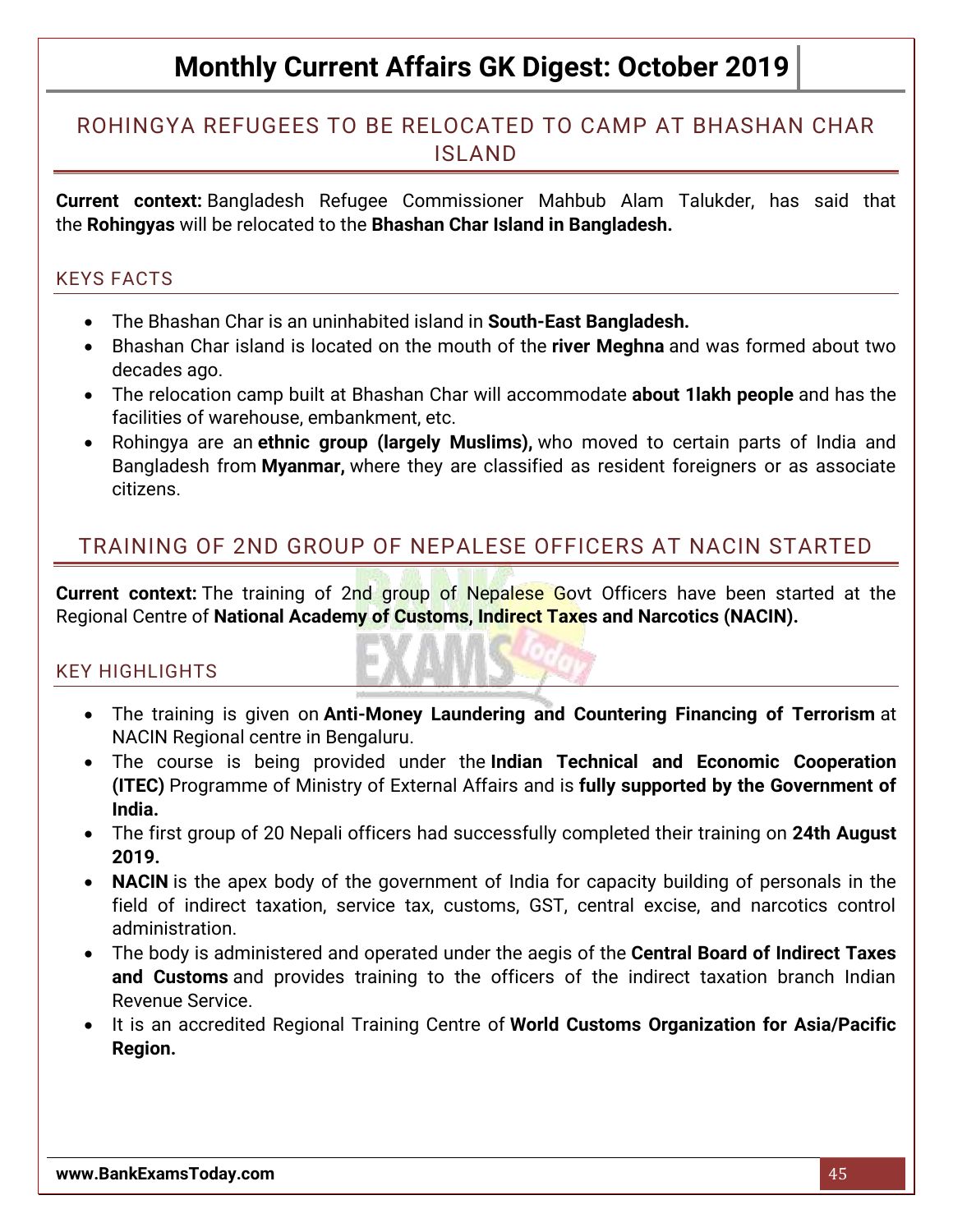# APPOINTMENTS COMMITTEE OF CABINET (ACC)

**Current context:** The Appointments Committee of Cabinet has made new appointments and some reshufflings in multiple ministries on 22nd October 2019.

#### DETAILS

- **Pankaj Kumar,** 1987 batch IAS officer is appointed as the new **CEO of Unique Identification Authority of India (UIDAI).**
- **Pramod Kumar Das** has been appointed **Minority Affairs Secretary.**
- **Rajesh Bhushan** has been appointed as **Secretary (Coordination) in the Cabinet Secretariat.**
- **Tuhin Kanta Pandey,** Odisha cadre IAS officer has been appointed as **Secretary in the Department of Investment and Public Asset Management.**
- **Braj Raj Sharma** has been appointed **Chairman of Staff Selection Commission.**
- **Sanjeev Nandan Sahai** has been appointed as the new **Power Secretary.**
- **Sanjeev Gupta** will be the **Secretary of Inter-State Council Secretariat.**
- **Sailesh** will be the **Secretary of the Department of Public Enterprises.**
- **Alok Tandon** will be **Secretary in the Department of Administrative Reforms and Public Grievances.**
- <span id="page-46-0"></span> **Nagendra Nath Sinha** will be the **Secretary in Department of Border Management** in the Home Ministry.

# INTERNATIONAL SNOW LEOPARD DAY

**Current context: Ministry of Environment, Forest and Climate Change** has launched the **first national protocol for snow leopard** on the International Snow Leopard Day.

- The International Snow Leopard Day is celebrated on **23rd October every year** with the aim to protect and conserve the snow leopards.
- The national portal is to enumerate the snow leopard population in the country.
- The protocol was launched at the **4th steering committee meeting** of the **Global Snow Leopard and Ecosystem Protection Program (GSLEP),** organized in Delhi.
- This is the **first time** that India is hosting the GSLEP. Kyrgyzstan hosted it in 2018.
- Snow leopard is listed as **endangered** under the **IUCN Red List.**
- In India, the main regions of occurrence of snow leopard are Uttarakhand, Sikkim, Arunachal Pradesh, Himachal Pradesh, Ladakh and J&K.
- <span id="page-46-1"></span>About 2,967 tigers reside in India, which is **77 % of the world tiger population.**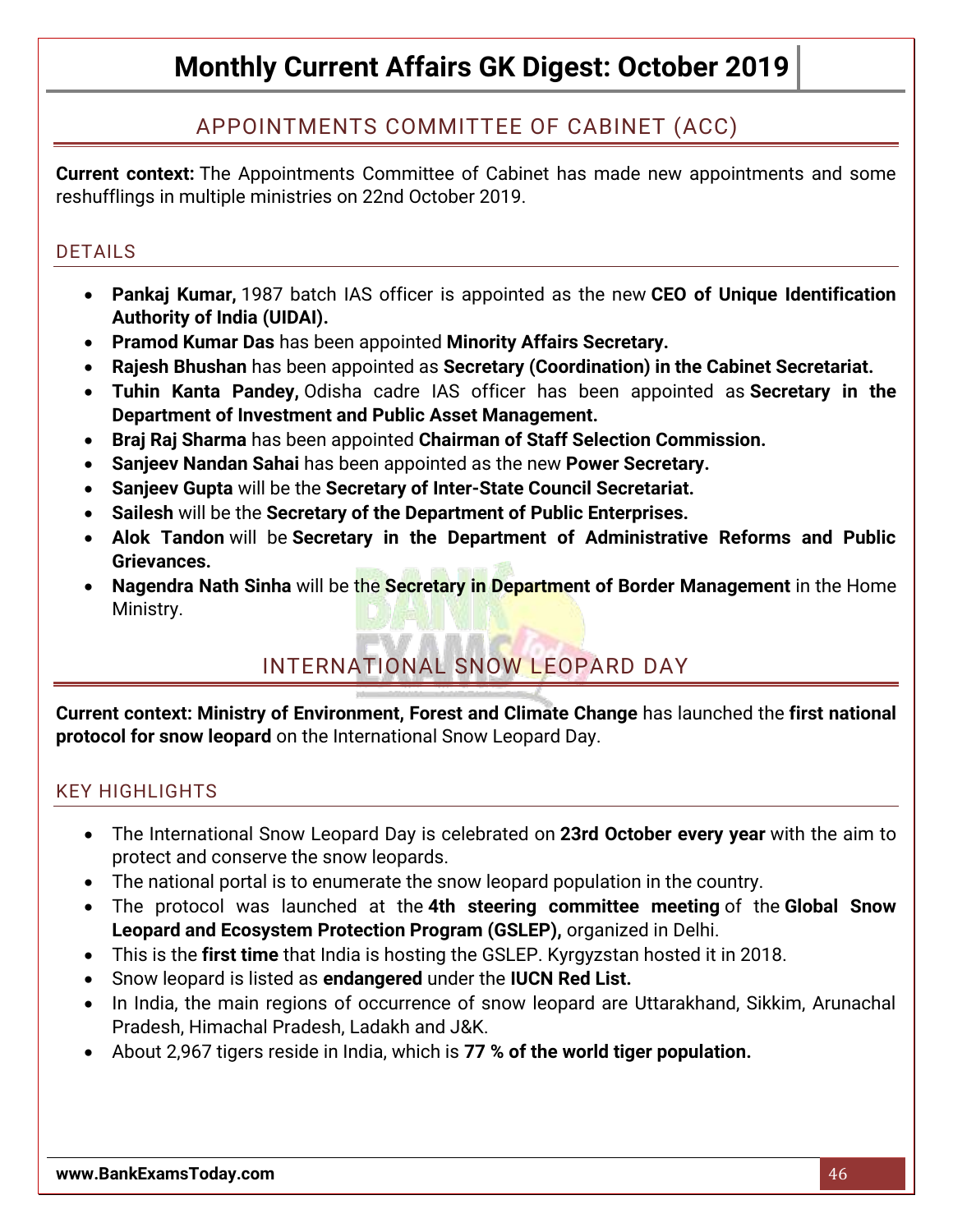# 25 YEARS OF PULSE POLIO PROGRAMME

**Current context:** The Ministry of Health and Family Welfare will celebrate **the Silver Jubilee of the Pulse Polio Programme on 31st October 2019.**

#### PULSE POLIO PROGRAMME

- The **Global Polio Eradication Initiative (GPEI)** was launched by the **World Health Assembly (WHA) in 1988.**
- In India, the **Delhi government** had first launched the immunization programme on a **pilot basis** on **2nd October 1994** with the tagline 'Do Boond Zindagi Ki'.
- Government of India later adopted and implemented the programme as Pulse Polio Campaigns in **1995.**
- <span id="page-47-0"></span>The World Health Organization gave India the **polio-free status in 2014.**

# 2024 OLYMPIC GAMES LOGO

**Current context:** The organising committee for the Olympic and Paralympic Games Paris has unveiled the logo for the 2024 Olympic Games.

#### KEY HIGHLIGHTS

- **Paris** will host the Olympic Games in 2024.
- The logo brings together **three iconic symbols:**
	- 1. The gold medal
	- 2. The Olympic and Paralympic flames
	- 3. Marianne- the personification of French Republic since the revolution in 1789
- **Pierre-Olivier Beckers-Vieujant** is the chairman of the International Olympic Committee Coordination Commission.
- **Marianne,** the female traits has been symbolised by Paris 2024 to pay tribute to a woman who is a French national symbol and embodies the revolutionary spirit that infuses the Paris Olympic and Paralympic Games.
- For the first time, the emblem will be the **same for the Olympic and Paralympic Games,** and only the Olympic rings or Paralympic agitos, which appears underneath are different.
- <span id="page-47-1"></span> The logo took inspiration from **Art Deco,** the **first complete artistic movement,** which reached its height at the 1924 Games in Paris (when Paris last hosted).

# NATIONAL PANCHAYAT AWARDS 2019

**Current context:** The National Panchayat awards 2019 was conferred to Gram Panchayats by the Minstry of Panchayati Raj on 23rd October 2019 in New Delhi.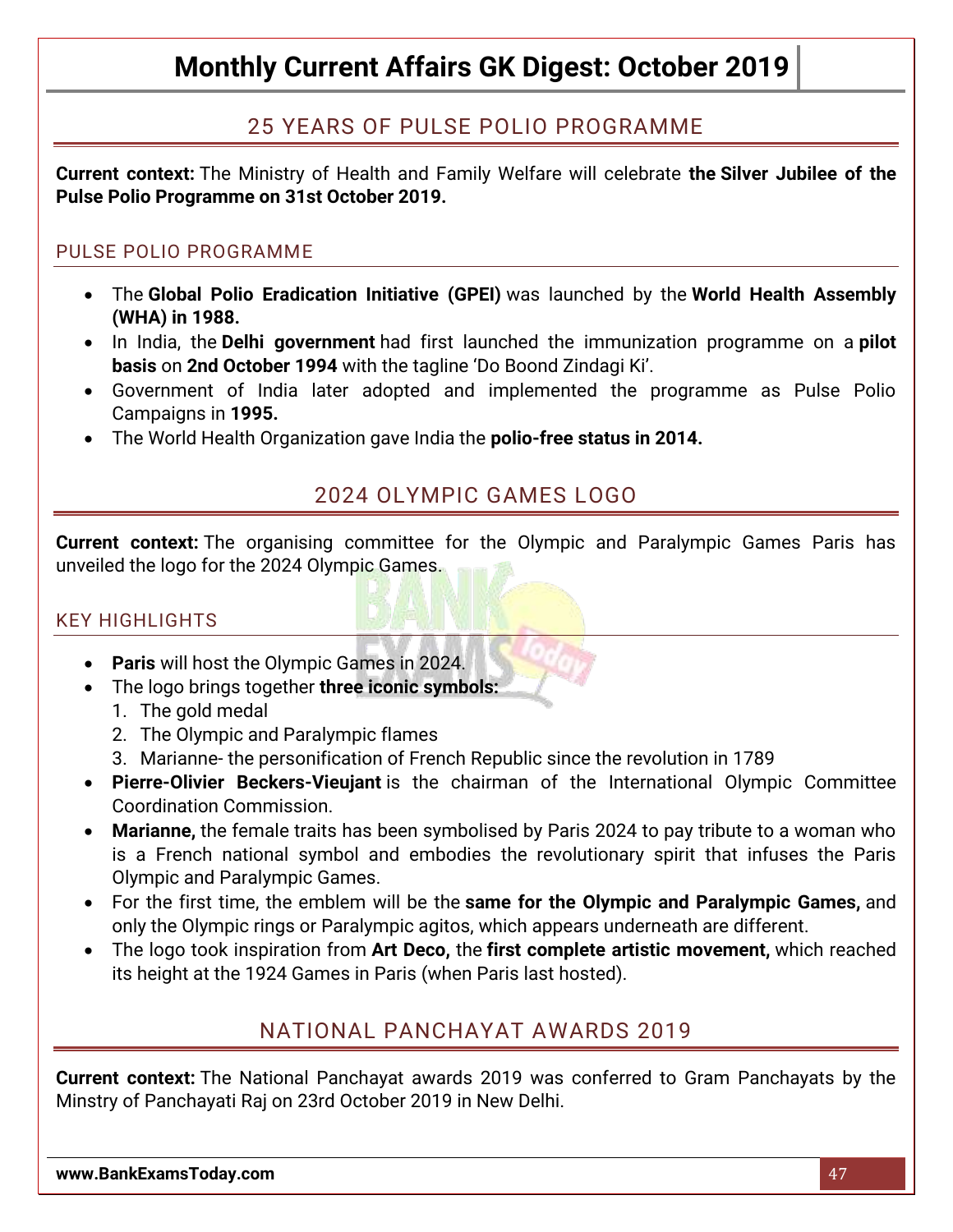#### ABOUT NATIONAL PANCHAYAT AWARDS 2019

- The awards were categorised in:
	- 1. **Deen Dayal Upadhyay Panchayat Sashaktikaran Puraskar category-** 195 awards were conferred to Gram Panchayats
	- 2. **Nanaji Deshmukh Rashtriya Gaurav Gram Sabha Puraskar category-** 20 awards were conferred to Gram Panchayats
	- 3. **Gram Panchayat Development Plan Award category-** 3 awards were conferred to Gram **Panchayats**
	- 4. **Child-Friendly Gram Panchayats Award-** 22 awards
	- 5. **e-Panchayat Puraskar category** 6 awards
- **'Gram Manchitra' App** was also launched at the Occasion which is a **Geo-Spatial based decision support system for panchayats** and help them monitor, develop and plan developmental activities on a real time basis.
- Since **2011-12,** the Ministry of Panchayati Raj has been incentivizing the best performing Panchayats.

# <span id="page-48-0"></span>HINDUSTAN PETROLEUM, POWER GRID CORP GOT 'MAHARATNA' STATUS

**Current context:** The government has accorded **'Maharatna' status** to state-owned **Hindustan Petroleum and Power Grid Corporation.**

- The Department of Public Enterprises, under the **Ministry of Heavy Industry and Public Enterprises,** issued the orders to this effect on 23rd October 2019.
- With the status of 'Maharatna', the PSUs will have greater operational and financial autonomy.
- The orders will impart special powers to the PSUs Board, to take financial decisions and **the Boards of Maharatna central public sector enterprises (CPSEs) can make:**
	- 1. equity investments to undertake financial joint ventures and wholly owned subsidiaries.
	- 2. undertake mergers and acquisitions in India and abroad (limited to Rs 5,000 crore in one project, subject to a ceiling of 15% of the net worth of the CPSE).
	- 3. structure and implement schemes relating to personnel and human resource management and training.
	- 4. transfer assets, float fresh equity and divest shareholding in subsidiaries.
- **HPCL** was incorporated through the **Esso (Acquisition of Undertaking in India) Act** passed by Parliament in 1974.
- <span id="page-48-1"></span> **India's largest electric power transmission utility firm,** Power Grid Corporation of India Limited was incorporated in 2007.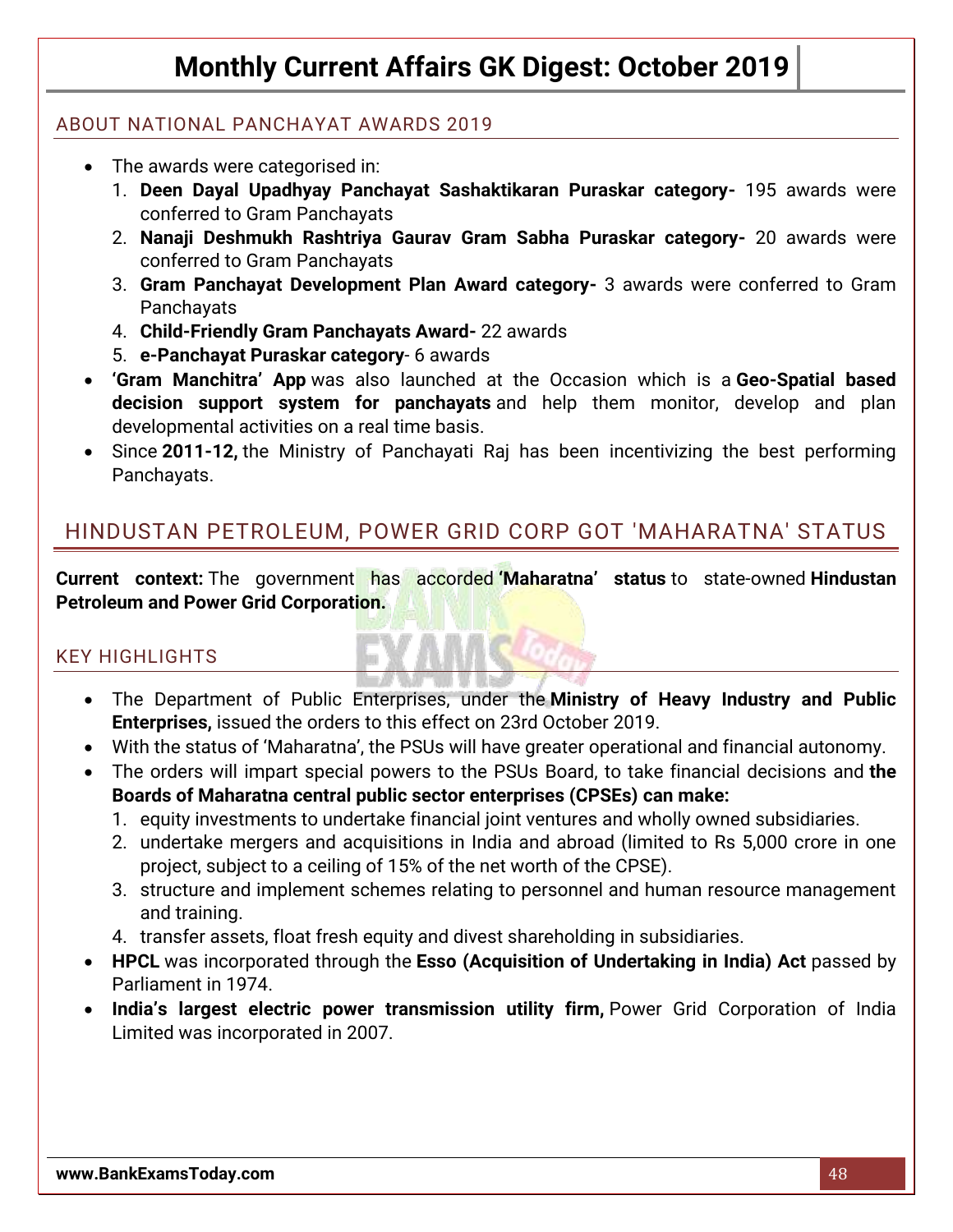# GEM SIGNED MOU WITH FEDERAL BANK

**Current context:** The **Government e-Marketplace (GeM**) signed a memorandum of understanding (MoU) with the **Federal Bank for Payment Services.**

#### DETAILS

- The MoU has been signed to offer:
- Transfer of funds through GeM Pool Accounts (GPA)
- Advising of Performance Bank Guarantees (e-PBG) and Earnest Money Deposit (EMD) to the registered users on the portal.
- The MoU will provide an efficient **procurement system** for the government with the cashless and paperless transfer.
- Government launched GeM portal in **August 2016** for seamless procurement of goods and services by the government departments in a transparent manner.
- <span id="page-49-0"></span> GeM is also working with other banks, Trade Receivable Discounting System (TReDS), and SIDBI to offer bill discounting and financing of working capital.

# BSNL, MTNL TO BE MERGED

**Current context:** The government has approved the merger of loss-making PSUs **BSNL** (Bharat Sanchar Nigam Limited) and **MTNL** (Mahanagar Telephone Nigam Limited) to revive their growth.

#### **SIGNIFICANCE**

- As per the merger, **MTNL will act as a subsidiary of BSNL** (both together holds 14% market share in mobile business in India).
- The **revival package of Rs 70,000 crore** includes raising sovereign bonds, monetising assets and voluntary retirement scheme (VRS) for employees.
- The government will also put Rs 29,937 crore to the telecom companies and will raise Rs 15,000 crore through Sovereign Bonds.
- The government will also **allocate 4G spectrum to BSNL and MTNL** and will allocated at 2016 price.
- <span id="page-49-1"></span> BSNL had an **estimated loss of Rs 13,804 crore in 2018-19** and MTNL losses pegged to **Rs 3,400 crore in 2018-19.**

## WORLD BANK SIGNED LOAN AGREEMENT FOR ODISHA FARMERS

**Current context:** The Odisha state government, Government of India and the World Bank have signed a **\$165 million loan agreement** on 24th October 2019.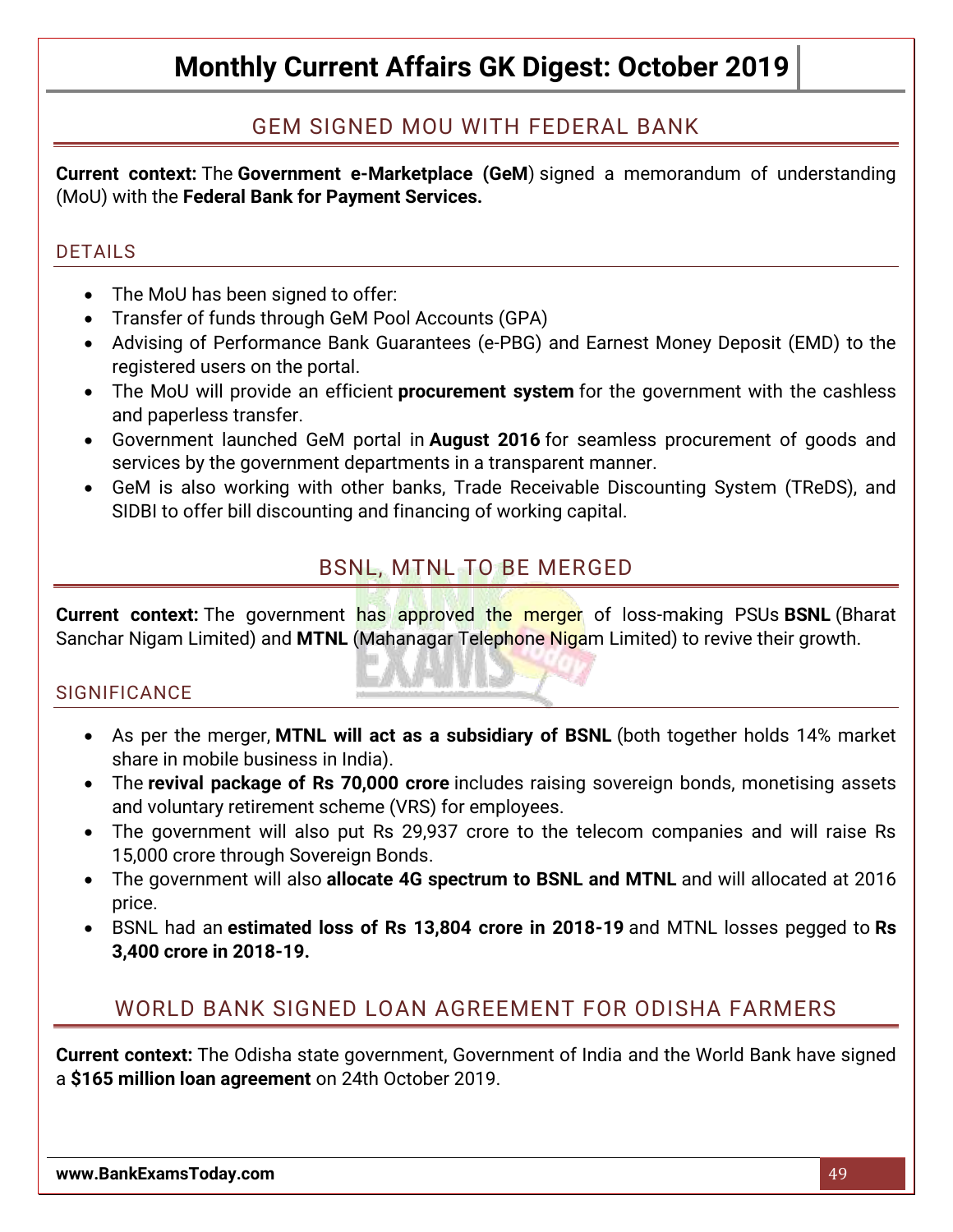#### KEY POINTS

- The loan agreement has been signed to strengthen the production system and support **smallholder farmers of Odisha.**
- The project is named an **Odisha Integrated Irrigation Project for Climate Resilient Agriculture.**
- The project will be implemented in rural areas that are **vulnerable to droughts** and are highly dependent on **rainfed agriculture.**
- It will aid resilience against adverse climate by:
	- 1. Improving access to resilient seed varieties and production technologies.
	- 2. Diversifying towards more climate-resilient crops.
	- 3. Improving access to better water management and irrigation services.
- In Odisha, farming is largely dominated by farmers with landholdings of less than two hectares and the frequency of droughts in the state has increased **from 1 in 5 years to 1 in 2 years.**
- <span id="page-50-0"></span> The \$165 million loan from the **International Bank for Reconstruction and Development (IBRD),** has a maturity of 24 years and a 6-year grace period.

## INDIA RANKS 63RD IN WORLD BANK'S DOING BUSINESS REPORT

**Current context:** India has been ranked at 63rd position in the **World Bank's Doing Business Report (DBR, 2020),** released on 24th October 2020.

**SHOW AT ALL ALL AND APPLY AT** 

#### **DETAILS**

- India has jumped **14 positions against its rank of 77 in 2019.**
- It has also improved its rank by 79 positions in last five vears (2014-19).
- The Doing Business assessment provides:
	- 1. objective measures of business regulations
	- 2. enforcement of regulations across **190 economies on ten parameters**
- The DBR ranks countries on the basis of **Distance to Frontier (DTF)** and this year India's DTF score improved to **71.0 from 67.23 in 2018.**
- India has improved its rank in 7 out of 10 indicators that includes Construction Permits, Registering Property, Getting Electricity, Starting a Business, Paying Taxes, Trading Across Borders and Resolving Insolvency.
- <span id="page-50-1"></span> The highlights of India's performance in DBR 2020 are:
	- 1. India is among the **top 10 improvers** for the 3rd consecutive year.
	- 2. India has a record improvement in **Recovery rate under resolving insolvency** from 26.5% to 71.6 %.
	- 3. The **time taken for resolving insolvency** is reduced from 4.3 years to 1.6 years.
	- 4. From 6th position in 2014, India is now at **1st position among South Asian countries.**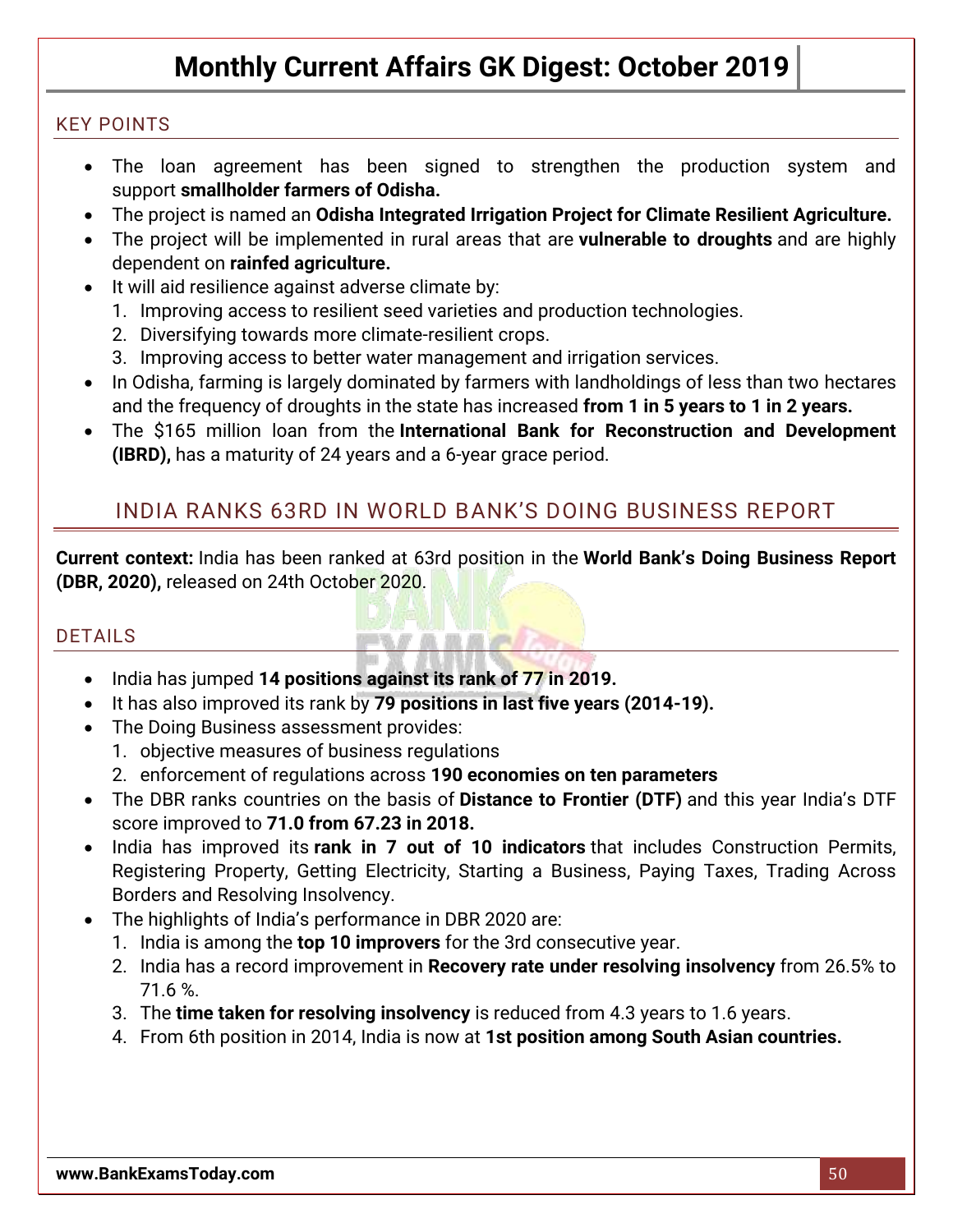# PRAVEEN KUMAR: 1ST INDIAN TO WIN WUSHU WORLD CHAMPIONSHIPS

**Current context:** Praveen Kumar became the 1st Indian man to win gold at the Wushu World Championships.

#### KEY HIGHLIGHTS

- The 15th edition of the championship was held in **Minhang Gymnasium in Shanghai, China** on 23rd October 2019.
- Praveen Kumar has defeated **Russel Diaz of Philippines in the 48kg category.**
- Praveen had earlier defeated Uzbekistan's **Khasan Ikromov** 2-0 in the semi-final.
- Other Indian Winners include:
	- 1. **Sanathoi Devi** (women's 52kg) and **Poonam** (women's 75kg) won Silver.
	- 2. **Vikrant Baliyan** bagged the bronze in the men's 60kg category.
	- 3. India ranked **3rd overall in the Championship** with one gold, two silver and a bronze.
- <span id="page-51-0"></span> **Wushu** is a Chinese martial art that includes close-range punches and kicks, full-contact kickboxing, throws, sweeps, takedowns and Kicks catch.

# NATIONAL CSR AWARDS

**Current context:** President Ram Nath Kovind has conferred the **National Corporate Social Responsibility Awards (NCSRA)** on 29th October 2019 in New Delhi.

#### NATIONAL CSR AWARDS

- The NCSRA is conferred to companies for their outstanding contribution in area of Corporate Social Responsibility (CSR) to achieve inclusive growth and inclusive and sustainable development.
- The National CSR Awards has been instituted by **the Ministry of Corporate Affairs.**
- A total of 20 National CSR Awards have been in **3 categories** that are:
	- 1. **Corporate Awards for Excellence in CSR:** Companies have eligible CSR Spend above 100 crores, between 10 crores and 99.99 crores, between 1 crores and 9.99 crores, below 100 crores.
	- **2. Corporate Awards in CSR in Challenging Circumstances.**
	- **3. Corporate awards for Contribution to National Priority Schemes.**
- <span id="page-51-1"></span>The Awards have been instituted in **2017.**

## INDIA RANKED 57TH IN GLOBAL HEALTH SECURITY INDEX

**Current context:** India has been ranked at **57th Position in the Global Health Security Index,** among 195 countries.

**www.BankExamsToday.com** 51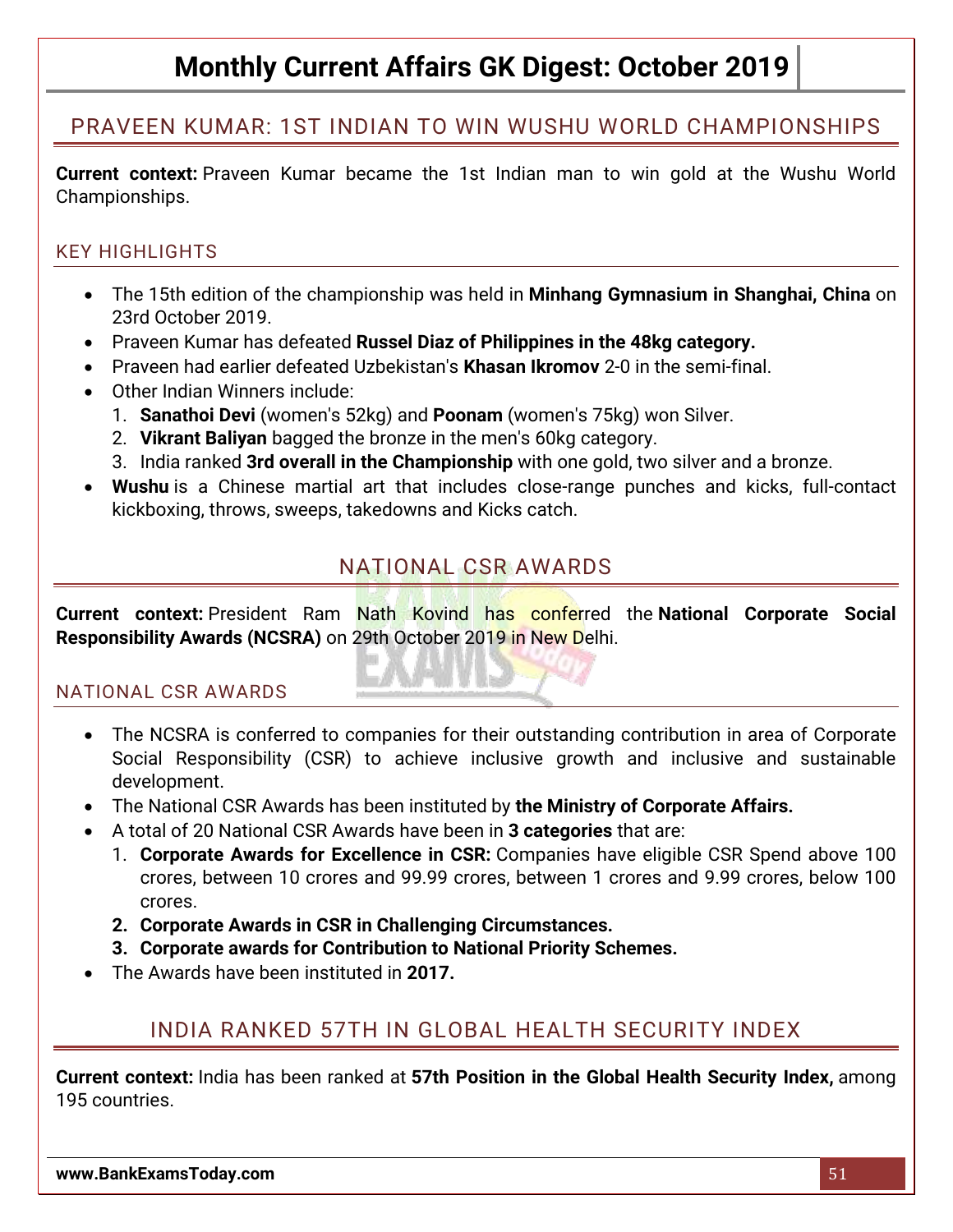#### KEY FACTS

- **US has topped the list** and is followed by **UK and Netherlands at 2nd and 3rd positions** respectively.
- The GHS Index is the **first comprehensive assessment** of epidemic and pandemic threats globally.
- The report is a project of the Nuclear Threat Initiative (NTI) and the Johns Hopkins University Center for Health Security, with research by the **Economist Intelligence Unit (EIU).**
- The report identifies and analyses each countries' health emergency preparedness, their commitment to global norms and their Socioeconomic and environmental risk factors.
- The report published that only 13 countries in the world are prepared for any major outbreak.
- <span id="page-52-0"></span> The score is normalised **between 0 (Lowest) to 100 (Highest)** and the average overall index score was just over 40.

## VIGILANCE AWARENESS WEEK

**Current context:** The Ministry of Health and Family Welfare has announced that Vigilance Awareness Week is to be observed from 28th October to 2nd November, 2019.

#### **HIGHLIGHTS**

- The **theme** of the Vigilance Awareness Week 2019 is **"Integrity- a way of life".**
- The Central Vigilance Commission **aims** to promote integrity, transparency and accountability in public life and to achieve a corruption free society.
- The awareness week will include activities like surprise inspection, seminars, public interaction for redressal of their grievances, marathons, cycle rallies, street plays and other vigilance related awareness activities.
- **"Awareness Gram Sabhas"** are organized for dissemination of awareness in Gram Panchayats (in rural and semi-urban areas) about the ill-effects of corruption.
- <span id="page-52-1"></span> This year the week is observed with the **birth anniversary of Sardar Vallabhbhai Patel (31st October).**

## DEFCOM 2019

**Current context:** DEFCOM 2019 is scheduled to be held on 26th& 27th November 2019 at **Manekshaw Centre, New Delhi.**

#### ABOUT DEFCOM

 DEFCOM is jointly organised by the **Corps of Signals, Indian Army** and Confederation of Indian Industry (**CII**)/ Society of Indian Defence Manufacturers (**SIDM**).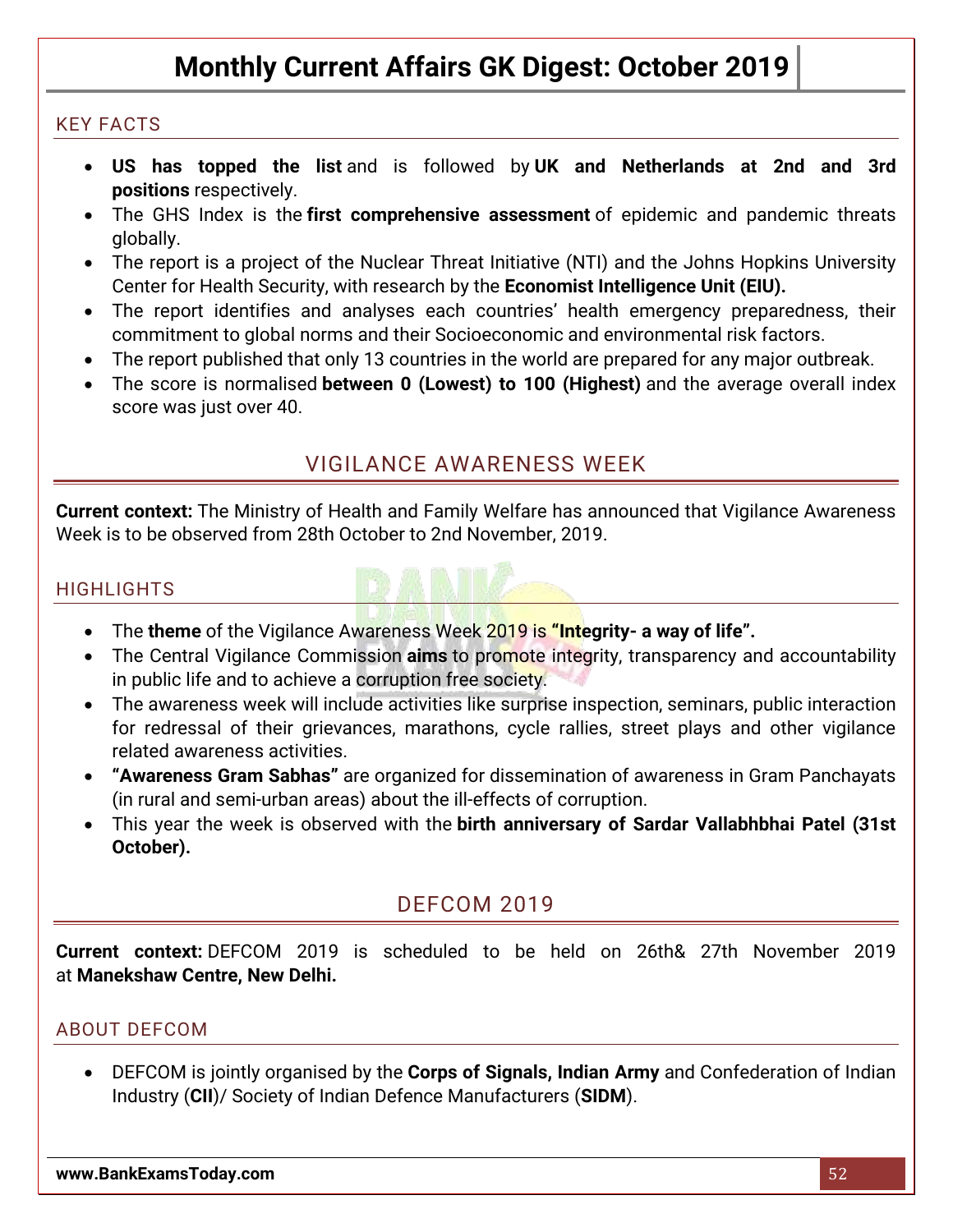- It is a flagship event in the area of **military communication** and symposium for collaboration between the Indian armed forces, research and development organisations, Information Technology Industries.
- The event stresses on the need and measures for **seamless communication between the three services.**
- <span id="page-53-0"></span>The **theme** of DEFCOM 2019 is **"Communications as a Decisive Catalyst for Jointness".**

# NEW LIEUTENANT GOVERNORS APPOINTED

**Current context:** The government has appointed the Lieutenant Governors of Jammu-Kashmir and Ladakh and Governor of Mizoram on 26th October 2019.

#### NEW LIEUTENANT GOVERNORS

- 1985-batch Gujarat cadre IAS officer **Girish Chandra Murmu** has been appointed as **Lt. Governor of Jammu-Kashmir** who is currently serving as the Expenditure Secretary in the Union Finance Ministry.
- 1977-batch IAS officer **R K Mathur** has been appointed as Lt. Governor of Ladakh. He has served as the Defence Secretary and is a former Chief Information Commissioner (CIC).
- **P.S. Sreedharan Pillai** has been appointed the new **Governor of Mizoram.**
- The incumbent Governor of the Jammu and Kashmir **Satya Pal Malik has been moved to Goa.**
- **Dineshwar Sharma,** former interlocutor to Jammu and Kashmir has been appointed as the the **administrator of Lakshadweep.**
- <span id="page-53-1"></span> The Union territories of Ladakh and Jammu-Kashmir will come into existence on **31st October 2019.**

## EASE OF DOING BUSINESS-IMPLEMENTATION OF RFID

**Current context:** Minister of State (Independent Charge) for **Shipping and Chemicals and Fertilizers,** Mansukh Mandaviya, inaugurated the **Ease of Doing Business-Implementation of Radio Frequency Identification (RFID)** based **Port Access Control System (PACS)** at Kolkata Dock System (KDS).

#### ABOUT RADIO FREQUENCY IDENTIFICATION

- The total cost of the RFID-based Port Access Control System (PACS) for Kolkata Dock System is around Rs **17 crore.**
- RFID based Port Access Control System (PACS) will provide **single window system** to the Port users for obtaining **permit/ pass through 100% cashless transaction.**
- The RFID project has been launched for:
	- 1. Eliminating manual checking of documents at port gate.
	- 2. Secure and systematic entry and exit of vehicles and visitors in Kolkata Dock System.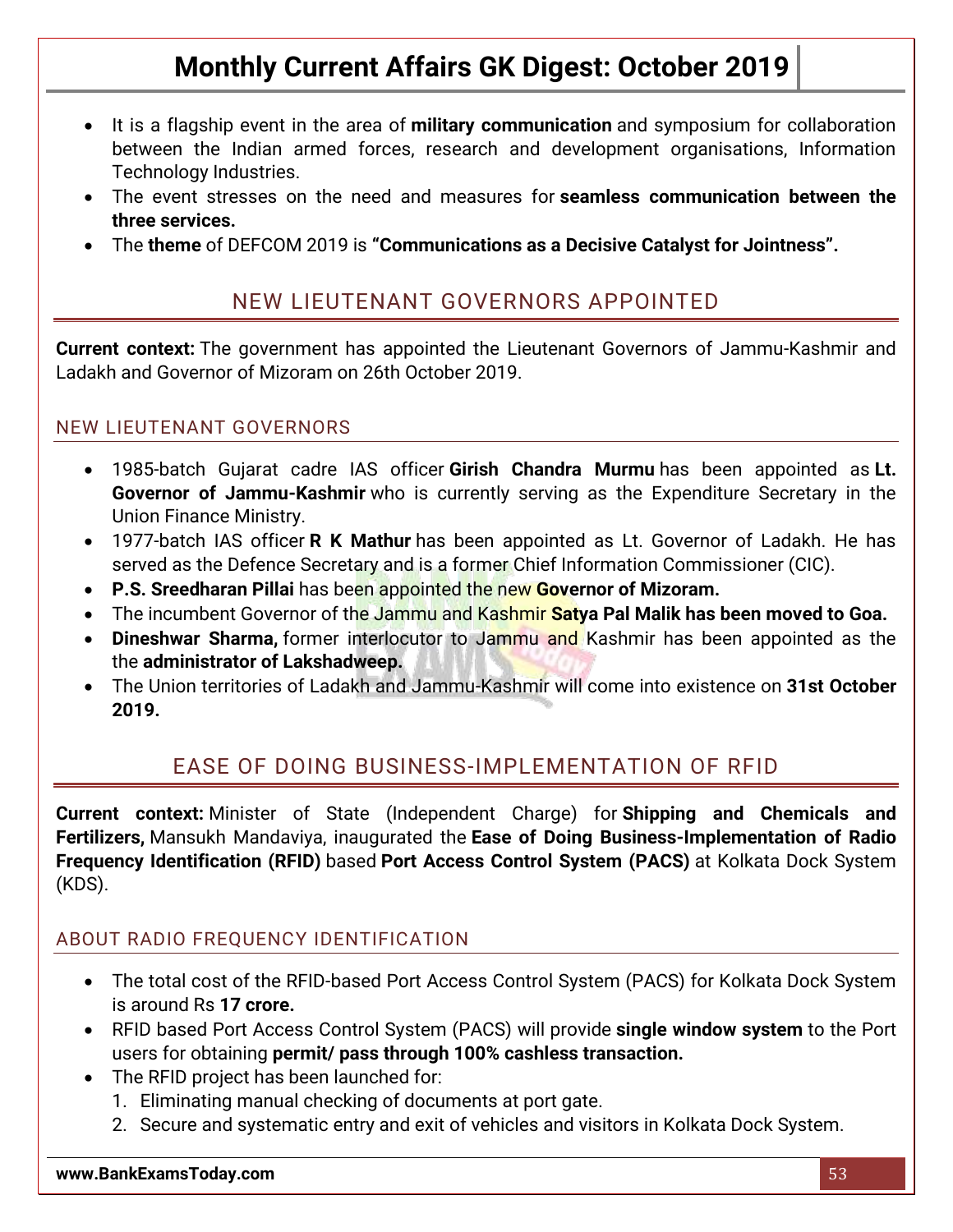- 3. Ease of doing business with Port users.
- <span id="page-54-0"></span>4. Real time tracking of movement of vehicles, men and materials.

## INDIGEN GENOME PROJECT

**Current context:** The **Council of Scientific & Industrial Research (CSIR), Ministry of Science & Technology** has conducted Whole Genome Sequencing of 1,008 Indian under the **IndiGen Genome project.**

#### ABOUT THE PROJECT

- CSIR has led human genomic sciences in India for studying the **"Indian Genome Variation".**
- The outcomes of the IndiGen will be utilized towards understanding the genetic diversity on a population scale and enable genetic epidemiology of diseases.
- The Union Minister of Science & Technology Dr Harsh Vardhan, has launched the **IndiGenome card and IndiGenome mobile application** to enable participants and clinicians to access clinically actionable information in their genomes.
- The IndiGen initiative was undertaken by **CSIR in April 2019.**
- The **IndiGen Genome project** is implemented by the CSIR-Institute of Genomics and Integrative Biology (IGIB), Delhi and CSIR-Centre for Cellular and Molecular Biology (CCMB), Hyderabad.
- <span id="page-54-1"></span>• The outcomes of the IndiGen will have vast area of applications including preventive medicine, efficient diagnosis of rare genetic diseases.

# RUDRASHILA: WHITE WATER RAFTING EXPEDITION

**Current context:** The white water rafting expedition- **'Rudrashila'** was flagged in on 25th October 2019 at **Jodhpur Military Station.**

#### KEY HIGHLIGHTS

- The expedition is undertaken by **Kalidhar Battalion** to commemorate its **75th Raising Day.**
- The soldiers covered a total distance of over 140km from **Rudraprayag to Rishikesh** in river Ganga along Uttarakhand mountains.
- The expedition was conducted to prepare the soldiers to overcome adversities with determination and grit.
- <span id="page-54-2"></span> The expedition was flagged in by **Lieutenant General VS Sreenivas,** General Officer Commanding Konark Corps.

## 29TH BASIC MINISTERIAL MEET ON CLIMATE CHANGE

**Current context:** The 29th ministerial meeting of the **BASIC (Brazil, South Africa, India, China)** countries on Climate Change was held at **Beijing, China** on 25th-26th October 2019.

**www.BankExamsToday.com** 54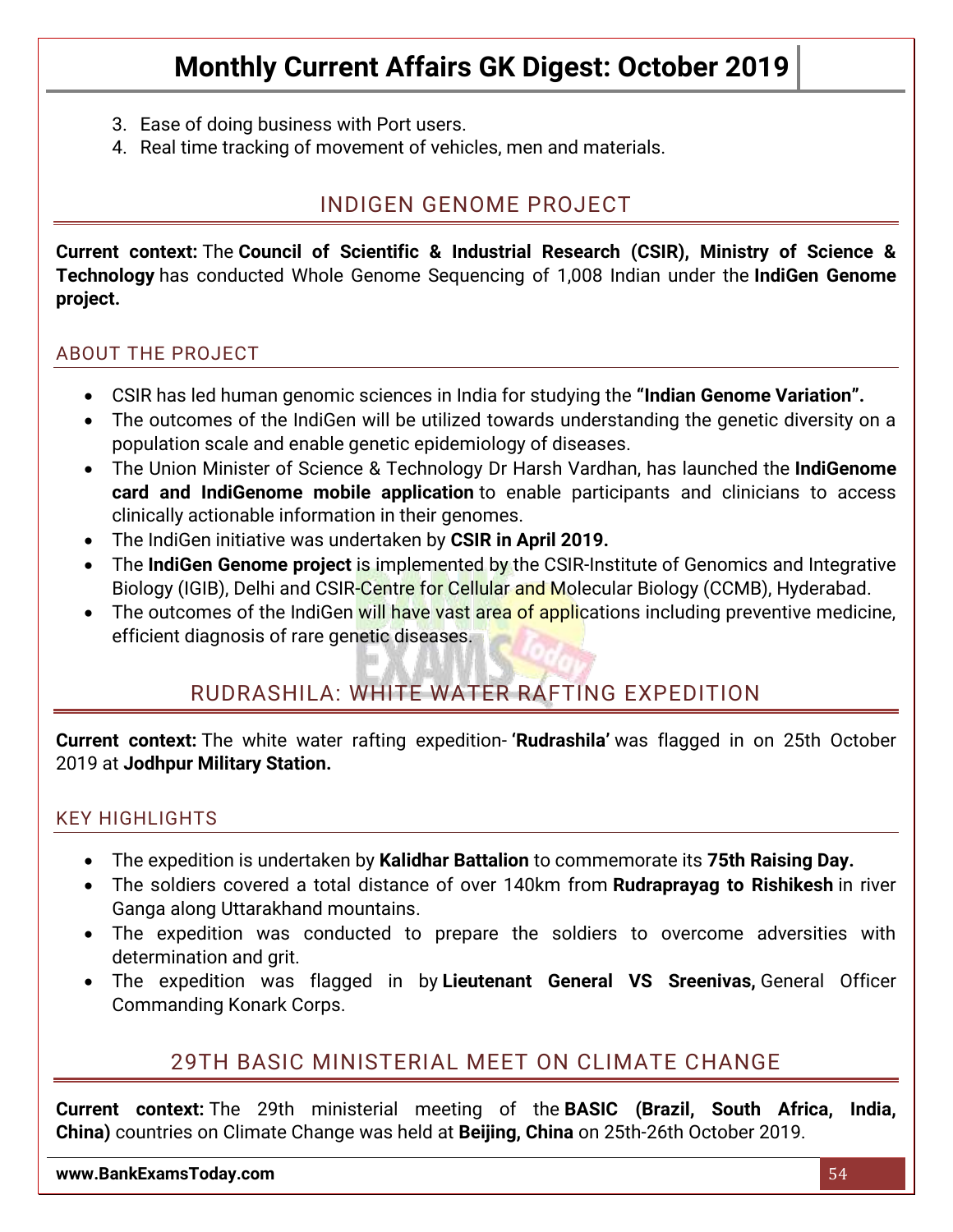#### HIGHLIGHTS OF THE MEET

- The Union Minister for Environment, Forest and Climate Change (MoEF&CC), Prakash Javadekar participated from India in the meeting.
- The meeting was **chaired by H.E. Mr. LI Ganjie,** Minister of Ecology and Environment of the People's Republic of China.
- The meeting was conducted for "Comprehensive" implementation of the **Paris climate deal** after the U.S. threat of leaving the grouping.
- The member countries urged the developed nations to deliver on their commitment to **provide \$100 billion** to the developing nations as climate finance for proper implementation of the climate action plan.
- The developed countries has promised **\$100 billion per year till 2020** to the developing countries to make them able to take steps for mitigating climate change.
- <span id="page-55-0"></span> U.S. President Donald Trump has said that U.S. will pull-out from the agreement in next year i.e. 2020.

## INDIA WON SILVER AT FRENCH OPEN

**Current context:** Men's doubles pair of **Satwiksairaj Rankireddy and Chirag Shetty** won **silver** at the **French Open.**

#### KEY FACTS

- The doubles pair lost to world No.1 **Indonesian pair of Marcus Fernaldi Gideon and Kevin Sanjaya Sukamuljo** in the finals of the French Open.
- The French Open was held in **Paris** on 27th October 2019.
- It was the **first time** that an Indian men's doubles pair reached a World Tour 750 final.

 $\mathbb{D} = \mathbb{E} \times \mathbb{E} \times \mathbb{E} \times \mathbb{E} \times \mathbb{E} \times \mathbb{E} \times \mathbb{E} \times \mathbb{E} \times \mathbb{E} \times \mathbb{E} \times \mathbb{E} \times \mathbb{E} \times \mathbb{E} \times \mathbb{E} \times \mathbb{E} \times \mathbb{E} \times \mathbb{E} \times \mathbb{E} \times \mathbb{E} \times \mathbb{E} \times \mathbb{E} \times \mathbb{E} \times \mathbb{E} \times \mathbb{E} \times \mathbb{E} \times \mathbb{E} \times \mathbb{E$ 

- **Partho Ganguli and Vikram Singh** were the last doubles pair from India to win the French Open in 1983.
- **Kidambi Srikanth** has won the men's title (Singles) in 2017 and **Saina Nehwal** won the women's title (Single) in 2012.
- <span id="page-55-1"></span> The French Open (officially **Roland-Garros**) is a tennis tournament held over 2 weeks in Paris, France.

## ODISHA-MO PARIVAR LAUNCHED

**Current context:** Chief Minister and BJD supremo Naveen Patnaik have launched **'Odisha-Mo Parivar'** initiative on 26th October 2019.

#### ABOUT 'ODISHA-MO PARIVAR'

- This is a social service initiative **aimed** at:
	- 1. Encouraging environment protection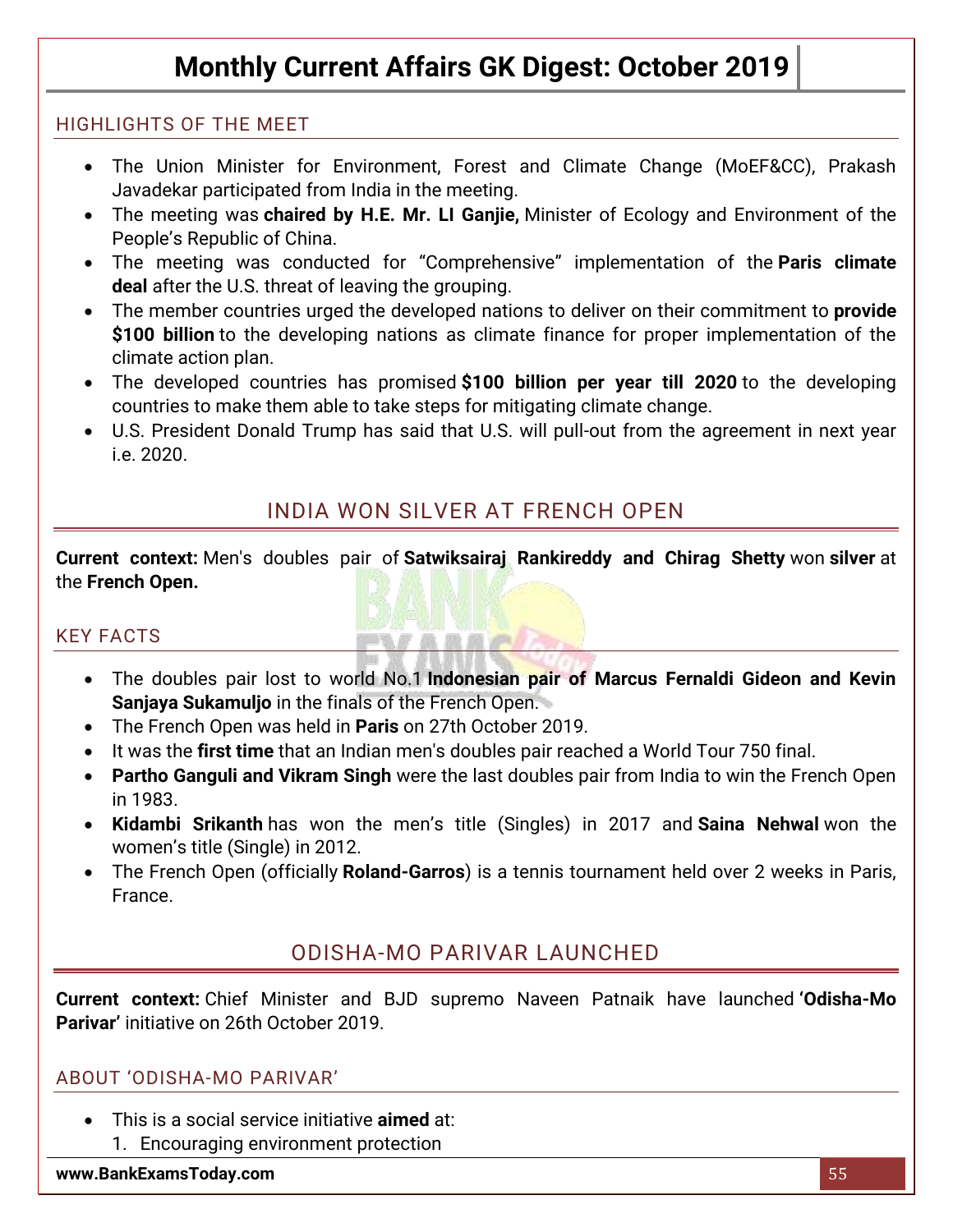- 2. Health care service: Blood donation
- 3. Welfare of Odias in distress
- Under the Programme, the party leaders of Biju Janata Dal (BJD) will dedicate themselves to protect the environment with trees planting and generate awareness among the public.
- <span id="page-56-0"></span>BJD had earlier successfully launched the blood donation programme **'Jeevan Bindu'.**

## INDO-FRENCH JOINT EXERCISE SHAKTI-2019

**Current context:** The **Indo-French Joint Exercise Shakti-2019** will be conducted from 31st October to 13th November 2019.

#### **HIGHLIGHTS**

- Exercise SHAKTI is a biennial exercise between **India and France** and is conducted alternatively in India and France since **2011.**
- The exercise is to be conducted at Foreign Training Node at Mahajan Field Firing Ranges, **Rajasthan.**
- The Indian side is represented by the **Sikh Regiment of Sapta Shakti** Command (Indian Army) and the French army is represented by troops of **21st Marine Infantry Regiment of 6th Armoured Brigade.**
- The exercise **aims** at enhancing the cooperation and interoperability between the two Armies.
- The training exercise will **focus** on:
	- 1. Counter Terrorism operations in backdrop of semi-desert terrain under United Nations Mandate
	- 2. High degree of physical fitness
	- 3. Sharing of drill at tactical level

# <span id="page-56-1"></span>TIGER WOODS EQUALS US LEGEND SAM SNEAD'S ALL-TIME RECORD

**Current context:** American Golfer Tiger Woods equals world **record for most career titles on PGA Tour with his 82nd** win in **Japan,** equalling **Sam Snead's** 54-year-old record.

#### DETAILS

- He has made history by winning the **Zozo Championship** in Japan.
- He made this by holding off the challenge of home favourite **Hideki Matsuyama** and winning Zozo Championship by three shots.
- Woods has been awarded **"PGA Player of the Year" for a record of 11 times.**
- He has won 15 professional major golf championships and **82 PGA Tour events.**
- He is the youngest player to achieve the **career Grand Slam,** and is only the **second** golfer (after **Nicklaus**) to have achieved a career Grand Slam **three times.**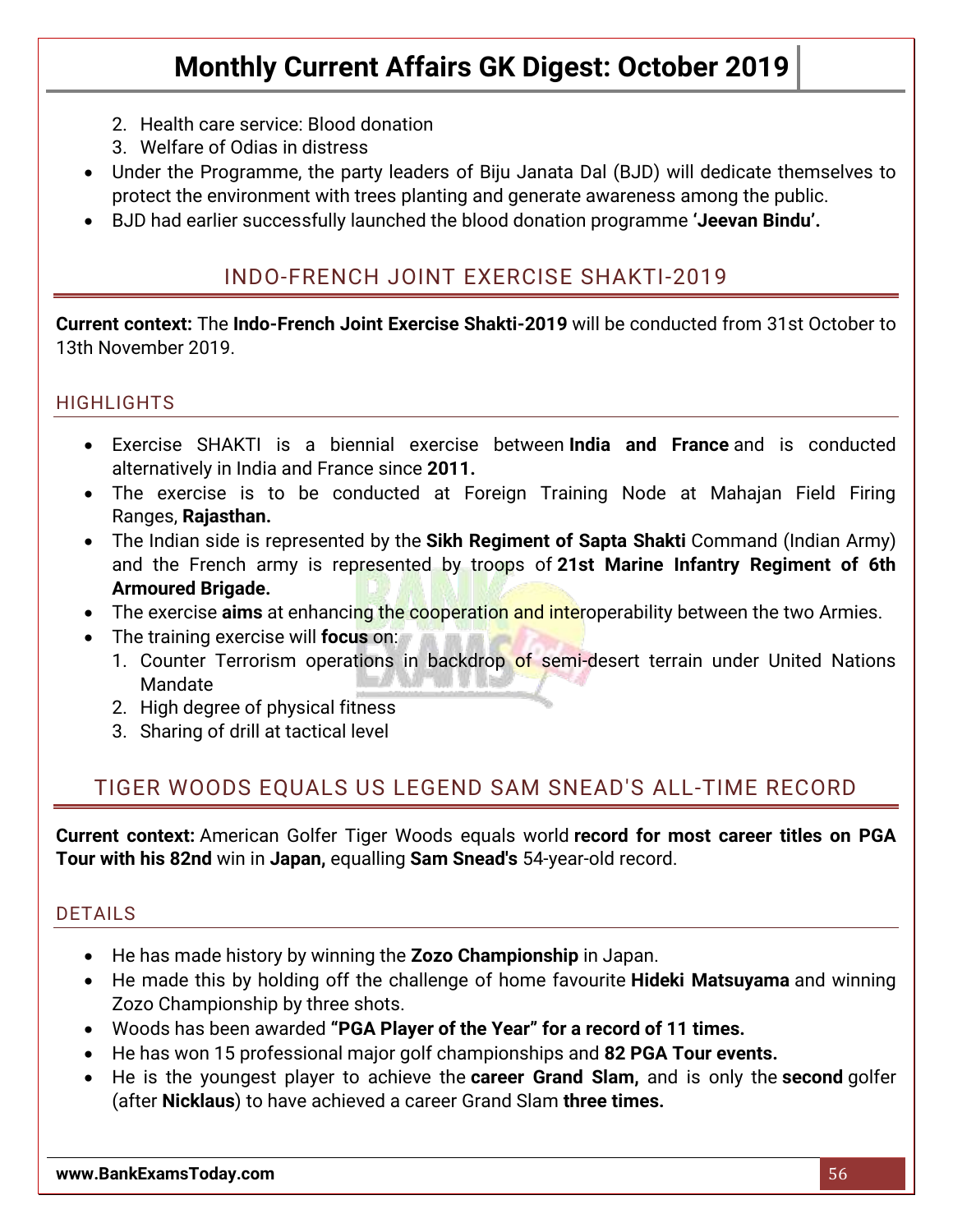## <span id="page-57-0"></span>VOTE THROUGH POSTAL BALLOTS FOR OCTAGENARIANS & PERSONS WITH DISABILITY

**Current context:** The **Ministry of Law and Justice** has allowed senior citizens and person with disabilities to vote through postal ballots on 28th October 2019.

#### KEY HIGHLIGHTS

- The Ministry has amended the **Conduct of Election Rules, 1961** to allow them for postal ballots and ease the process of voting to all such categories of electors.
- As per the amended Rule, the person will make an application in a **new Form 12 D,** which will reach the Returning Officer within 5 days following the date of notification of election.
- The elector will be issued a postal ballot paper, after the receipt of such application.
- Persons over **80 years of age and person with disability** are covered under the amendment.
- Such voters will have **both the choices available** of either voting through postal ballot or going to the polling station on polling day for voting.
- <span id="page-57-1"></span> At present, voting through postal ballot is available to **armed forces and those assigned poll duties.**

# PENALTY IMPOSED ON TMB

**Current context:** RBI imposed monetary penalty on **Tamilnad Mercantile Bank Ltd (TMB)** by an order dated 24th October 2019.

#### DETAILS

- RBI has imposed **Rs 35 Lakh penalty** on TMB for non-compliance of provisions issued by RBI on **"Reserve Bank of India (Frauds classification and reporting by commercial banks and select FIs) directions 2016".**
- RBI is vested with powers under the provisions of **Section 47A(1)(c)** read with **Section 46(4)(i)** of the **Banking Regulation Act, 1949** to impose such penalty.
- The statutory inspection of the bank with reference to its financial position was done on **31st March 2017.**
- Based on the inspection report, **show cause notice was issued to the bank** asking why penalty should not be imposed for non-compliance with the directions.
- <span id="page-57-2"></span> RBI imposed the penalty considering the bank's reply and oral submissions made in the personal hearing.

# 14TH NATIONAL HEALTH PROFILE, 2019

**Current context:** Union Minister for Health and Family Welfare, Dr Harsh Vardhan, has released the 14th National Health Profile (NHP) 2019 on 30th October 2019.

**www.BankExamsToday.com** 57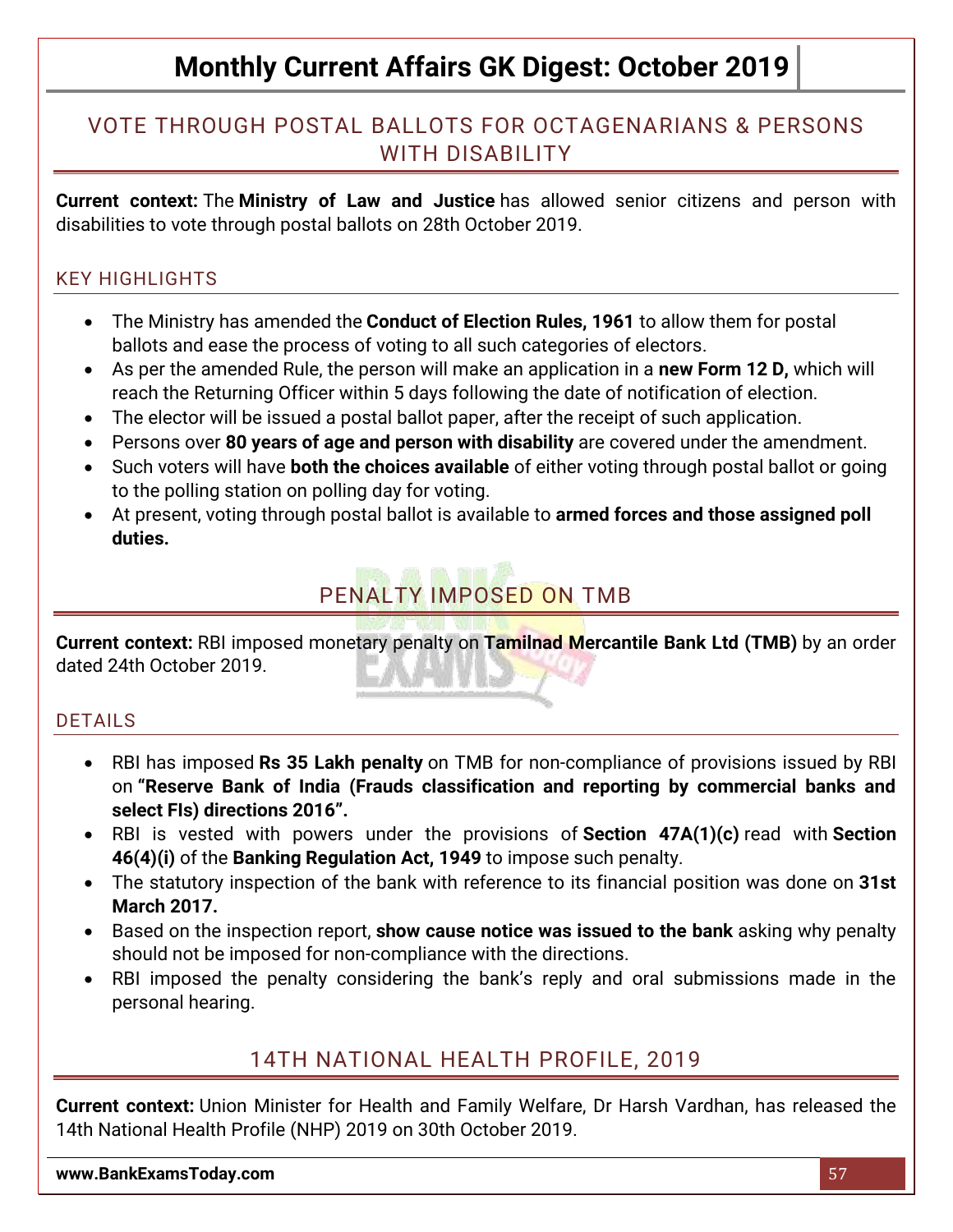#### **SIGNIFICANCE**

- The NHP is prepared by the **Central Bureau of Health Intelligence (CBHI)** and covers comprehensive information on **major indicators** of:
- **Demographic indicators** (population and vital statistics)
- **Socio-economic indicators** (education, employment, housing and amenities, drinking water and sanitation)
- **Health status indicators** (incidence and prevalence of common communicable and noncommunicable diseases and RCH)
- Health finance indicators
- Health infrastructure and health of human resources in the country
- The NHP is published **since 2005 by the Ministry of Health and Family Welfare.**
- The data released helps to strategize area-specific interventions, enables the policymakers to make evidence-based policies and understanding the goals.
- <span id="page-58-0"></span> The **e-book of NHP** was also released by the ministry, as **digital documents** give us an opportunity for wider dissemination of information.

## MINISTRY OF RAILWAYS SIGNED MOU WITH ISB

**Current context:** Ministry of Railways has signed a Memorandum of Understanding (MoU) with the **Indian School of Business (ISB)** for a strategic partnership on 30th October 2019.

#### **HIGHLIGHTS**

- The comprehensive MoU for **Executive Education Programs** covers creating a future-ready leadership pool for the Indian Railways and developing research opportunities, developing case studies and pedagogical materials.
- ISB has been training the Indian Railway officers for their mid-career training requirements through its **Centre for Executive Education (CEE).**
- **Indian School of Business (ISB)** is a global business school that provides management education across its two campuses – Hyderabad and Mohali.
- <span id="page-58-1"></span> The ISB is one among the select 100 global b-schools to have **AACSB and EQUIS accreditation.**

## 2ND ASSEMBLY OF INTERNATIONAL SOLAR ALLIANCE (ISA)

**Current context:** The **Ministry of New and Renewable Energy** is hosting the 2nd Assembly of International Solar Alliance (ISA) on 30th & 31st October 2019 in **New Delhi.**

#### INTERNATIONAL SOLAR ALLIANCE (ISA)

The Assembly is the supreme decision making body of the ISA.

**www.BankExamsToday.com** 58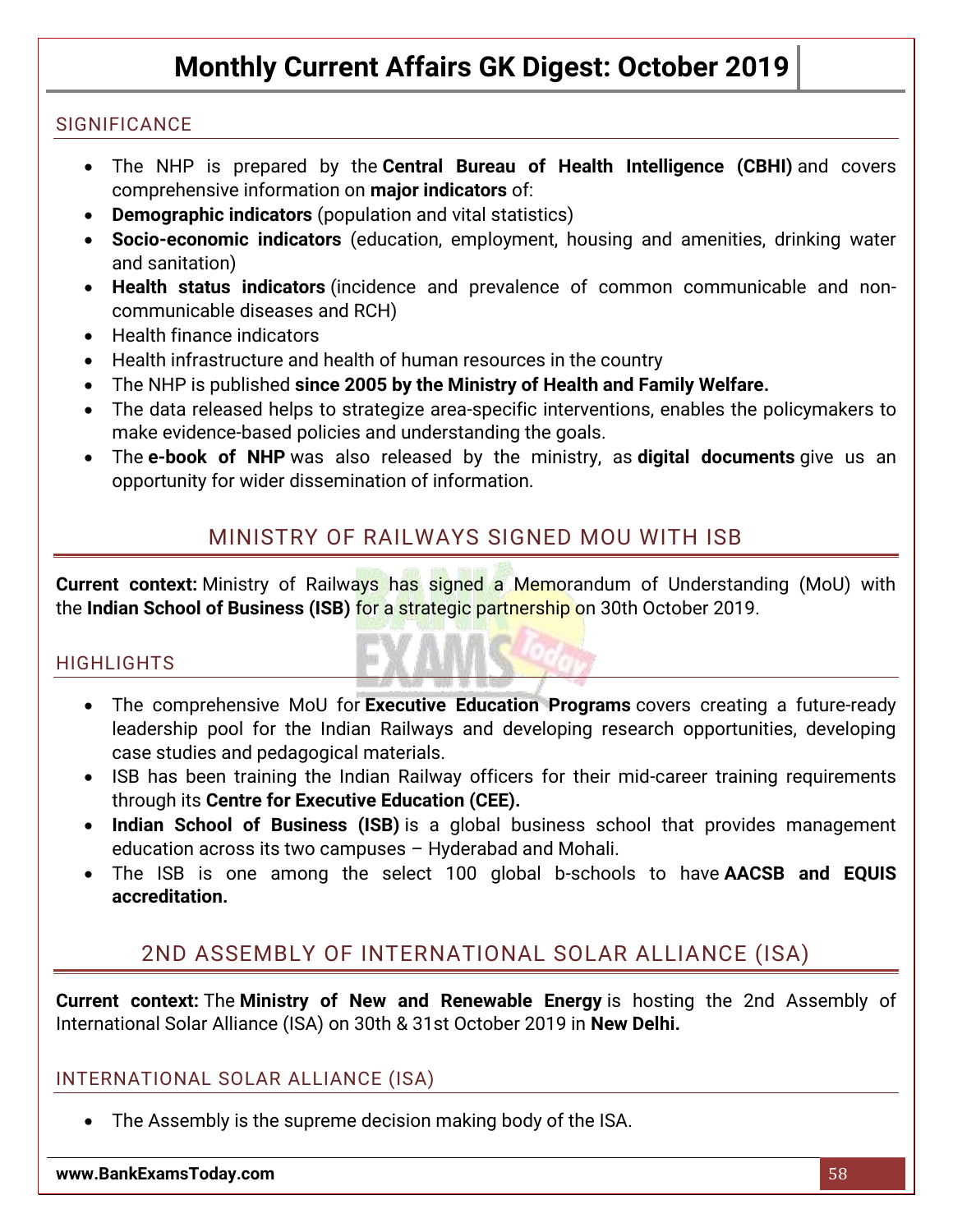- ISA is the Indian government's initiative, launched by Indian Prime Minister and the **President of France** on 30th November **2015** at **Paris, France.**
- The Alliance was formed on the **side-lines of the COP-21**, with 121 solar resource rich countries lying fully or partially between the **tropic of Cancer and tropic of Capricorn** as prospective members.
- The **objective** of ISA is to collectively address key common challenges to the scaling up of solar energy in ISA member countries.
- It **aims** to undertake joint efforts to reduce the cost of finance and technology and pave the way for future technologies adapted to the needs.
- As of now, 81 out of 21 member countries have signed the Framework Agreement of the ISA and 58 countries have ratified the same.
- <span id="page-59-0"></span>The 1st assembly of the ISA was held on **3rd October 2018.**

# OVERSEAS CITIZEN PERMITTED TO ENROLL IN NPS

**Current context:** Pension Fund Regulatory and Development Authority (PFRDA) has permitted **Overseas Citizen of India (OCI)** to enroll in **National Pension Scheme (NPS)** on 29th October 2019.

#### KEY POINTS

- As per the **Foreign Exchange Management (Non-debt Instruments) Rules, 2019** of Dept. of Economic Affairs:
	- 1. An OCI may subscribe to the National Pension System, provided such person is eligible to invest as per the provisions of the PFRDA Act.
	- 2. The annuity/accumulated saving will be repatriable, subject to FEMA guidelines.
- **Pension Fund Regulatory and Development Authority (PFRDA)** is a statutory Authority that functions to regulate, promote and ensure orderly growth of the National Pension System (NPS).
- Earlier, NPS was notified for **central government employees** joining service after 1st Jan **2004** and was later adopted by state governments employees.
- The NPS was extended to:
	- 1. **All citizens of Indian** all on voluntary basis from **May 2009**
	- 2. **Corporates** in **December 2011**
	- 3. **Non-Resident Indians** in **October 2015**

# <span id="page-59-1"></span>RBI IMPOSED PENALTY ON JALGAON PEOPLES CO-OPERATIVE BANK LTD

**Current context:** RBI has imposed a **monetary penalty of Rs 25 lakh** on the Jalgaon Peoples Cooperative Bank Ltd., Jalgaon, **Maharashtra.**